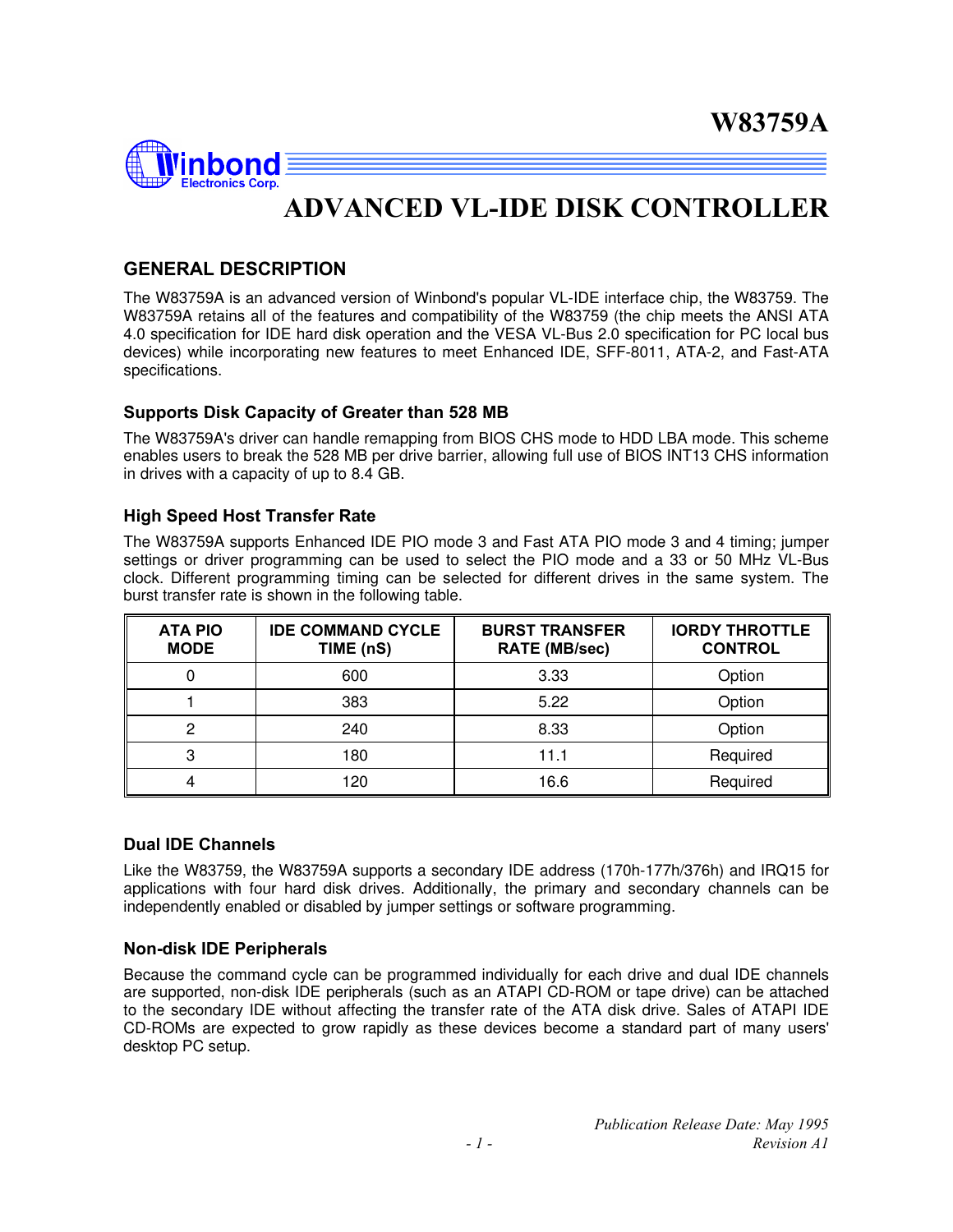# **Winbond**



The W83759A provides all of the next-generation ATA-IDE requirements, including support for high capacity disk drives, high speed host transfers, multiple IDE peripherals, and non-disk IDE peripherals. It makes high-performance, low-cost, easy-to-use IDE machines possible.

The W83759A is pin-to-pin backward compatible with the W83759. In addition to the advanced features described above, the W83759A supports automatic power-down, standby, and suspend APM power management states for green PC applications. This new chip is packaged in a 100-pin QFP.

The table below compares the W83759 and W83759A:

|                           | W83759           | <b>W83759A</b>    |
|---------------------------|------------------|-------------------|
| Dual Channel IDE          | <b>Yes</b>       | Yes               |
| 8.4 G Max. Cap.           | Software Driving | Software Driving  |
| PIO Mode 3, 4 Control     | No.              | Yes*              |
| <b>DMA Mode Control</b>   | No.              | Yes*              |
| <b>IOCHRDY Control</b>    | No               | Yes*              |
| <b>IDE Timing Control</b> | Jumper           | Jumper or Driver* |
| <b>Prefetch Control</b>   | No.              | Yes*              |
| Power Saving Control      | No               | Yes*              |
| <b>ATAPI Protocol</b>     | Software Driving | Software Driving  |

\* All control is drive-by-drive (per drive selectability)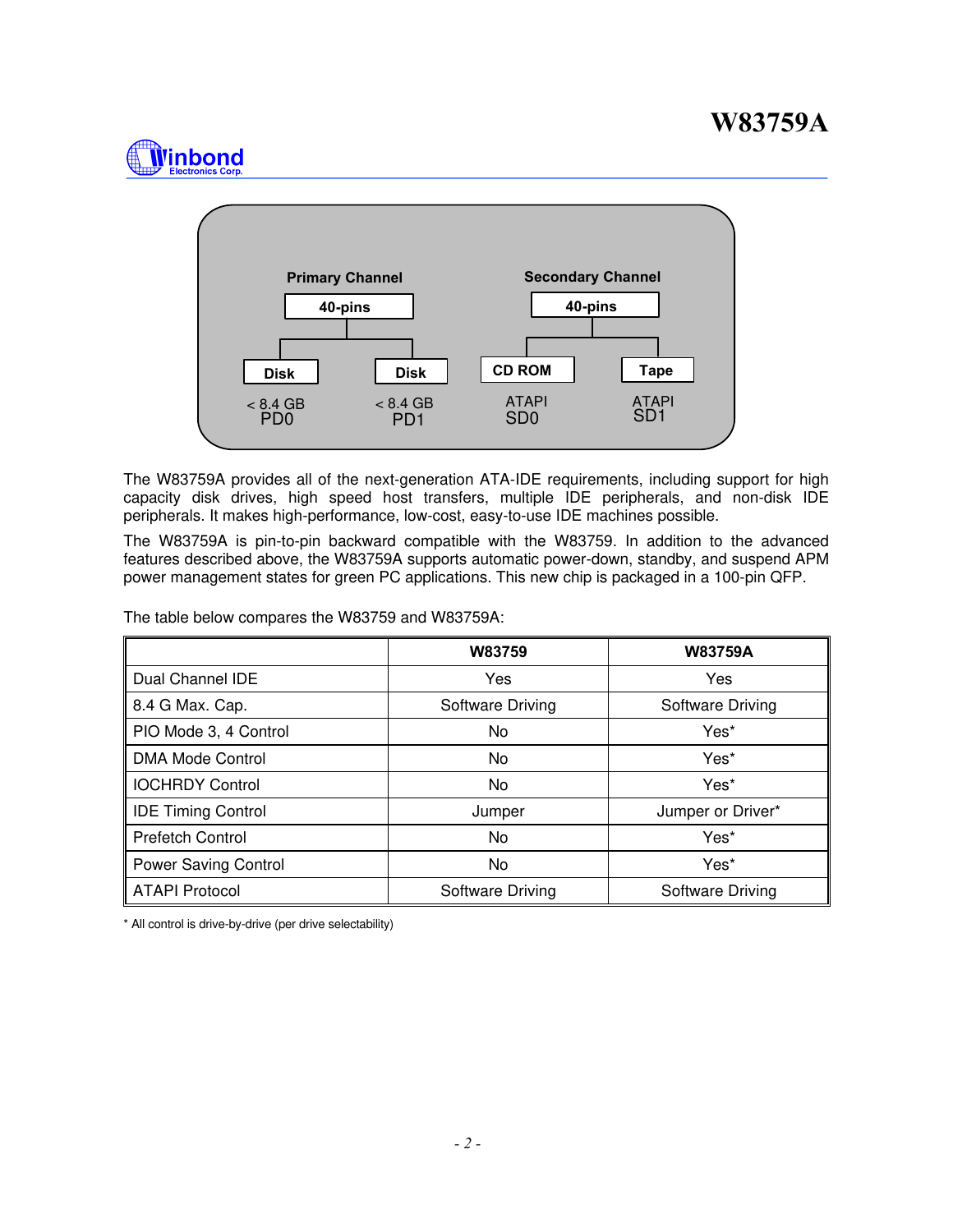

### **FEATURES**

- Pin-to-pin backward compatible with W83759 VL-IDE Interface chip
- VESA VL-Bus Rev 2.0 compatible, connects directly to local bus and four IDE drives
- Direct interface to various ANSI ATA/ATA-2/FAST ATA/IDE-2/Enhanced IDE drives
- Supports 32 and 16-bit data transfer
- Fully software programmable for command active/recovery time and address setup, data hold time
- Built-in VL-Bus to 16-bit IO data buffer for special applications
- Fully supports Enhanced IDE features, including Fast PIO, Mode 3/4, IORDY flow control, prefetch control
- Supports dual channels to allow up to four drives or non-disk devices (ATAPI CD-ROM and tape drives)
- Pipeline pre-fetched reads and posted writes for concurrent disk and host operations
- Independent access timing for all drives (primary/secondary and master/slave)
- All Enhanced IDE new features may be disabled/enabled via driver or power-on setting by per drive selectability
- ATA/Mode 0-4 PIO speed may be set as default timing of each drive via power-on jumper setting
- Supports slave DMA mode protocol (reserved)
- Supports auto power-down, standby, suspend APM power management state for green PCs
- Primary and secondary channel can be independently enabled/disabled by software or jumper setting
- Supports drivers for DOS, Windows, OS/2, UNIX, and Netware
- Packaged in 100-pin QFP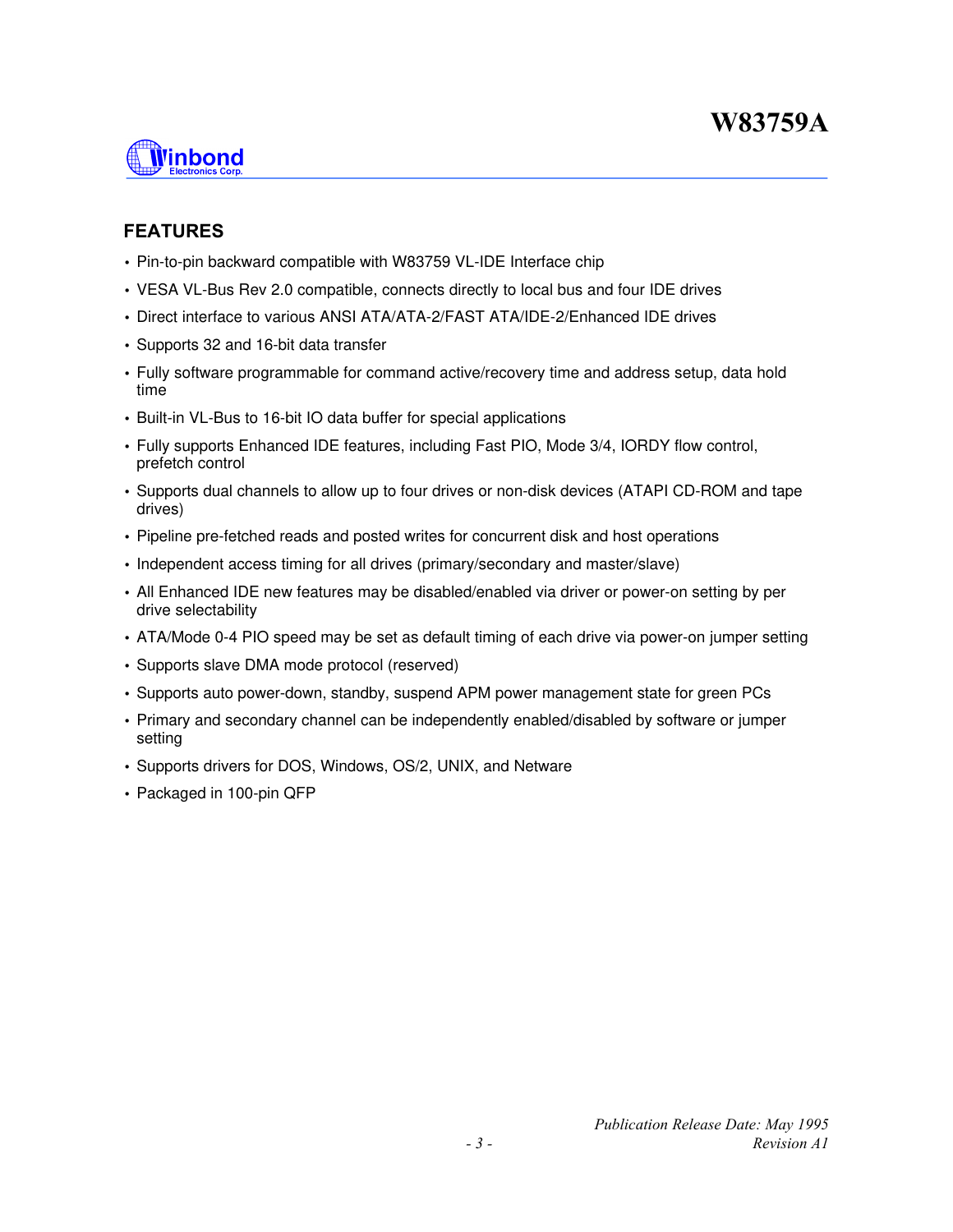



### **PIN CONFIGURATION**

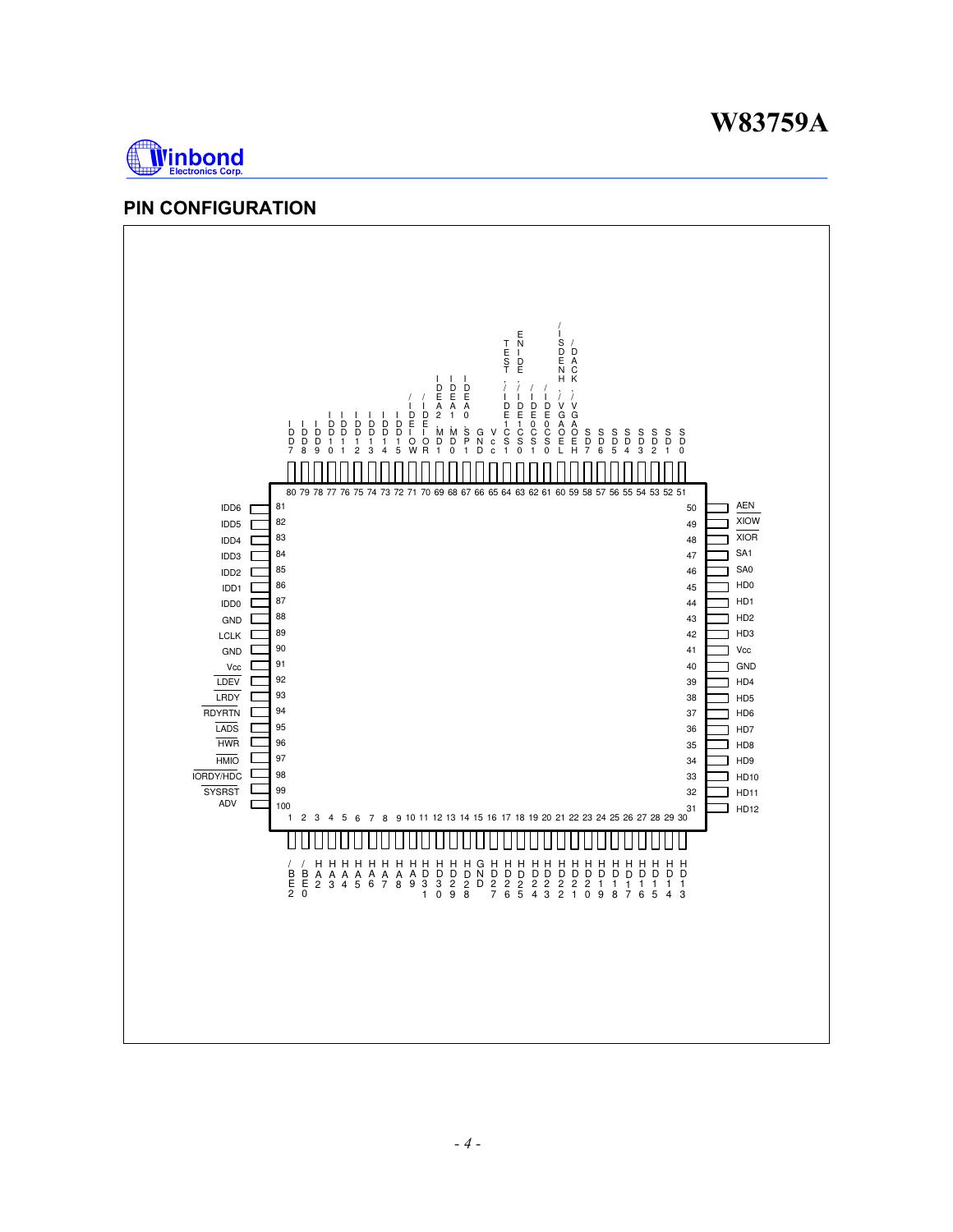

### **PIN DESCRIPTION**

| <b>SYMBOL</b>          | <b>PIN</b>          | <b>TYPE</b>  | <b>DESCRIPTION</b>                                                                                                                                                                                                                                                                                                                                                                                                                                                                                           |
|------------------------|---------------------|--------------|--------------------------------------------------------------------------------------------------------------------------------------------------------------------------------------------------------------------------------------------------------------------------------------------------------------------------------------------------------------------------------------------------------------------------------------------------------------------------------------------------------------|
|                        |                     |              | <b>VL-Bus Interface</b>                                                                                                                                                                                                                                                                                                                                                                                                                                                                                      |
| <b>ADV</b>             | 100                 | I-PU         | Advanced mode indicator.<br>When high, chip is in W83759A mode. When low, chip is in<br>W83759 mode.                                                                                                                                                                                                                                                                                                                                                                                                         |
| <b>LCLK</b>            | 89                  | T            | VL-Bus clock.                                                                                                                                                                                                                                                                                                                                                                                                                                                                                                |
| <b>SYSRST</b>          | 99                  | L            | System reset.<br>When active, the power-on setting pin acts as input.                                                                                                                                                                                                                                                                                                                                                                                                                                        |
| LADS                   | 95                  | $\mathbf{I}$ | Address data strobe.<br>An active low input signal indicates that there is a valid address<br>and command on the bus.                                                                                                                                                                                                                                                                                                                                                                                        |
| <b>IORDY</b><br>/HDC   | 98                  | T            | In W83759A mode: Enhanced IDE IORDY flow control input. Used<br>to throttle disk's PIO data transfers to improve PIO mode.<br>In W83759 mode: Host data or code status. Used to distinguish<br>between IO and interrupt or halt cycles.                                                                                                                                                                                                                                                                      |
| <b>HMIO</b>            | 97                  | I-PU         | Host memory or I/O status.<br>Used to distinguish between memory and I/O cycles.                                                                                                                                                                                                                                                                                                                                                                                                                             |
| <b>HWR</b>             | 96                  | T            | Host write or read status.<br>Used to distinguish between write and read cycles.                                                                                                                                                                                                                                                                                                                                                                                                                             |
| BE <sub>2</sub><br>BE0 | 1<br>$\overline{2}$ | T            | Byte enable bits 2 and 0 from the host CPU address bus.<br>These active low inputs specify which bytes will be valid for host<br>read and write data transfers. When BE2 is low, the host performs<br>a 32-bit hard disk data transfer cycle when LDEV is active.                                                                                                                                                                                                                                            |
| <b>LDEV</b>            | 92                  | $\circ$      | Local device.<br>An active low output signal which indicates that the current host<br>CPU command cycle is a valid W83759A I/O address (1F0h or<br>170h).                                                                                                                                                                                                                                                                                                                                                    |
| <b>LRDY</b>            | 93                  | Tri-O        | Local ready.<br>An active low output that indicates when a CPU transfer has been<br>completed. During a cycle LRDY will first be enabled and driven<br>high. When the cycle is completed, LRDY will immediately be<br>pulled low and will remain active for one T-state. Then it will drive<br>high for one T-state before finally being disabled to end the<br>sequence.<br>This signal is shared with all other VL-Bus targets and driven by<br>W83759A only during cycles W83759A has claimed as its own. |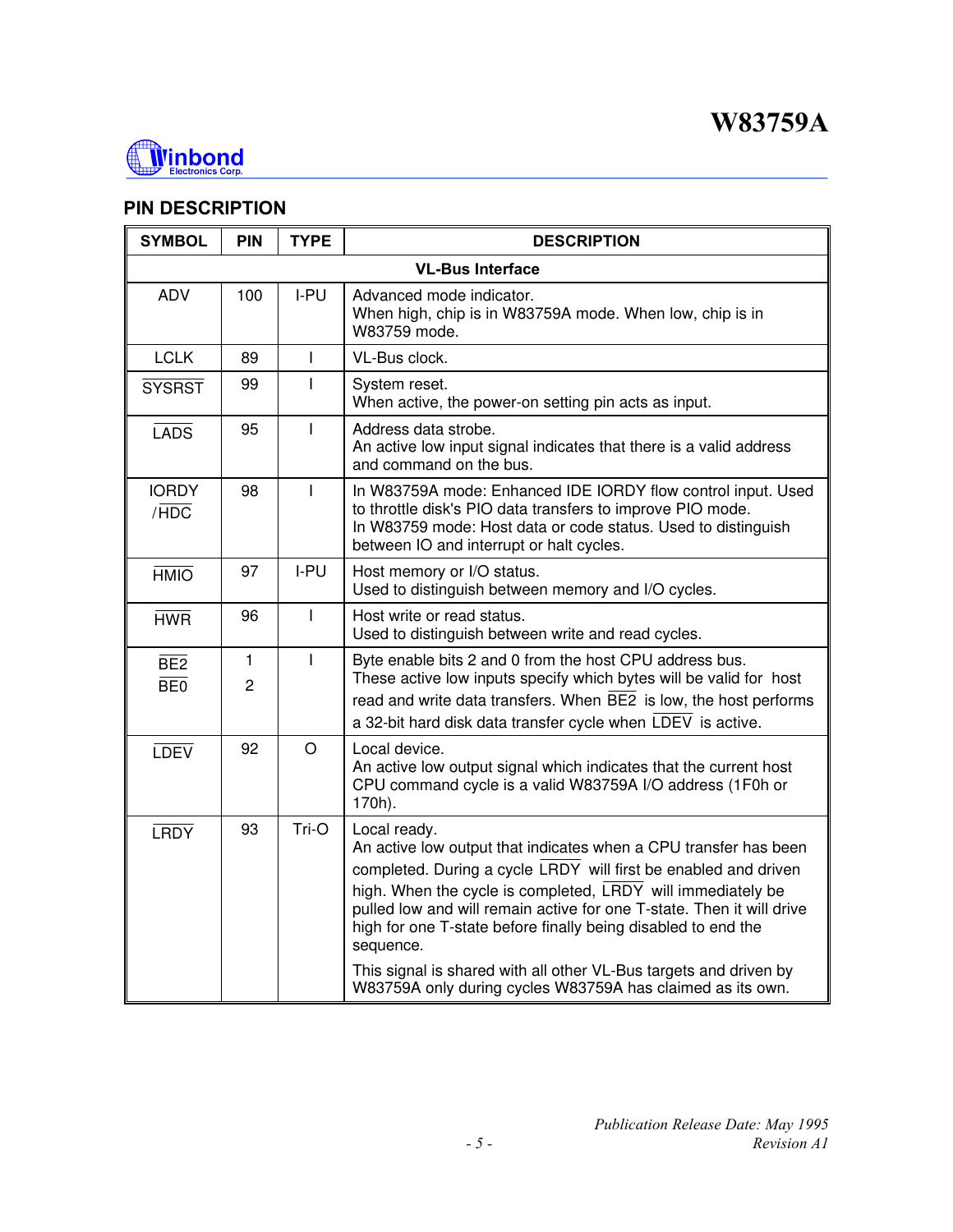

| <b>SYMBOL</b>             | <b>PIN</b>                          | <b>TYPE</b>                    | <b>DESCRIPTION</b>                                                                                                                                                                                                      |  |  |  |
|---------------------------|-------------------------------------|--------------------------------|-------------------------------------------------------------------------------------------------------------------------------------------------------------------------------------------------------------------------|--|--|--|
| <b>RDYRTN</b>             | 94                                  |                                | Ready return.<br>An active low signal that indicates the end of the current host<br>CPU transfer.<br>Usually RDYRTN is tied directly to the RDY signal of the host<br>CPU.                                              |  |  |  |
| HA[9:2]                   | $10-3$                              | L                              | Host address bits 9 through 2 from the host address bus.                                                                                                                                                                |  |  |  |
| HD[31:0]                  | $11 - 14$<br>$19 - 39$<br>$42 - 45$ | 1/O                            | Host data.<br>This is the 32-bit bidirectional data bus that connects to the host<br>CPU. HD[7:0] define the lowest data byte, while D[31:24] define<br>the most significant byte by the BE[2:0] signals. The HD bus is |  |  |  |
|                           |                                     |                                | normally in a high-impedance state and is driven by the<br>W83759A only during data register (1F0h or 170h) read cycles<br>and VGA (VGAOEH = $0$ or VGAOEL = 0) read cycles.                                            |  |  |  |
|                           | <b>Drive Interface</b>              |                                |                                                                                                                                                                                                                         |  |  |  |
| <b>PRDYEN</b><br>/IDE0CS0 | 61                                  | $\mathsf{I}/\mathsf{O}$<br>-PU | When SYSRST is active, this is an input that latches on the<br>rising edge of SYSRST.                                                                                                                                   |  |  |  |
|                           |                                     |                                | PRDYEN: A high input enables the IORDY flow control function of<br>the primary channel (IDE0) and a low input disables the IDE0's<br>flow control function.                                                             |  |  |  |
|                           |                                     |                                | IDE0CS0: When SYSRST is inactive, this pin is an active low<br>output used to select the command block registers in the IDE0<br>drive (1F0h-1F7h).                                                                      |  |  |  |
| <b>SRDYEN</b><br>/IDE0CS1 | 62                                  | $\mathsf{IO}$<br>-PU           | When SYSRST is active, this is an input that latches on the<br>rising edge of SYSRST.                                                                                                                                   |  |  |  |
|                           |                                     |                                | SRDYEN: A high input enables the IORDY flow control function of<br>the secondary channel (IDE1) and a low disables the IDE1's flow<br>control function.                                                                 |  |  |  |
|                           |                                     |                                | IDE0CS1: When SYSRST is inactive, this pin is an active low<br>output used to select the alternate status register of the control<br>block registers in the IDE0 drive (3F6).                                           |  |  |  |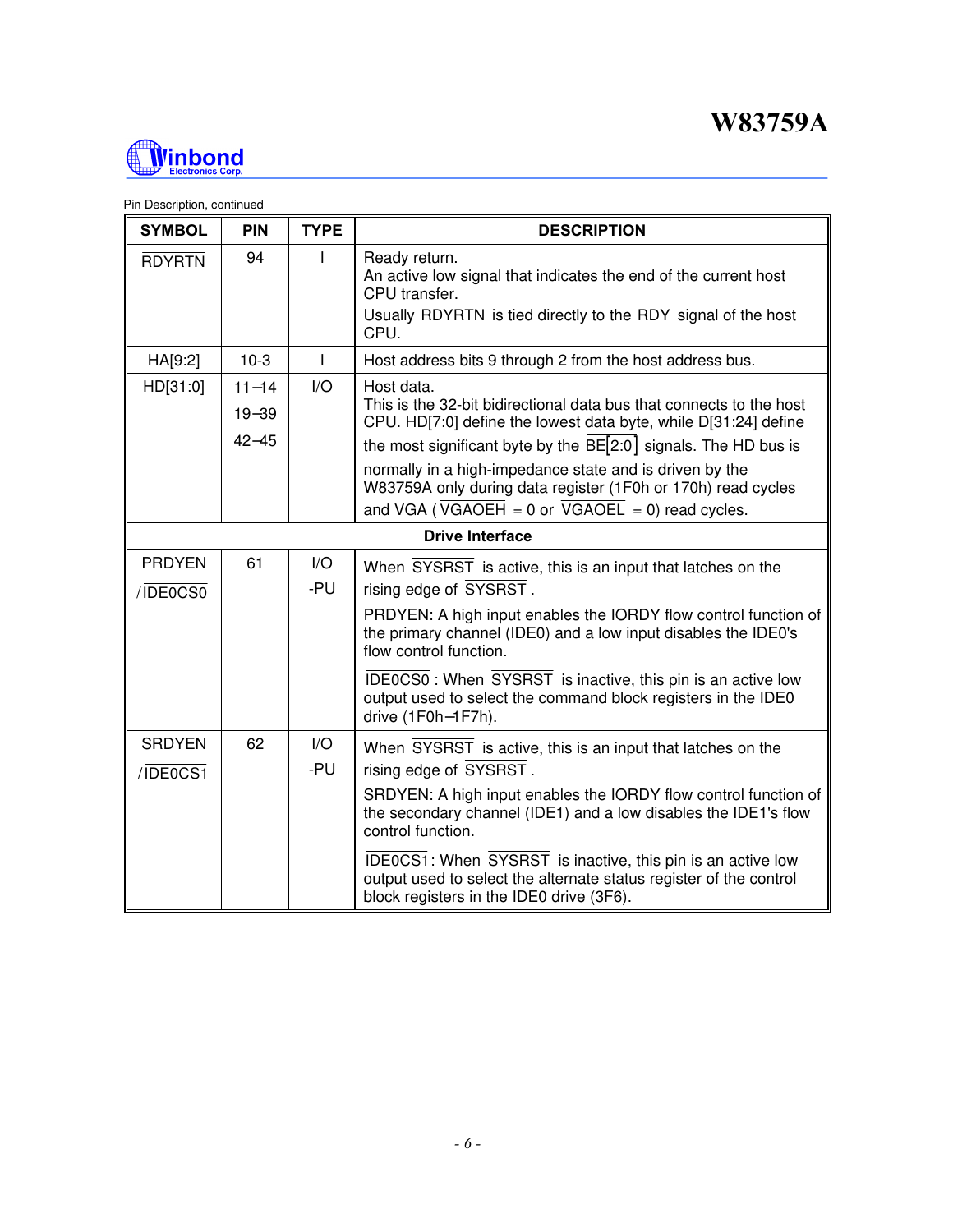

| <b>SYMBOL</b>               | PIN | <b>TYPE</b>                    | <b>DESCRIPTION</b>                                                                                                                                                                                                                                                                                                                                            |
|-----------------------------|-----|--------------------------------|---------------------------------------------------------------------------------------------------------------------------------------------------------------------------------------------------------------------------------------------------------------------------------------------------------------------------------------------------------------|
| <b>ENIDE</b><br>/IDE1CS0    | 63  | $\mathsf{I}/\mathsf{O}$<br>-PU | When SYSRST is active, this is an input that latches on the rising<br>edge of SYSRST.                                                                                                                                                                                                                                                                         |
|                             |     |                                | ENIDE: In W83759 mode (ADV = low), this power-on-setting pin<br>controls if the chip enable or disable. In W83759A mode (ADV =<br>high), this pin controls if the IDE0 channel enable or disable. A high<br>input enables and a low input disables the IDE0 channel.                                                                                          |
|                             |     |                                | IDE1CS0: When SYSRST is inactive, this pin is an active low<br>output and is used to select the command block registers in the<br>IDE1 drive (170h-177h).                                                                                                                                                                                                     |
| <b>TEST</b><br>/IDE1CS1     | 64  | I/O<br>-PU                     | When SYSRST is active, this is an input that latches on the rising<br>edge of SYSRST.                                                                                                                                                                                                                                                                         |
|                             |     |                                | TEST: In W83759 mode, this power-on-setting pin controls whether<br>both dual channels are enabled or only the primary channel is<br>enabled. A high input enables IDE0 and IDE1 simultaneously and a<br>low input enables IDE0 only. In W83759A mode, this pin controls<br>whether the IDE1 channel enable or disable controls the IDE0<br>channel as ENIDE. |
|                             |     |                                | IDE1CS1: When SYSRST is inactive, this pin is an active low<br>output used to select the alternate status register of the control<br>block registers in the IDE1 drive (376).                                                                                                                                                                                 |
| EMD <sub>1</sub><br>/IDEIOR | 70  | $\mathsf{I}/\mathsf{O}$<br>-PU | When SYSRST is active, this is an input that latches on the rising<br>edge of SYSRST.                                                                                                                                                                                                                                                                         |
|                             |     |                                | EMD1: This power-on-setting pin combines with EMD0 to set the<br>initial enhanced timing mode of hard disk access cycles when the<br>enhanced mode is selected via the POSS3 configuration register.                                                                                                                                                          |
|                             |     |                                | IDEIOR: Drive I/O read. An active low output that enables data to<br>be read from the drive. The duration and repetition rate of IDEIOR<br>cycles are determined by the type of IDE drive, as specified by<br>MD1 and MD0, in W83759 mode or by EMD1 and EMD0 in<br>W83759A enhanced mode.                                                                    |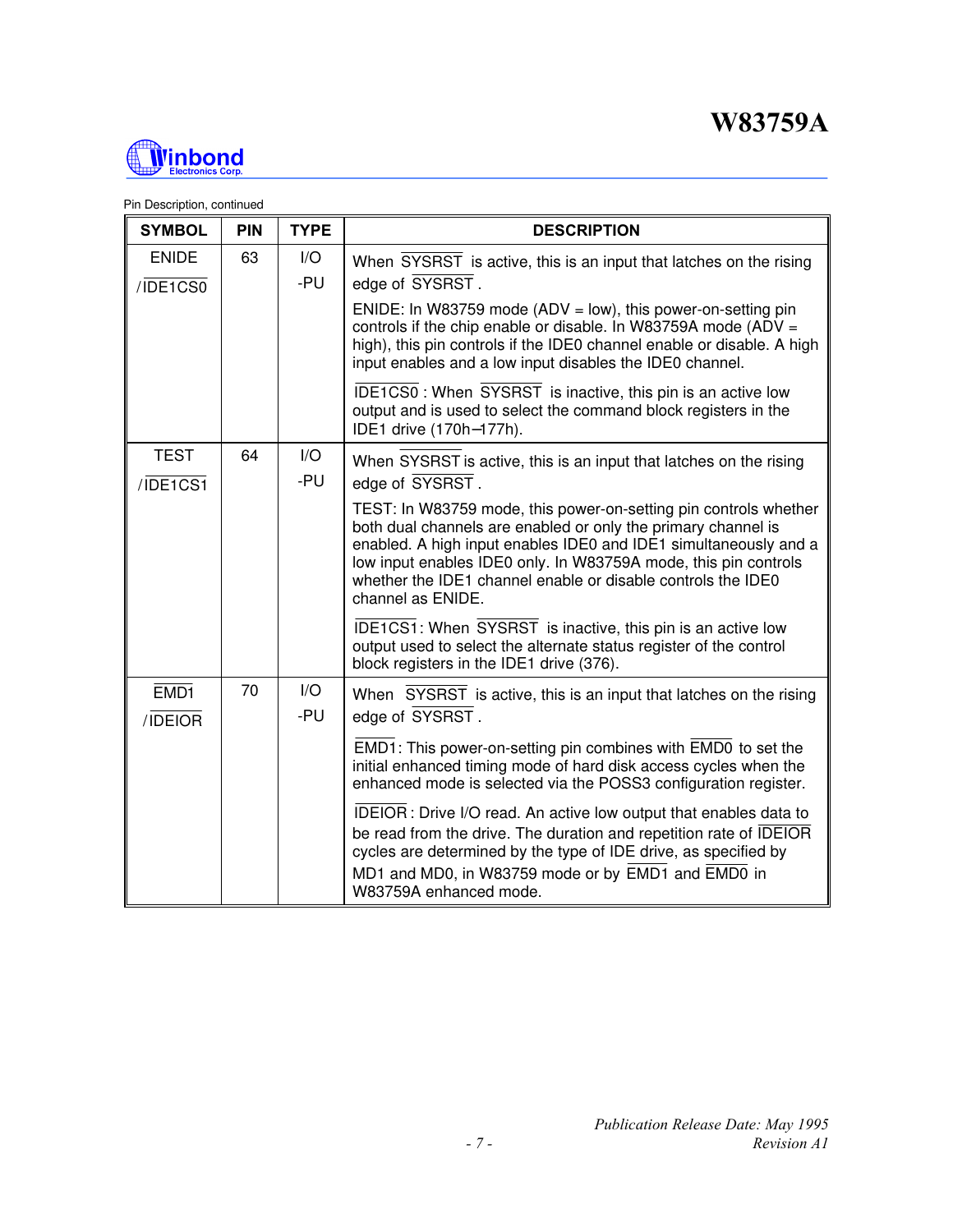

| <b>SYMBOL</b>                         | <b>PIN</b> | <b>TYPE</b> | <b>DESCRIPTION</b>                                                                                                                                                                                                             |                                                                                                                                                                                                      |                  |                  |                                                                                                                                            |  |  |  |
|---------------------------------------|------------|-------------|--------------------------------------------------------------------------------------------------------------------------------------------------------------------------------------------------------------------------------|------------------------------------------------------------------------------------------------------------------------------------------------------------------------------------------------------|------------------|------------------|--------------------------------------------------------------------------------------------------------------------------------------------|--|--|--|
| EMD <sub>0</sub><br>/IDEIOW           | 71         | I/O<br>-PU  | When SYSRST is active, this is an input that latches on the rising<br>edge of SYSRST.                                                                                                                                          |                                                                                                                                                                                                      |                  |                  |                                                                                                                                            |  |  |  |
|                                       |            |             |                                                                                                                                                                                                                                | EMD0: This power-on-setting pin combines with EMD1 to set the<br>initial enhanced timing mode of hard disk access cycles when the<br>enhanced mode is selected via the POSS3 configuration register. |                  |                  |                                                                                                                                            |  |  |  |
|                                       |            |             | ATA PIO mode                                                                                                                                                                                                                   | <b>Access Time</b>                                                                                                                                                                                   | EMD1             | EMD <sub>0</sub> |                                                                                                                                            |  |  |  |
|                                       |            |             | $\overline{c}$                                                                                                                                                                                                                 | 240 nS                                                                                                                                                                                               | 1                | 1                |                                                                                                                                            |  |  |  |
|                                       |            |             | 3                                                                                                                                                                                                                              | 180 nS                                                                                                                                                                                               | 1                | $\Omega$         |                                                                                                                                            |  |  |  |
|                                       |            |             | 3                                                                                                                                                                                                                              | 180 nS                                                                                                                                                                                               | $\Omega$         | 1                |                                                                                                                                            |  |  |  |
|                                       |            |             | 4                                                                                                                                                                                                                              | 120 nS                                                                                                                                                                                               | 0                | 0                |                                                                                                                                            |  |  |  |
|                                       |            |             | IDEIOW: Drive I/O write. An active low output that enables data to<br>be written to the drive. The duration and repetition rate of IDEIOW<br>cycles are determined by the type of IDE drive, as specified by<br><b>IDEIOR.</b> |                                                                                                                                                                                                      |                  |                  |                                                                                                                                            |  |  |  |
| MD <sub>1</sub><br>/IDEA2,            | 69         | I/O<br>-PD  | on the rising edge of SYSRST.                                                                                                                                                                                                  |                                                                                                                                                                                                      |                  |                  | When SYSRST is active, these pins function as inputs and latch                                                                             |  |  |  |
| M <sub>D</sub> <sub>0</sub><br>/IDEA1 | 68         |             | select the hard disk access time.                                                                                                                                                                                              |                                                                                                                                                                                                      |                  |                  | MD1, MD0: ATA mode of IDE Drive. MD0 and MD1 are used to                                                                                   |  |  |  |
|                                       |            |             | ATA PIO mode                                                                                                                                                                                                                   | <b>Access Time</b>                                                                                                                                                                                   | EMD <sub>1</sub> | EMD <sub>0</sub> |                                                                                                                                            |  |  |  |
|                                       |            |             | 0                                                                                                                                                                                                                              | 600 nS                                                                                                                                                                                               | 0                | 0                |                                                                                                                                            |  |  |  |
|                                       |            |             | $0+$                                                                                                                                                                                                                           | 500 nS                                                                                                                                                                                               | 0                | 1                |                                                                                                                                            |  |  |  |
|                                       |            |             | 1                                                                                                                                                                                                                              | 400 nS                                                                                                                                                                                               | $\mathbf{1}$     | $\Omega$         |                                                                                                                                            |  |  |  |
|                                       |            |             | $\overline{c}$<br>240 nS<br>$\mathbf{1}$<br>$\mathbf{1}$                                                                                                                                                                       |                                                                                                                                                                                                      |                  |                  |                                                                                                                                            |  |  |  |
|                                       |            |             | drive.                                                                                                                                                                                                                         |                                                                                                                                                                                                      |                  |                  | IDEA2, IDEA1: IDE drive address bits 2 and 1. Drive address bits 2<br>and 1 are outputs to the IDE connector for register selection in the |  |  |  |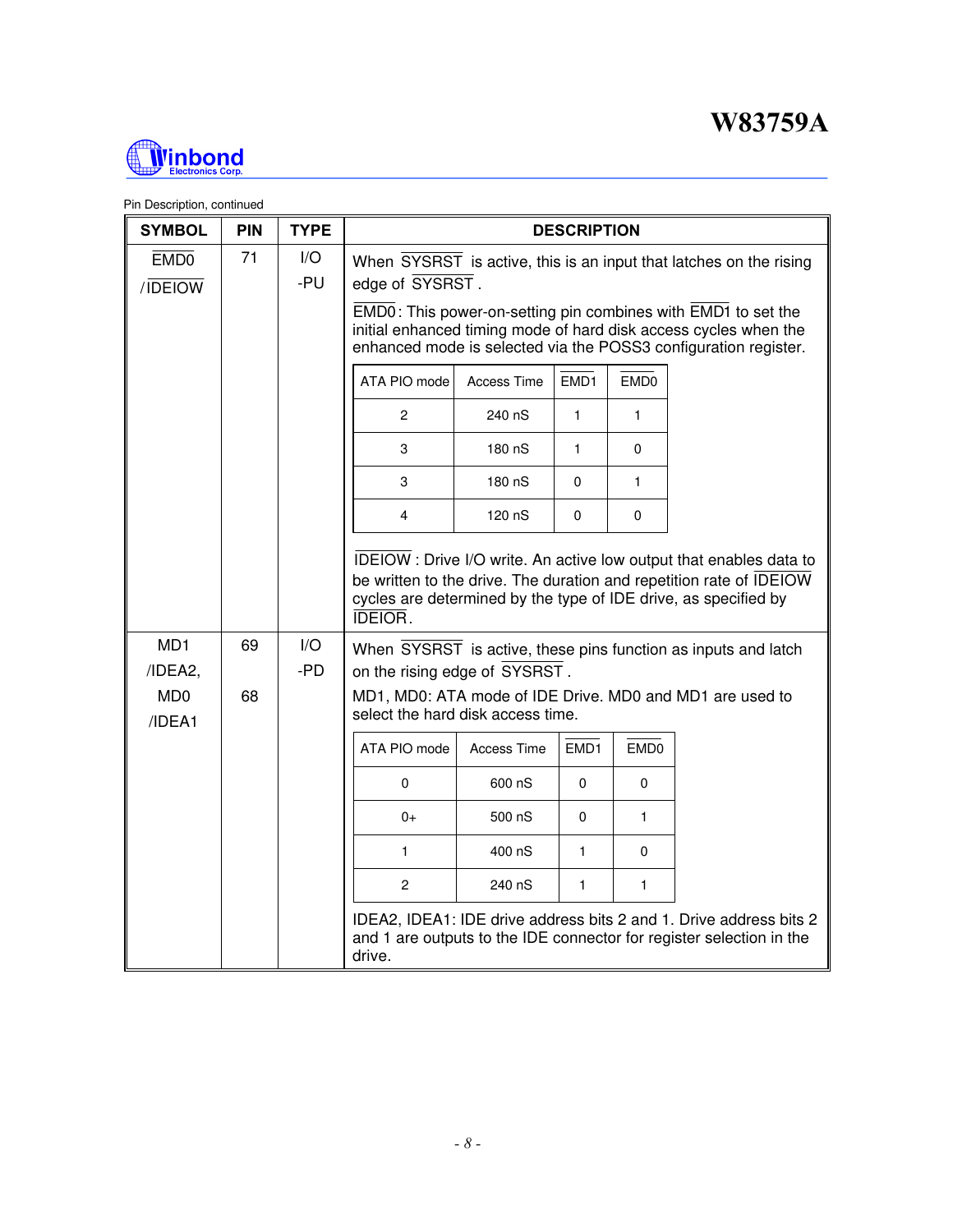

| <b>SYMBOL</b>             | <b>PIN</b> | <b>TYPE</b>                    | <b>DESCRIPTION</b>                                                                                                                                                            |
|---------------------------|------------|--------------------------------|-------------------------------------------------------------------------------------------------------------------------------------------------------------------------------|
| SP <sub>1</sub><br>/IDEA0 | 67         | $\mathsf{I}/\mathsf{O}$<br>-PD | When SYSRST is active, this pin is an input that latches on the<br>rising edge of SYSRST.                                                                                     |
|                           |            |                                | SP1: VL-Bus speed select. A high input configures the W83759A<br>to run at from 33 MHz to 50 MHz; a low input configures the<br>W83759A to run at under 33 MHz.               |
|                           |            |                                | IDEA0: IDE drive address bit 0. Drive address bit 0 is output to<br>the IDE connector for register selection in the drive.                                                    |
| IDD[15:0]                 | $72 - 87$  | I/O<br>-PU                     | When SYSRST is active, these pins function as inputs and latch<br>on the rising edge of SYSRST.                                                                               |
|                           |            |                                | As power-on setting pins, IDD[15:8] are latched to the POSS3<br>register and IDD[7:0] are latched to the POSS2 register.                                                      |
|                           |            |                                | As the drive data bus, bits 15 through 0 are the 16-bit bidirectional<br>data bus that connects to the IDE drive.                                                             |
|                           |            |                                | IDD[7:0] define the lowest data byte. The IDD bus is normally in a<br>pull-high state and is driven with valid data by the W83759A only<br>during IDE or VGA (VGAOEH = $0$ or |
|                           |            |                                | $\overline{VGAOEL} = 0$ ) write cycles.                                                                                                                                       |
|                           |            |                                | <b>ISA-Bus Interface</b>                                                                                                                                                      |
| SA[1:0]                   | 47, 46     | ı                              | ISA address bits 1 and 0.<br>Used to select the hard disk I/O registers.                                                                                                      |
| SD[7:0]                   | 58-51      | $\mathsf{I}/\mathsf{O}$        | These signals provide data bus bits 0 through 7 for the CPU and<br>IDE I/O devices. SD0 is the least significant bit and SD7 is the<br>most significant bit.                  |
| <b>XIOR</b>               | 48         | ı                              | XIOR instructs the hard disk I/O device to drive its data onto the<br>SD data bus.                                                                                            |
| <b>XIOW</b>               | 49         |                                | XIOW instructs the hard disk I/O device to read the data on the<br>SD data bus.                                                                                               |
| <b>AEN</b>                | 50         |                                | When this line is active (high), the DMA controller has control of<br>the address bus. A low is the address enable.                                                           |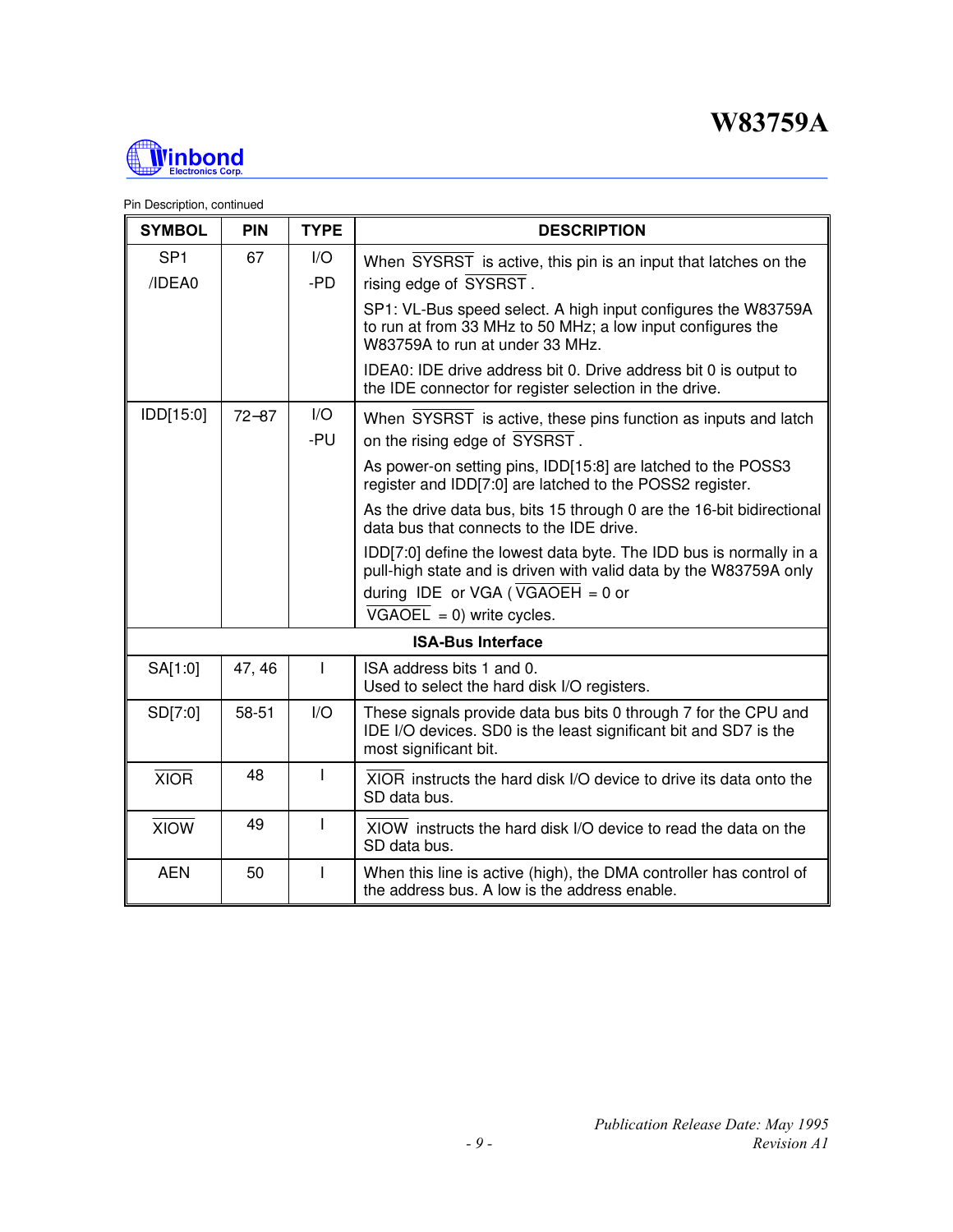

| <b>SYMBOL</b>                                           | <b>PIN</b>               | <b>TYPE</b> |                                                                                                                                                                                           |                                                                                                                                                                                                                                                                                                                                                                                                                                                                                                                                        | <b>DESCRIPTION</b> |                                                              |  |  |  |
|---------------------------------------------------------|--------------------------|-------------|-------------------------------------------------------------------------------------------------------------------------------------------------------------------------------------------|----------------------------------------------------------------------------------------------------------------------------------------------------------------------------------------------------------------------------------------------------------------------------------------------------------------------------------------------------------------------------------------------------------------------------------------------------------------------------------------------------------------------------------------|--------------------|--------------------------------------------------------------|--|--|--|
| <b>Special Bus Control Interface</b>                    |                          |             |                                                                                                                                                                                           |                                                                                                                                                                                                                                                                                                                                                                                                                                                                                                                                        |                    |                                                              |  |  |  |
| $SUSP$ ,<br>$\overline{\text{DACK}}$ .<br><b>VGAOEH</b> | 59                       | I-PU        | high.                                                                                                                                                                                     | This pin is a multi-function input pin.<br>SUSP: In suspend enable mode, indicates that the W83759A<br>will enter the suspend state when low and resume operation when                                                                                                                                                                                                                                                                                                                                                                 |                    |                                                              |  |  |  |
|                                                         |                          |             |                                                                                                                                                                                           | DMA transfer cycle occurs.                                                                                                                                                                                                                                                                                                                                                                                                                                                                                                             |                    | DACK: In DMA transfer enable mode, used to indicate when the |  |  |  |
|                                                         |                          |             |                                                                                                                                                                                           | VGAOEH: In VGA buffer enable mode, this active low input<br>controls the input enable for the data transceivers that connect<br>the ID[15:0] pins to the HD[31:16] pins.                                                                                                                                                                                                                                                                                                                                                               |                    |                                                              |  |  |  |
| DMASL,<br><b>VGAOEL</b><br>/ <b>ISDENH</b>              | 60                       | I/O<br>-PU  | <b>DMASL</b><br>$\mathbf{1}$<br>$\mathbf 0$<br>$\mathbf 0$<br>ISDENH: In DMA transfer enable mode, this output pin controls<br>the activity of the high byte buffer between IDD[15:8] and | When SYSRST is active, this pin is an input that latches on the<br>rising edge of SYSRST.<br>DMASL: This power-on setting pin combines with SUSPEN<br>(IDD11 power-on setting pin) to determine which mode the<br>W83759A is in.<br><b>SUSPEN</b><br>Mode<br>X<br>VGA buffer enable<br>$\mathbf{1}$<br>Suspend enable<br>$\mathbf 0$<br>DMA transfer enable<br>VGAOEL: In VGA buffer enable mode, this active low input<br>controls the input enable for the data transceivers that connect<br>the ID[15:0] pins to the HD[15:0] pins. |                    |                                                              |  |  |  |
| Vcc                                                     | 41, 65,<br>91            |             | SD[15:8].<br>+5V power supply                                                                                                                                                             |                                                                                                                                                                                                                                                                                                                                                                                                                                                                                                                                        |                    |                                                              |  |  |  |
| <b>GND</b>                                              | 15, 40,<br>66, 88,<br>90 |             | Ground reference                                                                                                                                                                          |                                                                                                                                                                                                                                                                                                                                                                                                                                                                                                                                        |                    |                                                              |  |  |  |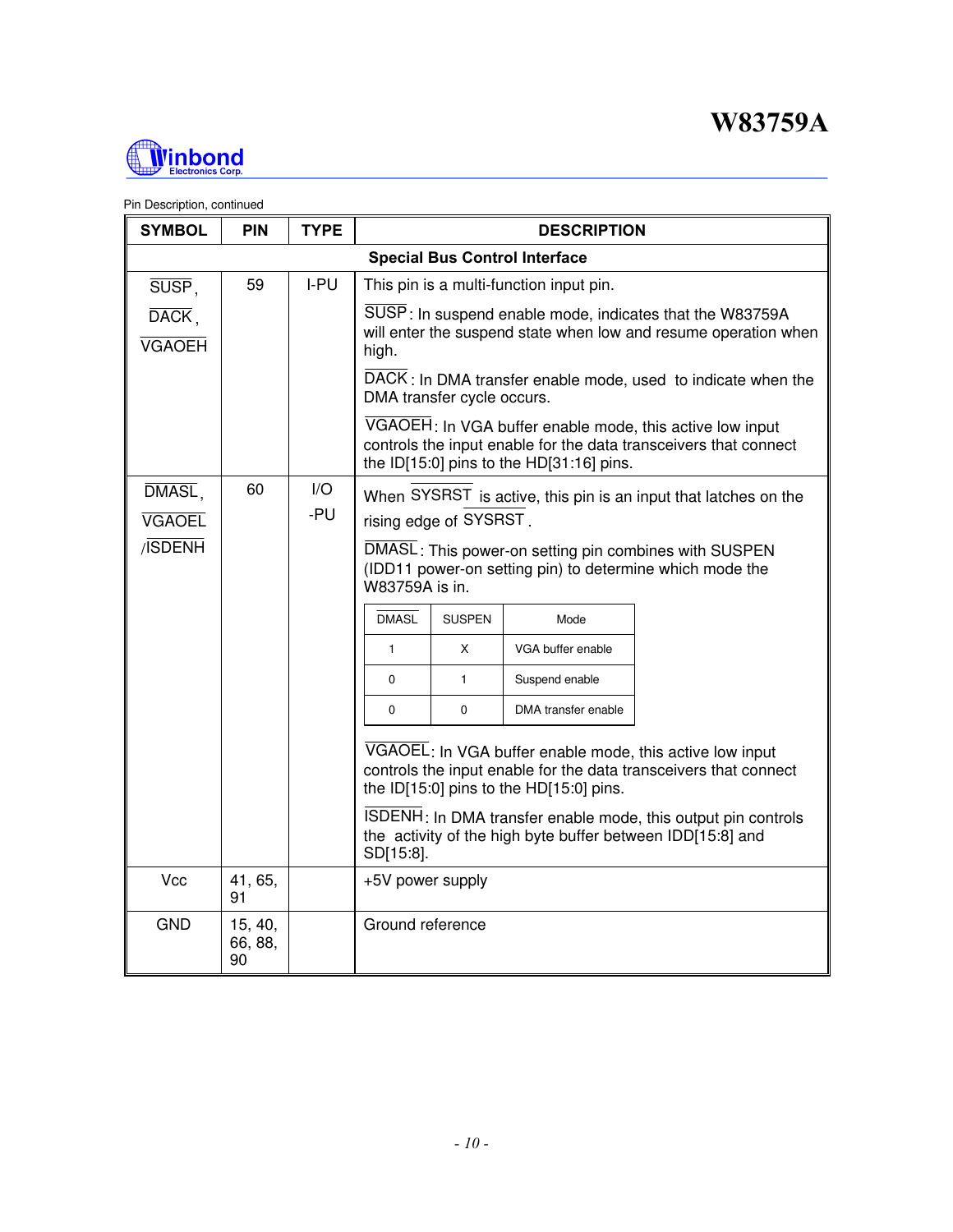

### **CONFIGURATION REGISTERS**

Several configuration registers are implemented in the W83759A. These registers are accessible in single-chip mode through the index/data port. The index/data port address is 1B4h/1B8h or 134h/138h, depending on whether pin IDD0 is high or low at power-on.

When the W83759A is in multi-chip mode (IDD1 is low at power-on setting), an ID code should be written to 1B0h/130h (IDIN port). The W83759A will then enter the programming sequence if the ID code matches the chip ID (determined by IDD2, IDD3 at power-on setting) or leave the programming sequence if the ID code does not match. After the chip has entered the programming sequence, the chip ID can be read by reading 1BCh/13Ch (IDOUT port).

|                    | <b>IDDO P is HIGH</b> | <b>IDDO P is LOW</b> |
|--------------------|-----------------------|----------------------|
| IDIN port (W/O)    | $1B0h*$               | $130h**$             |
| Index port $(R/W)$ | 1B4h                  | 134h                 |
| data port $(R/W)$  | 1B8h                  | 138h                 |
| IDOUT port (R/O)   | 1BCh                  | 13Ch                 |

\* The alias base addresses of 1B0h are XB0h and YB0h, where "X" means 0, 4, 8, C and "Y" means 1, 5, 9, D.

\*\* The alias base addresses of 130h are X30h and Y30h, where "X" means 0, 4, 8, C and "Y" means 1, 5, 9, D.

| <b>INDEX</b>                  | Bit 7         | Bit 6             | Bit 5             | Bit 4            | Bit 3            | Bit 2            | Bit 1      | Bit 0             | Default<br>Value |
|-------------------------------|---------------|-------------------|-------------------|------------------|------------------|------------------|------------|-------------------|------------------|
| 80h(R/O)<br>POSS <sub>1</sub> | ADV           | SP <sub>1</sub>   | MD <sub>1</sub>   | MD <sub>0</sub>  | <b>PRDYEN</b>    | <b>SRDYEN</b>    | IDEN1      | IDEN <sub>0</sub> | 8Fh              |
| 81h(R/W)<br>POSP <sub>1</sub> | ADV P         | SP <sub>1</sub> P | MD <sub>1</sub> P | MD0 P            | PRDYEN P         | SRDYEN P         | IDEN1 P    | <b>IDENO P</b>    | 8Fh              |
| 82h(R/O)<br>POSS <sub>2</sub> | <b>PDOLEN</b> | PD1LEN            | <b>SD0LEN</b>     | SD1LEN           | DSL <sub>1</sub> | DSL <sub>0</sub> | CRLK#      | CRSL              | FFh              |
| 83h(R/W)<br>POSP <sub>2</sub> | PD0LE P       | PD1LEN P          | SD0LEN P          | SD1LEN P         | DSL1 P           | DSL0 P           | CRLK# P    | CRSL P            | FFh              |
| 84h(R/O)<br>POSS <sub>3</sub> | PD0EM#        | PD1EM#            | SD0EM#            | SD1EM#           | <b>SUSPEN</b>    | STBY#            | <b>APD</b> | SWAP#             | FFh              |
| 85h(R/W)<br>POSP <sub>3</sub> | PD0EM# P      | PD1EM# P          | SD0EM# P          | SD1EM# P         | SUSPEN P         | STBY# P          | APD P      | SWAP# P           | FFh              |
| 86h(R/W)<br><b>ALTCTL</b>     | DMASL#<br>P   | Reserved          | EMD1              | EMD <sub>0</sub> | PEMD1 P          | PEMD0 P          | SEMD1 P    | SEMD0 P           | 80h              |
| 87h(R/O)<br><b>REVID</b>      | DMASL#        | Reserved          | PDRV              | <b>SDRV</b>      | Rev <sub>3</sub> | Rev <sub>2</sub> | Rev 1      | Rev 0             | 8Ah              |
| 88h(R/W)<br>PD0TIM0           | PD0ACT3       | PD0ACT2           | PD0ACT1           | PD0ACT0          | PD0RCV3          | PD0RCV2          | PD0RCV1    | PD0RCV0           | 00h              |
| 89h(R/W)<br>PD0TIM1           | PD0AST1       | PD0AST0           | PD0DHT1           | PD0DHT0          | PD0PRE#          | PD0DMA#          | PD0RDY#    | <b>PD0ADV</b>     | 00h              |
| 8Ah(R/W)<br>PD1TIM0           | PD1ACT3       | PD1ACT2           | PD1ACT1           | PD1ACT0          | PD1RCV3          | PD1RCV2          | PD1RCV1    | PD1RCV0           | 00h              |
| 8Bh(R/W)<br>PD1TIM1           | PD1AST1       | PD1AST0           | PD1DHT1           | PD1DHT0          | PD1PRE#          | PD1DMA#          | PD1RDY#    | PD1ADV            | 00h              |
| 8Ch(R/W)<br>SD0TIM0           | SD0ACT3       | SD0ACT2           | SD0ACT1           | SD0ACT0          | SD0RCV3          | SD0RCV2          | SD0RCV1    | SD0RCV0           | 00h              |
| 8Dh(R/W)<br>SD0TIM1           | SD0AST1       | SD0AST0           | SD0DHT1           | SD0DHT0          | SD0PRE#          | SD0DMA#          | SD0RDY#    | <b>SD0ADV</b>     | 00h              |
| 8Eh(R/W)<br>SD1TIM0           | SD1ACT3       | SD1ACT2           | SD1ACT1           | SD1ACT0          | SD1RCV3          | SD1RCV2          | SD1RCV1    | SD1RCV0           | 00h              |
| 8Fh(R/W)<br>SD1TIM1           | SD1AST1       | SD1AST0           | SD1DHT1           | SD1DHT0          | SD1PRE#          | SD1DMA#          | SD1RDY#    | SD1ADV            | 00h              |

#### Index map of configuration registers: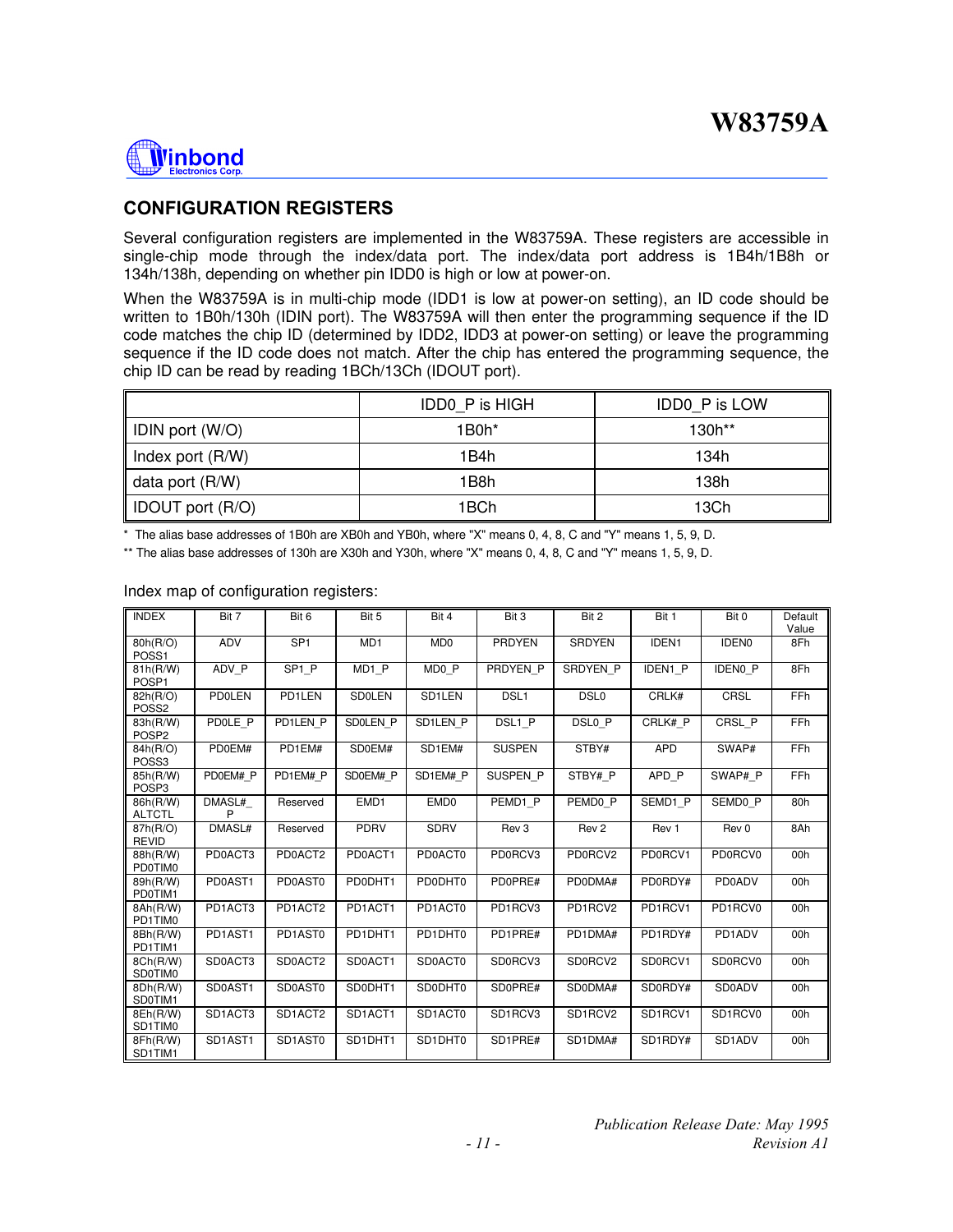

| CRX80h (POSS1)    |                  | <b>Read Only</b> | Power-on Setting Status 1                                                              |                                                                              |                                                                                                  |              |                  |  |  |  |
|-------------------|------------------|------------------|----------------------------------------------------------------------------------------|------------------------------------------------------------------------------|--------------------------------------------------------------------------------------------------|--------------|------------------|--|--|--|
| Bit7              | Bit <sub>6</sub> | Bit <sub>5</sub> | Bit4                                                                                   | Bit <sub>3</sub>                                                             | Bit <sub>2</sub>                                                                                 | Bit1         | Bit <sub>0</sub> |  |  |  |
| <b>ADV</b>        | SP <sub>1</sub>  | MD1              | MD <sub>0</sub>                                                                        | <b>PRDYEN</b>                                                                | <b>SRDYEN</b>                                                                                    | <b>IDEN1</b> | <b>IDEN0</b>     |  |  |  |
| Bit 7             |                  | <b>ADV</b>       |                                                                                        | Power-on setting value of ADV pin<br>Initial application mode                |                                                                                                  |              |                  |  |  |  |
|                   |                  | 0                |                                                                                        | No advanced mode application                                                 |                                                                                                  |              |                  |  |  |  |
|                   |                  | $\overline{1}$   |                                                                                        | <b>Advanced mode application</b>                                             |                                                                                                  |              |                  |  |  |  |
| Bit 6             |                  | SP <sub>1</sub>  |                                                                                        | Power-on setting value of IDEA0 pin<br>Select VESA bus operating CLK         |                                                                                                  |              |                  |  |  |  |
|                   |                  | $\frac{0}{1}$    |                                                                                        | <b>VLCLK 33 MHz</b>                                                          |                                                                                                  |              |                  |  |  |  |
|                   |                  |                  |                                                                                        | VLCLK > 33 MHz                                                               |                                                                                                  |              |                  |  |  |  |
| Bit 5, 4 MD1, MD0 |                  |                  |                                                                                        | Power-on setting value of IDEA2, IDEA1 pin<br>Default HDD host transfer mode |                                                                                                  |              |                  |  |  |  |
|                   |                  |                  | MD <sub>1</sub>                                                                        | MD <sub>0</sub>                                                              |                                                                                                  |              |                  |  |  |  |
|                   |                  |                  | $\overline{0}$                                                                         | $\overline{0}$                                                               | Mode 0 $(cycle time = 600 nS)$                                                                   |              |                  |  |  |  |
|                   |                  |                  | $\Omega$                                                                               | $\mathbf{1}$                                                                 | Mode $0+$ (cycle time = 500 nS)                                                                  |              |                  |  |  |  |
|                   |                  |                  | 1                                                                                      | 0                                                                            | Mode 1 (cycle time $=$ 400 nS)                                                                   |              |                  |  |  |  |
|                   |                  |                  | 1                                                                                      | 1                                                                            | Mode 2 (cycle time $= 240$ nS)                                                                   |              |                  |  |  |  |
| Bit 3             |                  | <b>PRDYEN</b>    |                                                                                        |                                                                              | Power-on setting value of IDE0CS0 pin<br>Initial state of primary channel IOCHRDY flow control   |              |                  |  |  |  |
|                   |                  |                  | Disable IOCHRDY flow control<br>$\mathbf{0}$                                           |                                                                              |                                                                                                  |              |                  |  |  |  |
|                   |                  |                  | <u> 1</u>                                                                              |                                                                              | Enable IOCHRDY flow control                                                                      |              |                  |  |  |  |
| Bit 2             |                  | <b>SRDYEN</b>    |                                                                                        |                                                                              | Power-on setting value of IDE0CS1 pin<br>Initial state of secondary channel IOCHRDY flow control |              |                  |  |  |  |
|                   |                  |                  | $\mathbf{0}$                                                                           |                                                                              | Disable IOCHRDY flow control                                                                     |              |                  |  |  |  |
|                   |                  |                  | <u>1</u>                                                                               |                                                                              | <b>Enable IOCHRDY flow control</b>                                                               |              |                  |  |  |  |
| Bit 1, 0          |                  | IDEN1, IDEN0     | Power-on setting value of IDE1CS1, IDE1CS0 pins<br>Initial state of IDE ENable control |                                                                              |                                                                                                  |              |                  |  |  |  |
|                   |                  | when ADV P       | <b>IDEN1</b>                                                                           | <b>IDEN0</b>                                                                 | Primary IDE                                                                                      |              | Secondary IDE    |  |  |  |
|                   |                  | $= 0$            | X                                                                                      | $\mathbf 0$                                                                  | disabled                                                                                         |              | disabled         |  |  |  |
|                   |                  |                  | 0                                                                                      | 1                                                                            | enabled                                                                                          |              | disabled         |  |  |  |
|                   |                  |                  | 1                                                                                      | 1                                                                            | enabled                                                                                          |              | enabled          |  |  |  |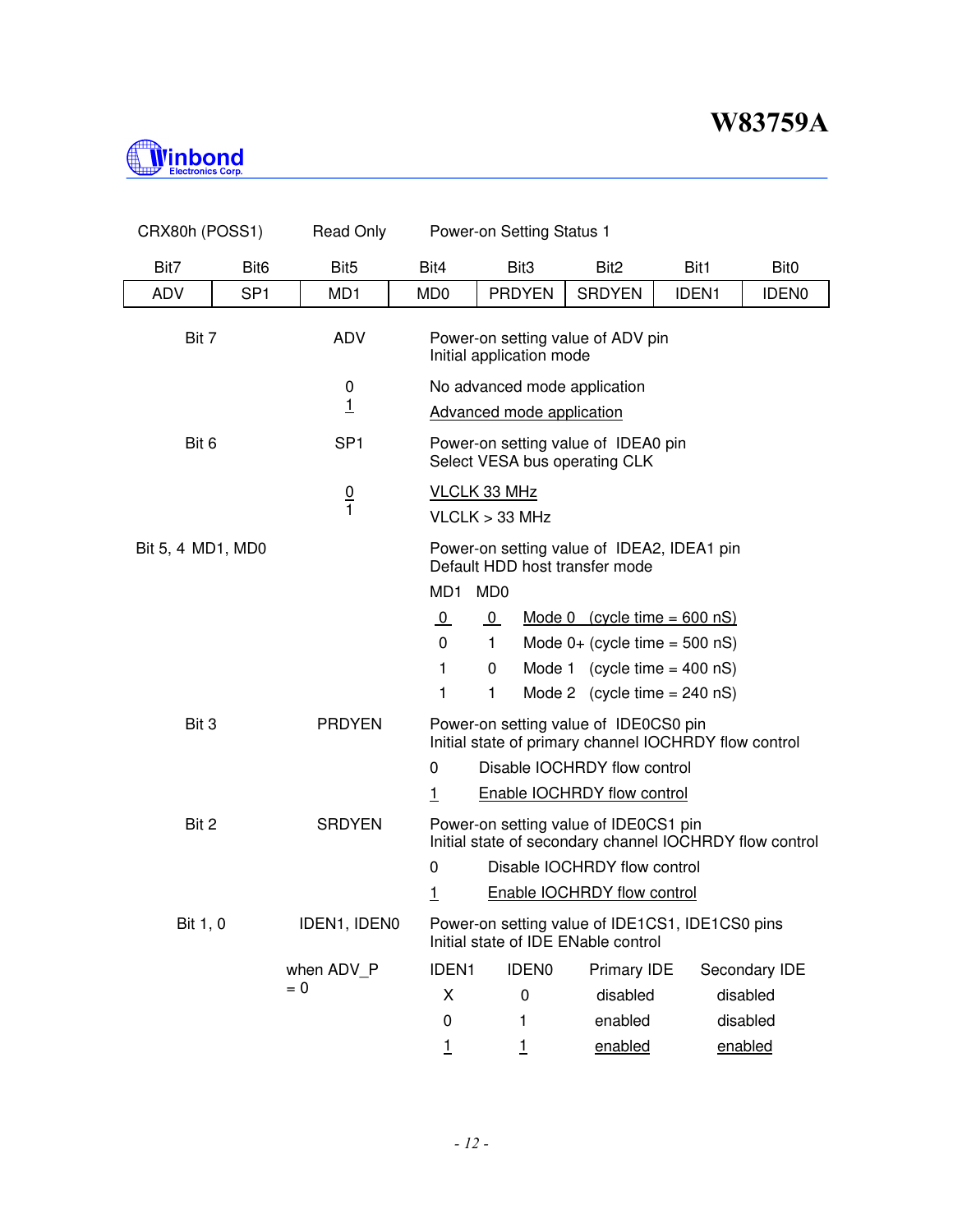

| Continued |                   |                   |                   |                                |              |                 |                |                |  |
|-----------|-------------------|-------------------|-------------------|--------------------------------|--------------|-----------------|----------------|----------------|--|
|           |                   | when ADV P        |                   | <b>IDEN1</b>                   | <b>IDEN0</b> | Primary IDE     |                | Secondary IDE  |  |
|           |                   | $= 1$             |                   | 0                              | 0            | disabled        |                | disabled       |  |
|           |                   |                   |                   | 4                              | 0            | disabled        |                | enabled        |  |
|           |                   |                   |                   | 0                              |              | enabled         |                | disabled       |  |
|           |                   |                   |                   |                                |              | enabled         |                | enabled        |  |
|           |                   |                   |                   |                                |              |                 |                |                |  |
|           | CRX81h (POSP1)    | Read / Write      |                   | Power-on Setting Programming 1 |              |                 |                |                |  |
|           |                   |                   |                   |                                |              |                 |                |                |  |
| Bit 7     | Bit 6             | Bit 5             | Bit 4             | Bit 3                          |              | Bit 2           | Bit 1          | Bit 0          |  |
| ADV P     | SP <sub>1</sub> P | MD <sub>1</sub> P | MD <sub>0</sub> P | PRDYEN P                       |              | <b>SRDYEN P</b> | <b>IDEN1 P</b> | <b>IDENO P</b> |  |
|           |                   |                   |                   |                                |              |                 |                |                |  |

After power-on, the content of the POSP1 register is equal to that of the POSS1 register. The host can program POSP1 to modify the power-on settings.

| Bit 7    | ADV P                      | Programming application mode                          |  |  |  |  |
|----------|----------------------------|-------------------------------------------------------|--|--|--|--|
|          |                            | No advanced mode application<br>0                     |  |  |  |  |
|          |                            | <b>Advanced mode application</b><br>1                 |  |  |  |  |
| Bit 6    | SP <sub>1</sub> P          | Select VESA bus operating CLK                         |  |  |  |  |
|          |                            | VLCLK 33 MHz<br><u>0</u>                              |  |  |  |  |
|          |                            | VLCLK > 33 MHz<br>1                                   |  |  |  |  |
| Bit 5, 4 | $MD1_P$ ,                  | Select default HDD host transfer mode                 |  |  |  |  |
|          | MD0_P                      | MD1_P MD0_P                                           |  |  |  |  |
|          |                            | Mode 0 $(cycle time = 600 nS)$<br>$\overline{0}$<br>0 |  |  |  |  |
|          |                            | 0<br>Mode $0+$ (cycle time = 500 nS)<br>1             |  |  |  |  |
|          |                            | 1<br>0<br>Mode 1 (cycle time = $400$ nS)              |  |  |  |  |
|          |                            | 1<br>$(cycle time = 240 nS)$<br>1<br>Mode 2           |  |  |  |  |
| Bit 3    | PRDYEN P                   | Primary channel IOCHRDY flow control                  |  |  |  |  |
|          |                            | Disable IOCHRDY flow control<br>$\Omega$              |  |  |  |  |
|          |                            | Enable IOCHRDY flow control<br>$\overline{1}$         |  |  |  |  |
| Bit 2    | SRDYEN P                   | Secondary channel IOCHRDY flow control                |  |  |  |  |
|          |                            | Disable IOCHRDY flow control<br>0                     |  |  |  |  |
|          |                            | Enable IOCHRDY flow control<br><u>1</u>               |  |  |  |  |
| Bit 1, 0 | IDEN1_P,<br><b>IDENO P</b> | <b>IDE ENable control</b>                             |  |  |  |  |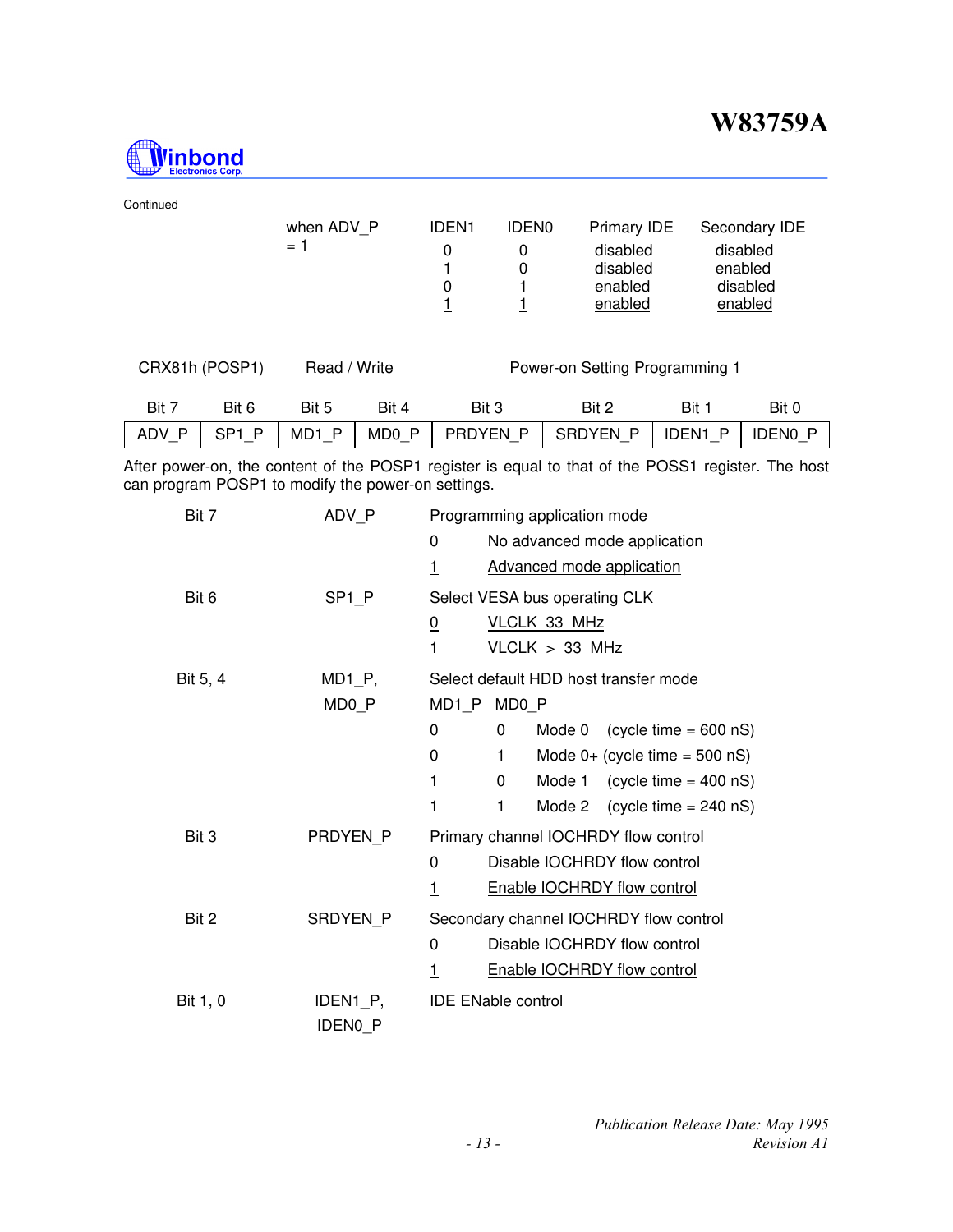

#### Continued

| when ADV P<br>$= 0$ | <b>IDEN1 P</b><br>Χ<br>0<br>1 | <b>IDENO P</b><br>0      | <b>Primary IDE</b><br>disabled<br>enabled<br>enabled             | Secondary IDE<br>disabled<br>disabled<br>enabled            |
|---------------------|-------------------------------|--------------------------|------------------------------------------------------------------|-------------------------------------------------------------|
| when ADV P<br>$= 1$ | IDEN1 P<br>0<br>1<br>0        | <b>IDENO P</b><br>0<br>0 | <b>Primary IDE</b><br>disabled<br>disabled<br>enabled<br>enabled | Secondary IDE<br>disabled<br>enabled<br>disabled<br>enabled |

CRX82h (POSS2) Read Only Power-on Setting Status 2

| Bit 7         | Bit 6  | Bit 5               | Bit 4               | Bit 3                                                                                      | Bit 2            | Bit 1       | Bit 0       |  |
|---------------|--------|---------------------|---------------------|--------------------------------------------------------------------------------------------|------------------|-------------|-------------|--|
| <b>PDOLEN</b> | PD1LEN | <b>SD0LEN</b>       | SD <sub>1</sub> LEN | DSL <sub>1</sub>                                                                           | DSL <sub>0</sub> | <b>CRLK</b> | <b>CRSL</b> |  |
| Bit 7         |        | <b>PD0LEN</b>       |                     | Power-on setting value of IDD7 pin<br>Initial Primary Drive 0 (PD0) local device control   |                  |             |             |  |
|               |        |                     | 0                   | Disable local device                                                                       |                  |             |             |  |
|               |        |                     | 1                   | Enable local device                                                                        |                  |             |             |  |
| Bit 6         |        | PD1LEN              |                     | Power-on setting value of IDD6 pin<br>Initial Primary Drive 1 (PD1) local device control   |                  |             |             |  |
|               |        |                     | 0                   | Disable local device                                                                       |                  |             |             |  |
|               |        |                     | <u>1</u>            | <b>Enable local device</b>                                                                 |                  |             |             |  |
| Bit 5         |        | <b>SD0LEN</b>       |                     | Power-on setting value of IDD5 pin<br>Initial Secondary Drive 0 (SD0) local device control |                  |             |             |  |
|               |        |                     | 0                   | Disable local device                                                                       |                  |             |             |  |
|               |        |                     | 1                   | <b>Enable local device</b>                                                                 |                  |             |             |  |
| Bit 4         |        | SD <sub>1</sub> LEN |                     | Power-on setting value of IDD4 pin<br>Initial Secondary Drive 1 (SD1) local device control |                  |             |             |  |
|               |        |                     | 0                   | Disable local device                                                                       |                  |             |             |  |
|               |        |                     | 1                   | Enable local device                                                                        |                  |             |             |  |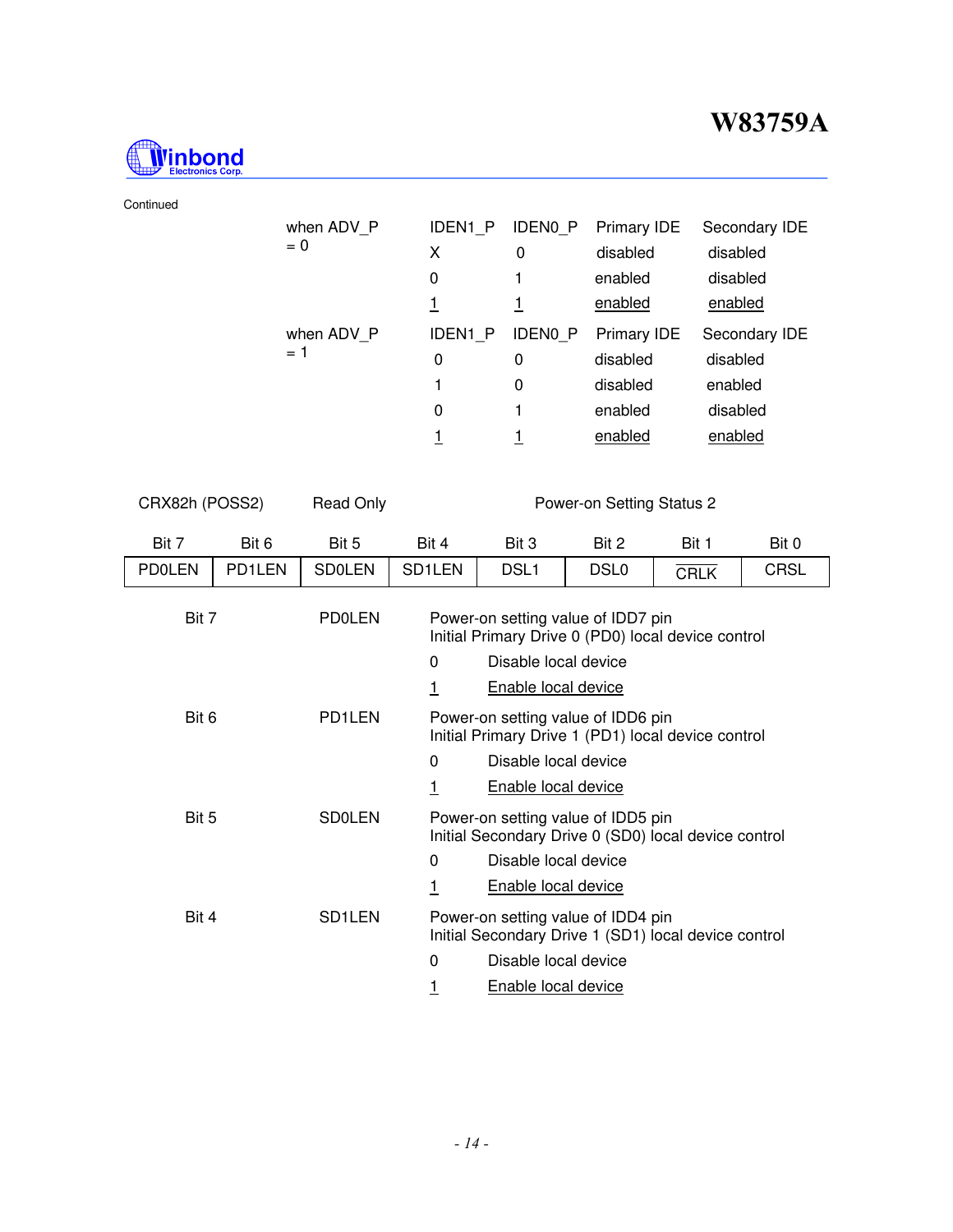

| Continued |                |                                                                                                                              |                  |                                                  |  |  |
|-----------|----------------|------------------------------------------------------------------------------------------------------------------------------|------------------|--------------------------------------------------|--|--|
| Bit 3, 2  | <b>DSL1, 0</b> | Power-on setting value of IDD3, IDD2 pin<br>Initial Device ID selection (used in multi-chip mode or<br>CR protection scheme) |                  |                                                  |  |  |
|           |                | DSL <sub>1</sub>                                                                                                             | DSL <sub>0</sub> | Device ID                                        |  |  |
|           |                | 0                                                                                                                            | 0                | 60h                                              |  |  |
|           |                | 0                                                                                                                            |                  | 61h                                              |  |  |
|           |                | 1                                                                                                                            | 0                | 62h                                              |  |  |
|           |                | <u>1</u>                                                                                                                     |                  | 63h                                              |  |  |
| Bit 1     | <b>CRLK</b>    | Power-on setting value of IDD1 pin<br>Initial Configuration Register locked control                                          |                  |                                                  |  |  |
|           |                | 0<br>CR is auto-locked (used in multi-chip mode)                                                                             |                  |                                                  |  |  |
|           |                | 1                                                                                                                            |                  | CR is not auto-locked (used in single-chip mode) |  |  |
| Bit 0     | <b>CRSL</b>    | Power-on setting value of IDD0 pin<br>Initial Configuration Register selection                                               |                  |                                                  |  |  |
|           |                | $\Omega$                                                                                                                     |                  | CR port address: 130h, 134h, 138h, 13Ch          |  |  |
|           |                | 1                                                                                                                            |                  | CR portaddress: 1B0h, 1B4h, 1B8h, 1BCh           |  |  |
|           |                |                                                                                                                              |                  |                                                  |  |  |

| Bit 7  | Bit 6      | Bit 5 | Bit 4                                                                              | Bit 3 | Bit 2 | Bit | Bit 0 |
|--------|------------|-------|------------------------------------------------------------------------------------|-------|-------|-----|-------|
| PDOLEN | $ $ PD1LEN |       | $ $ SD0LEN_P $ $ SD1LEN_P $ $ DSL1_P $ $ DSL0_P $ $ $\overline{CRLK}$ P $ $ CRSL_P |       |       |     |       |

CRX83h (POSP2) Read / Write Power-on Setting Programming 2

After power-on, the content of the POSP2 register is equal to that of the POSS2 register. The host can program POSP2 to modify the power-on settings.

| Bit 7 | PD0LEN P | Primary Drive 0 (PD0) local device control   |  |  |  |  |
|-------|----------|----------------------------------------------|--|--|--|--|
|       |          | Disable local device<br>0                    |  |  |  |  |
|       |          | Enable local device<br>1                     |  |  |  |  |
| Bit 6 | PD1LEN P | Primary Drive 1 (PD1) local device control   |  |  |  |  |
|       |          | Disable local device<br>0                    |  |  |  |  |
|       |          | Enable local device<br>1                     |  |  |  |  |
| Bit 5 | SD0LEN P | Secondary Drive 0 (SD0) local device control |  |  |  |  |
|       |          | Disable local device<br>0                    |  |  |  |  |
|       |          | Enable local device                          |  |  |  |  |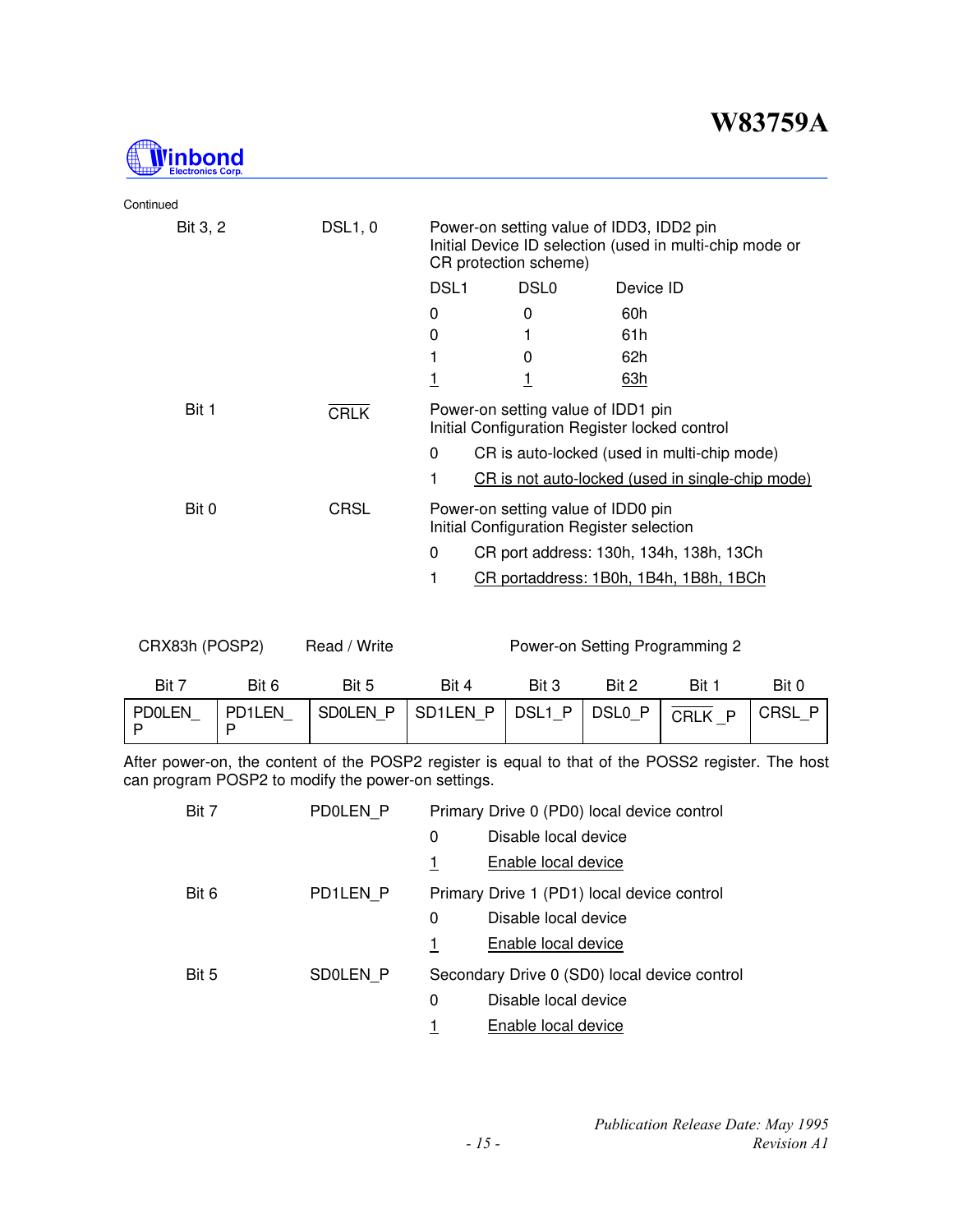

| Continued |                  |                                                                          |  |  |  |
|-----------|------------------|--------------------------------------------------------------------------|--|--|--|
| Bit 4     | SD1LEN P         | Secondary Drive 1(SD1) local device control                              |  |  |  |
|           |                  | Disable local device<br>0                                                |  |  |  |
|           |                  | <b>Enable local device</b><br>1                                          |  |  |  |
| Bit 3, 2  | <b>DSL1, 0 P</b> | Device ID selection (used in multi-chip mode or CR<br>protection scheme) |  |  |  |
|           |                  | DSL1 P<br>DSL <sub>0</sub> P<br>Device ID                                |  |  |  |
|           |                  | 60h<br>0<br>0                                                            |  |  |  |
|           |                  | 61h<br>0                                                                 |  |  |  |
|           |                  | 62h<br>0                                                                 |  |  |  |
|           |                  | <u>63h</u>                                                               |  |  |  |
| Bit 1     | CRLK P           | Configuration Register locked control                                    |  |  |  |
|           |                  | CR is auto-locked (multi-chip mode)<br>0                                 |  |  |  |
|           |                  | CR is not auto-locked (single-chip mode)<br>1                            |  |  |  |
| Bit 0     | CRSL P           | Configuration Register selection                                         |  |  |  |
|           |                  | 0<br>CR port address: 130h, 134h, 138h, 13Ch                             |  |  |  |
|           |                  | CR port address: 1B0h, 1B4h, 1B8h, 1BCh<br>1                             |  |  |  |

| CRX84h (POSS3) |       | <b>Read Only</b> |                                                                                      |                     | Power-on Setting Status 3 |       |             |  |
|----------------|-------|------------------|--------------------------------------------------------------------------------------|---------------------|---------------------------|-------|-------------|--|
| Bit 7          | Bit 6 | Bit 5            | Bit 4                                                                                | Bit 3               | Bit 2                     | Bit 1 | Bit 0       |  |
| <b>PD0EM</b>   | PD1EM | <b>SD0EM</b>     | SD1EM                                                                                | <b>SUSPEN</b>       | STBY#                     | APD   | <b>SWAP</b> |  |
| Bit 7          |       | <b>PD0EM</b>     | Power-on setting value of IDD15 pin<br>Initial setting of PD0 enhanced timing enable |                     |                           |       |             |  |
|                |       |                  | 0                                                                                    | Enhanced timing     |                           |       |             |  |
|                |       |                  |                                                                                      | Programmable timing |                           |       |             |  |
| Bit 6          |       | PD1EM            | Power-on setting value of IDD14 pin<br>Initial setting of PD1 enhanced timing enable |                     |                           |       |             |  |
|                |       |                  | 0                                                                                    | Enhanced timing     |                           |       |             |  |
|                |       |                  | <u>1</u>                                                                             | Programmable timing |                           |       |             |  |
| Bit 5          |       | <b>SD0EM</b>     | Power-on setting value of IDD13 pin<br>Initial setting of SD0 enhanced timing enable |                     |                           |       |             |  |
|                |       |                  | 0                                                                                    | Enhanced timing     |                           |       |             |  |
|                |       |                  |                                                                                      | Programmable timing |                           |       |             |  |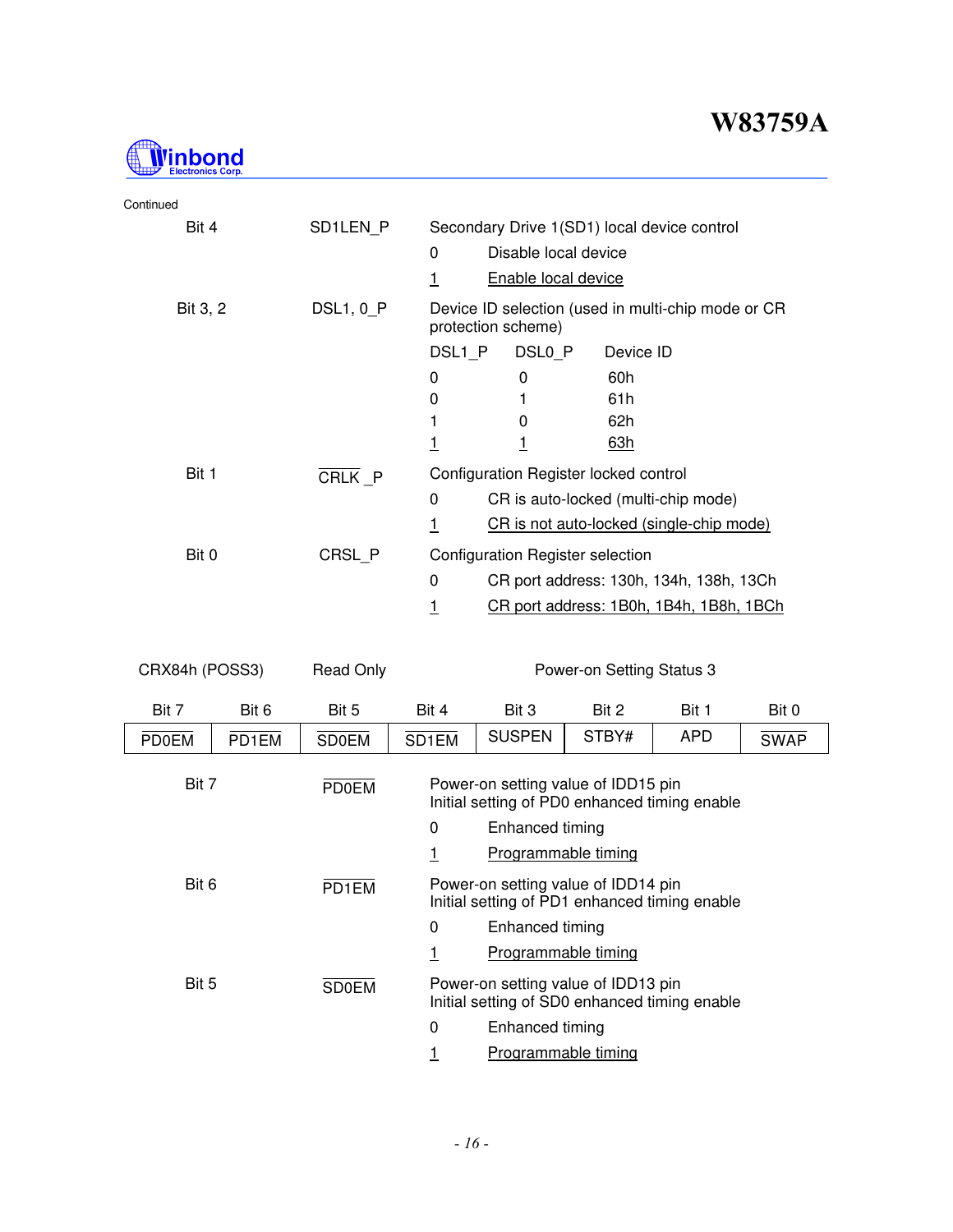

| Continued |                   |                                                                                      |                                                                                            |  |  |
|-----------|-------------------|--------------------------------------------------------------------------------------|--------------------------------------------------------------------------------------------|--|--|
| Bit 4     | SD <sub>1EM</sub> | Power-on setting value of IDD12 pin<br>Initial setting of SD1 enhanced timing enable |                                                                                            |  |  |
|           |                   | $\mathbf{0}$                                                                         | Enhanced timing                                                                            |  |  |
|           |                   | 1                                                                                    | Programmable timing                                                                        |  |  |
| Bit 3     | <b>SUSPEN</b>     |                                                                                      | Power-on setting value of IDD11 pin<br>Initial setting of SUSPend function                 |  |  |
|           |                   | $\mathbf 0$                                                                          | Support DMA mode if $DMASL_P = 0$ and<br>ADV $P = 1$                                       |  |  |
|           |                   | 1                                                                                    | Support suspend function if DMASL $_P = 0$<br>and ADV $P = 1$ .                            |  |  |
| Bit 2     | <b>STBY</b>       | Power-on setting value of IDD10 pin<br>Initial setting of STandBy state              |                                                                                            |  |  |
|           |                   | 0                                                                                    | W83759A is in standby state                                                                |  |  |
|           |                   | $\mathbf{1}$                                                                         | W83759A is in normal state                                                                 |  |  |
| Bit 1     | <b>APD</b>        |                                                                                      | Power-on setting value of IDD9 pin<br>Initial setting of auto Power-down                   |  |  |
|           |                   | 0                                                                                    | Auto power-down off                                                                        |  |  |
|           |                   | $\mathbf{1}$                                                                         | Auto power-down on                                                                         |  |  |
| Bit 0     | <b>SWAP</b>       |                                                                                      | Power-on setting value of IDD8 pin<br>Initial primary, secondary channel connection select |  |  |
|           |                   | 0                                                                                    | Primary channel connect to IDE1<br>Secondary channel connect to IDE0                       |  |  |
|           |                   | <u> 1</u>                                                                            | Primary channel connect to IDE0<br>Secondary channel connect to IDE1                       |  |  |

| CRX85h (POSP3) |         | Read/Write |                      |                                                                                                                                           |        |       |        |
|----------------|---------|------------|----------------------|-------------------------------------------------------------------------------------------------------------------------------------------|--------|-------|--------|
| Bit 7          | Bit 6   | Bit 5      | Bit 4                | Bit 3                                                                                                                                     | Bit 2  | Bit 1 | Bit 0  |
| PD0EM P        | PD1EM P | SD0EM P    | SD <sub>1</sub> EM P | SUSPEN P                                                                                                                                  | STBY P | APD P | SWAP P |
| Bit 7          |         | PD0EM P    | 0                    | Power-on setting programming of IDD15 pin<br>Programmable setting of PD0 enhanced timing enable<br>Enhanced timing<br>Programmable timing |        |       |        |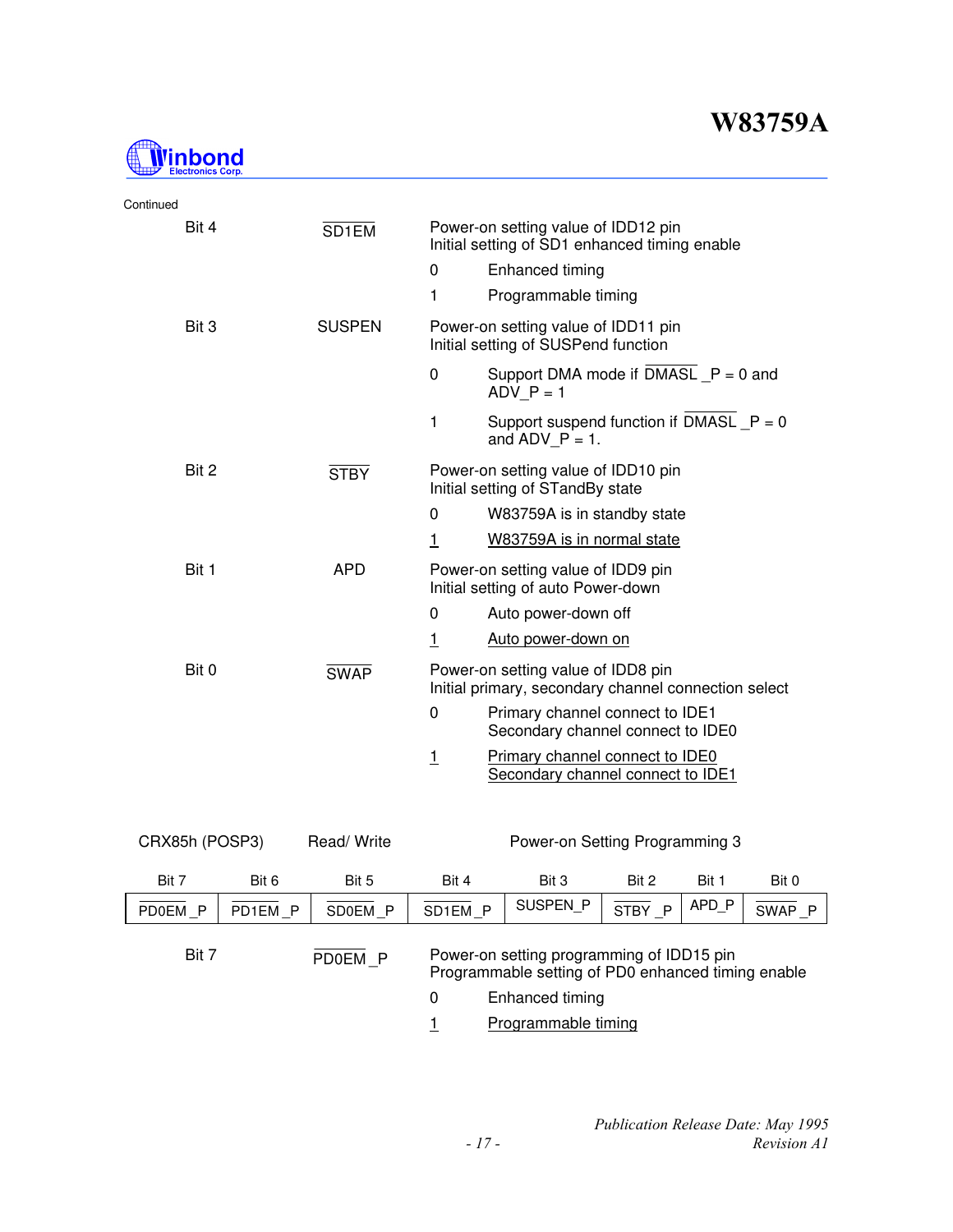

| Continued |                    |                |                                                                                                 |
|-----------|--------------------|----------------|-------------------------------------------------------------------------------------------------|
| Bit 6     | PD1EM P            |                | Power-on setting programming of IDD14 pin<br>Programmable setting of PD1 enhanced timing enable |
|           |                    | 0              | Enhanced timing                                                                                 |
|           |                    | $\overline{1}$ | Programmable timing                                                                             |
| Bit 5     | SDOEM <sub>P</sub> |                | Power-on setting programming of IDD13 pin<br>Programmable setting of SD0 enhanced timing enable |
|           |                    | 0              | Enhanced timing                                                                                 |
|           |                    | $\overline{1}$ | Programmable timing                                                                             |
| Bit 4     | SD1EM P            |                | Power-on setting programming of IDD12 pin<br>Programmable setting of SD1 enhanced timing enable |
|           |                    | 0              | Enhanced timing                                                                                 |
|           |                    | $\overline{1}$ | Programmable timing                                                                             |
| Bit 3     | SUSPEN P           |                | Power-on setting value of IDD11 pin<br>Programmable setting of SUSPend function                 |
|           |                    | 0              | Support suspend function if $DMASL_P = 0$<br>and $ADV_P = 1$                                    |
|           |                    | $\overline{1}$ | Support DMA transfer if $DMASL_P = 0$<br>and ADV $P = 1$                                        |
| Bit 2     | STBY P             |                | Power-on setting value of IDD10 pin<br>Programmable setting of STandBy state                    |
|           |                    | 0              | W83759A is in standby state                                                                     |
|           |                    | $\overline{1}$ | W83759A is in normal state                                                                      |
| Bit 1     | APD P              |                | Power-on setting value of IDD9 pin<br>Initial setting of auto power-down                        |
|           |                    | 0              | Auto power-down off                                                                             |
|           |                    | 1              | Auto power-down on                                                                              |
| Bit 0     | SWAP P             | select         | Power-on setting programming of IDD8 pin<br>Programmable primary, secondary channel connection  |
|           |                    | 0              | Primary channel connect to IDE1<br>Secondary channel connect to IDE0                            |
|           |                    | 1              | Primary channel connect to IDE0<br>Secondary channel connect to IDE1                            |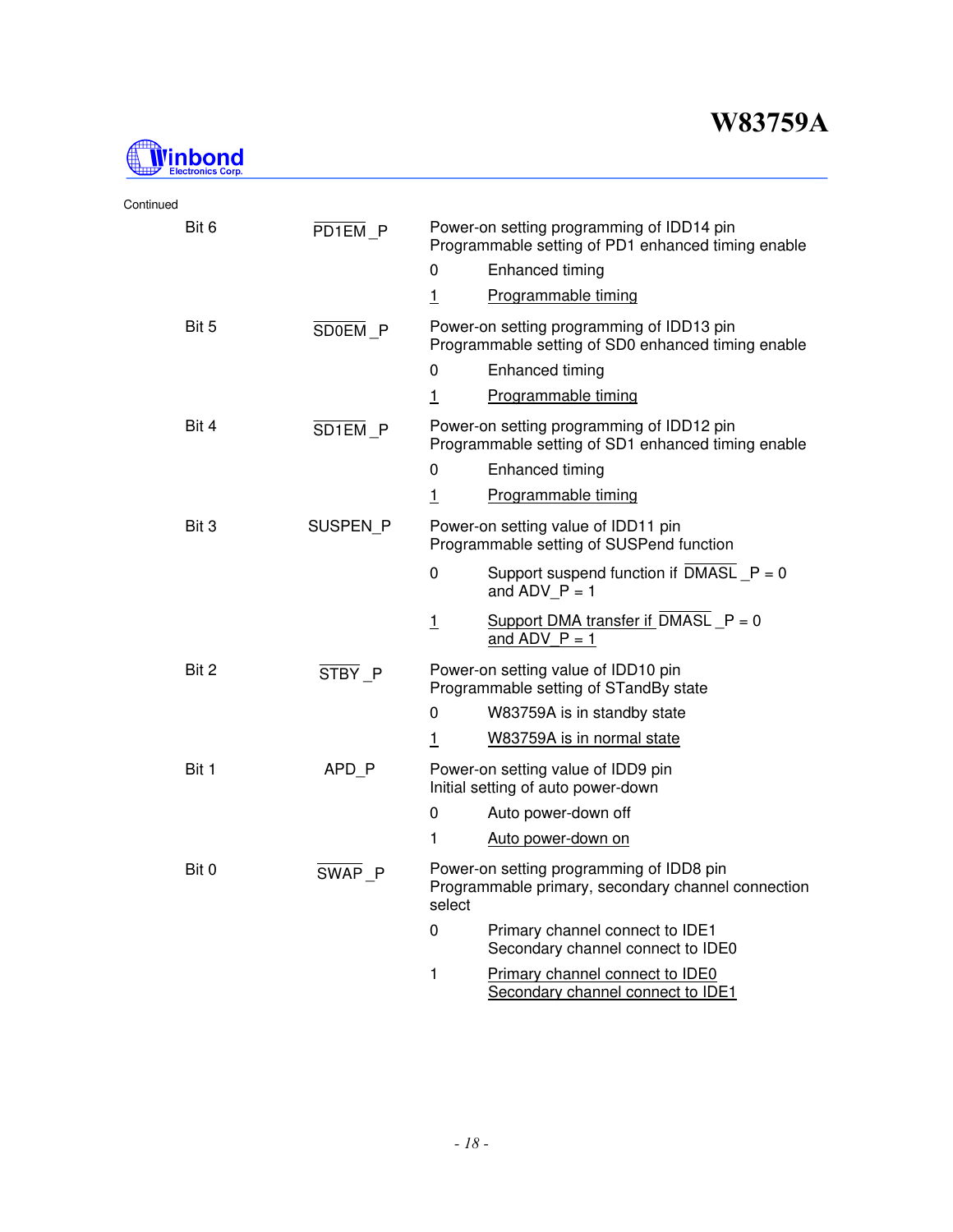

| Continued |                                                                        |                        |                  |                                                                                                                                                     |                                        |            |                 |  |
|-----------|------------------------------------------------------------------------|------------------------|------------------|-----------------------------------------------------------------------------------------------------------------------------------------------------|----------------------------------------|------------|-----------------|--|
|           | CRX86h (ALTCTL)<br>Read / Write<br><b>Alternative Control Register</b> |                        |                  |                                                                                                                                                     |                                        |            |                 |  |
| Bit 7     | Bit 6                                                                  | Bit 5                  | Bit 4            | Bit 3                                                                                                                                               | Bit 2                                  | Bit 1      | Bit 0           |  |
| DMASL P   | Reserved                                                               | EMD1                   | EMD <sub>0</sub> | PEMD1 P                                                                                                                                             | PEMD0 P                                | SEMD1 P    | SEMD0 P         |  |
| Bit 7     |                                                                        | DMASL P                |                  | Power-on setting value of VGAOEL pin.<br>After power-on, this bit can be programmed to modify<br>the DMA disable/enable power-on setting.           |                                        |            |                 |  |
|           |                                                                        |                        | 0                | $ADV_P = 1$                                                                                                                                         | DMA mode enabled if SUSPEN $P = 0$ and |            |                 |  |
|           |                                                                        |                        | $\overline{1}$   | DMA mode disabled                                                                                                                                   |                                        |            |                 |  |
| Bit 6     |                                                                        | Reserved               |                  | 0 (default)                                                                                                                                         |                                        |            |                 |  |
| $Bit5-4$  |                                                                        | EMD1, 0<br>(Read Only) | pin              | Inverse of power-on setting value of IDEIOR, IDEIOW<br>Initial setting of enhanced timing of IDE0 and IDE1                                          |                                        |            |                 |  |
|           |                                                                        |                        | EMD1             | EMD <sub>0</sub>                                                                                                                                    | ATA PIO Mode                           |            | Cycle time (nS) |  |
|           |                                                                        |                        | $\overline{0}$   | $\underline{0}$                                                                                                                                     | $\overline{2}$                         | <u>240</u> |                 |  |
|           |                                                                        |                        | 0                | 1                                                                                                                                                   | 3                                      | 80         |                 |  |
|           |                                                                        |                        | 1                | 0                                                                                                                                                   | 3                                      | 80         |                 |  |
|           |                                                                        |                        | 1                | 1                                                                                                                                                   | 4                                      | 120        |                 |  |
| $Bit3-2$  |                                                                        | PEMD1, 0_P             |                  | Initial setting of primary drive enhanced timing<br>After power-on, these bits can be programmed to modify<br>the primary drive enhanced timing.    |                                        |            |                 |  |
|           |                                                                        |                        |                  | PEMD1_P PEMD0_P ATA PIO mode Cycle time (nS)                                                                                                        |                                        |            |                 |  |
|           |                                                                        |                        | $\overline{0}$   | $\overline{0}$                                                                                                                                      | $\overline{z}$                         | 240        |                 |  |
|           |                                                                        |                        | 0                | 1                                                                                                                                                   | 3                                      | 180        |                 |  |
|           |                                                                        |                        | 1                | 0                                                                                                                                                   | 3                                      | 180        |                 |  |
|           |                                                                        |                        | 1                | $\mathbf{A}$                                                                                                                                        | 4                                      | 120        |                 |  |
| $Bit1-0$  |                                                                        | SEMD1, 0_P             |                  | Initial setting of secondary drive enhanced timing<br>After power-on, these bits can be programmed to modify<br>the secondary drive enhanced timing |                                        |            |                 |  |
|           |                                                                        |                        |                  | SEMD1_P SEMD0_P ATA PIO Mode Cycle time (nS)                                                                                                        |                                        |            |                 |  |
|           |                                                                        |                        | $\overline{0}$   | <u>0</u>                                                                                                                                            | $\overline{2}$                         | 240        |                 |  |
|           |                                                                        |                        | 0                | 1                                                                                                                                                   | 3                                      | 180        |                 |  |
|           |                                                                        |                        | 1                | 0                                                                                                                                                   | 3                                      | 180        |                 |  |
|           |                                                                        |                        | 1                | 1                                                                                                                                                   | 4                                      | 120        |                 |  |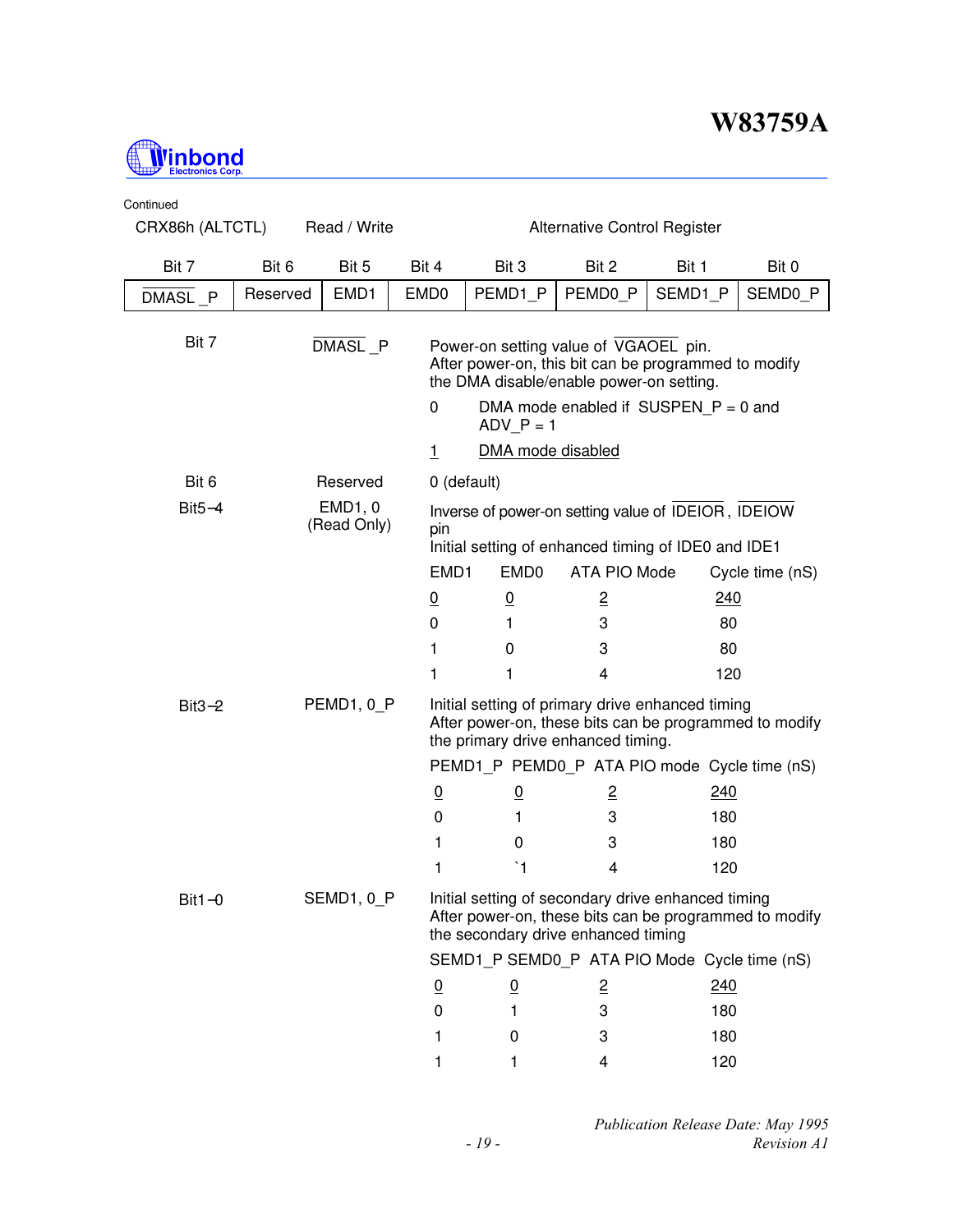

| CRX87h (REVID) |                         | Read Only                |                                                                                         | <b>Revision ID Number</b>                             |       |       |       |  |  |  |
|----------------|-------------------------|--------------------------|-----------------------------------------------------------------------------------------|-------------------------------------------------------|-------|-------|-------|--|--|--|
| Bit 7          | Bit 6                   | Bit 5                    | Bit 4                                                                                   | Bit 3                                                 | Bit 2 | Bit 1 | Bit 0 |  |  |  |
| <b>DMASL</b>   | Reserved                | <b>PDRV</b>              | <b>SDRV</b>                                                                             | Rev 3                                                 | Rev 2 | Rev 1 | Rev 0 |  |  |  |
| Bit 7          |                         | <b>DMASL</b>             | Power-on setting value of VGAOEL pin.<br>Initial DMA enable/disable setting<br>$\Omega$ |                                                       |       |       |       |  |  |  |
|                |                         |                          |                                                                                         | DMA mode enabled if $SUSPEN_P = 0$ and<br>$ADV_P = 1$ |       |       |       |  |  |  |
|                |                         |                          | 1                                                                                       | DMA mode disabled                                     |       |       |       |  |  |  |
| Bit 6          |                         | Reserved<br>(Read/Write) | 0 (default)                                                                             |                                                       |       |       |       |  |  |  |
| Bit 5          |                         | <b>PDRV</b>              |                                                                                         | Primary channel current drive select                  |       |       |       |  |  |  |
|                |                         |                          | $\overline{0}$                                                                          | Master drive (default)                                |       |       |       |  |  |  |
|                |                         |                          | 1                                                                                       | Slave drive                                           |       |       |       |  |  |  |
| Bit 4          |                         | <b>SDRV</b>              |                                                                                         | Secondary channel current drive select                |       |       |       |  |  |  |
|                |                         |                          | $\overline{0}$                                                                          | Master drive (default)                                |       |       |       |  |  |  |
|                |                         |                          |                                                                                         | Slave drive                                           |       |       |       |  |  |  |
|                | Bit 3-Bit 0 Rev 3-Rev 0 |                          | 1010b (default in A version)                                                            |                                                       |       |       |       |  |  |  |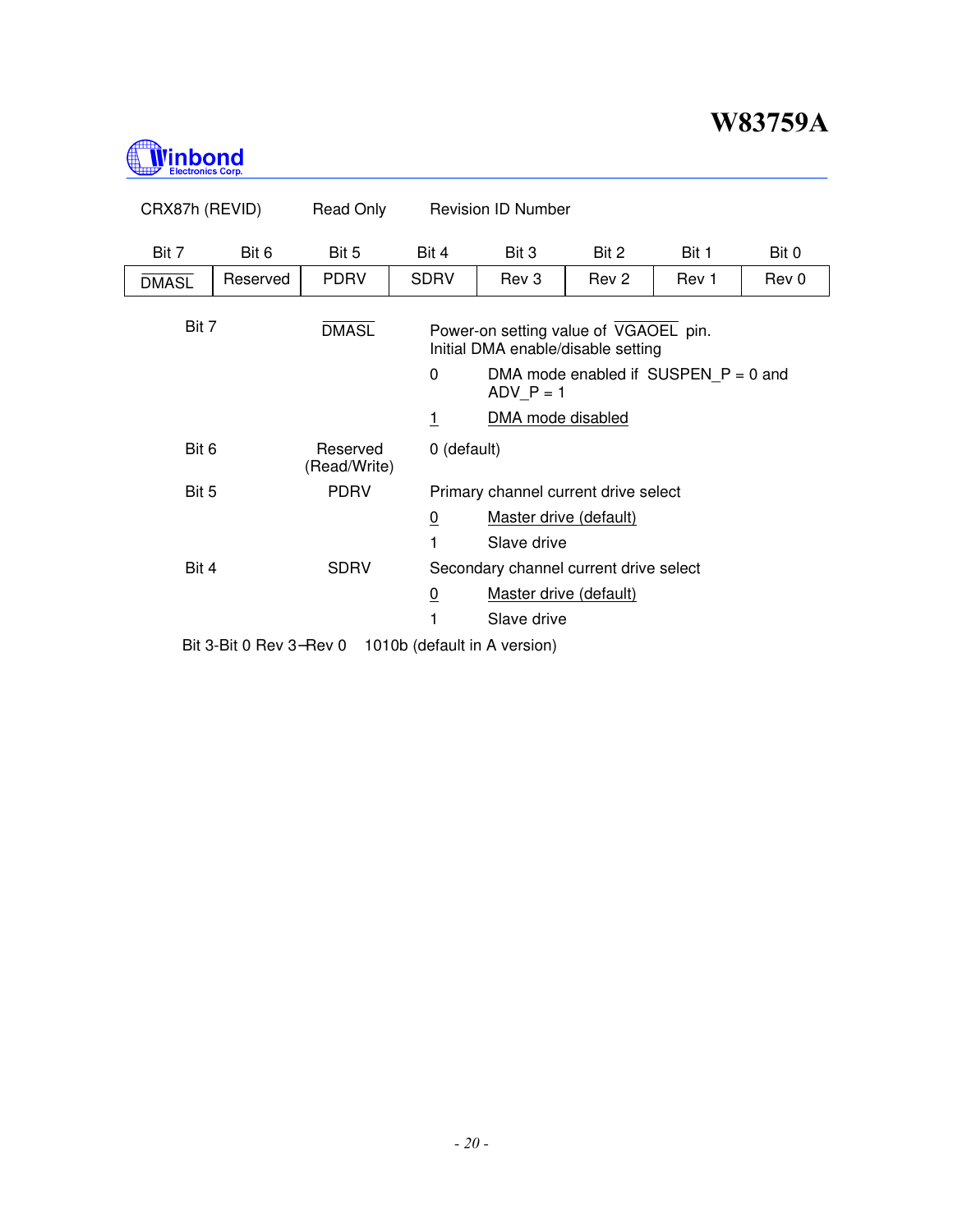

| CRX88h (PD0TIM0) |         | Read/Write |         |              | Primary Drive0 Timing Control 0                      |                                 |         |
|------------------|---------|------------|---------|--------------|------------------------------------------------------|---------------------------------|---------|
| Bit 7            | Bit 6   | Bit 5      | Bit 4   | Bit 3        | Bit 2                                                | Bit 1                           | Bit 0   |
| PD0ACT3          | PD0ACT2 | PD0ACT1    | PD0ACT0 | PD0RCV3      | PD0RCV2                                              | PD0RCV1                         | PD0RCV0 |
| Bit 7-Bit 4      |         | PD0ACT3-0  |         |              | PD0 Data Register Port (1F0h) Read/Write Active Time | Read/Write active time (clocks) |         |
|                  |         |            |         | 0000         |                                                      | 17/16                           |         |
|                  |         |            |         | 0001         |                                                      | 3/2                             |         |
|                  |         |            |         | 0010         |                                                      | 3/2                             |         |
|                  |         |            |         | 0011         |                                                      | 4/3                             |         |
|                  |         |            |         | 0100<br>0101 |                                                      | 5/4<br>6/5                      |         |
|                  |         |            |         | 0110         |                                                      | 7/6                             |         |
|                  |         |            |         | 0111         |                                                      | 8/7                             |         |
|                  |         |            |         | 1000         |                                                      | 9/8                             |         |
|                  |         |            |         | 1001         |                                                      | 10/9                            |         |
|                  |         |            |         | 1010         |                                                      | 11/10                           |         |
|                  |         |            |         | 1011         |                                                      | 12/11                           |         |
|                  |         |            |         | 1100<br>1101 |                                                      | 13/12<br>14/13                  |         |
|                  |         |            |         | 1110         |                                                      | 15/14                           |         |
|                  |         |            |         | 1111         |                                                      | 16/15                           |         |
| Bit 3-Bit 0      |         | PD0RCV3-0  | Time    |              | PD0 Data Register Port (1F0h) Read/Write Recovery    |                                 |         |
|                  |         |            |         |              | Write/Read recovery time (clocks)                    |                                 |         |
|                  |         |            |         | 0000         |                                                      | 16/15                           |         |
|                  |         |            |         | 0001         |                                                      | 2/1                             |         |
|                  |         |            |         | 0010         |                                                      | 2/1                             |         |
|                  |         |            |         | 0011         |                                                      | 3/2                             |         |
|                  |         |            |         | 0100         |                                                      | 4/3                             |         |
|                  |         |            |         | 0101<br>0110 |                                                      | 5/4<br>6/5                      |         |
|                  |         |            |         | 0111         |                                                      | 7/6                             |         |
|                  |         |            |         | 1000         |                                                      | 8/7                             |         |
|                  |         |            |         | 1001         |                                                      | 9/8                             |         |
|                  |         |            |         | 1010         |                                                      | 10/9                            |         |
|                  |         |            |         | 1011         |                                                      | 11/10                           |         |
|                  |         |            |         | 1100         |                                                      | 12/11                           |         |
|                  |         |            |         | 1101         |                                                      | 13/12                           |         |
|                  |         |            |         | 1110<br>1111 |                                                      | 14/13<br>15/14                  |         |
|                  |         |            |         |              |                                                      |                                 |         |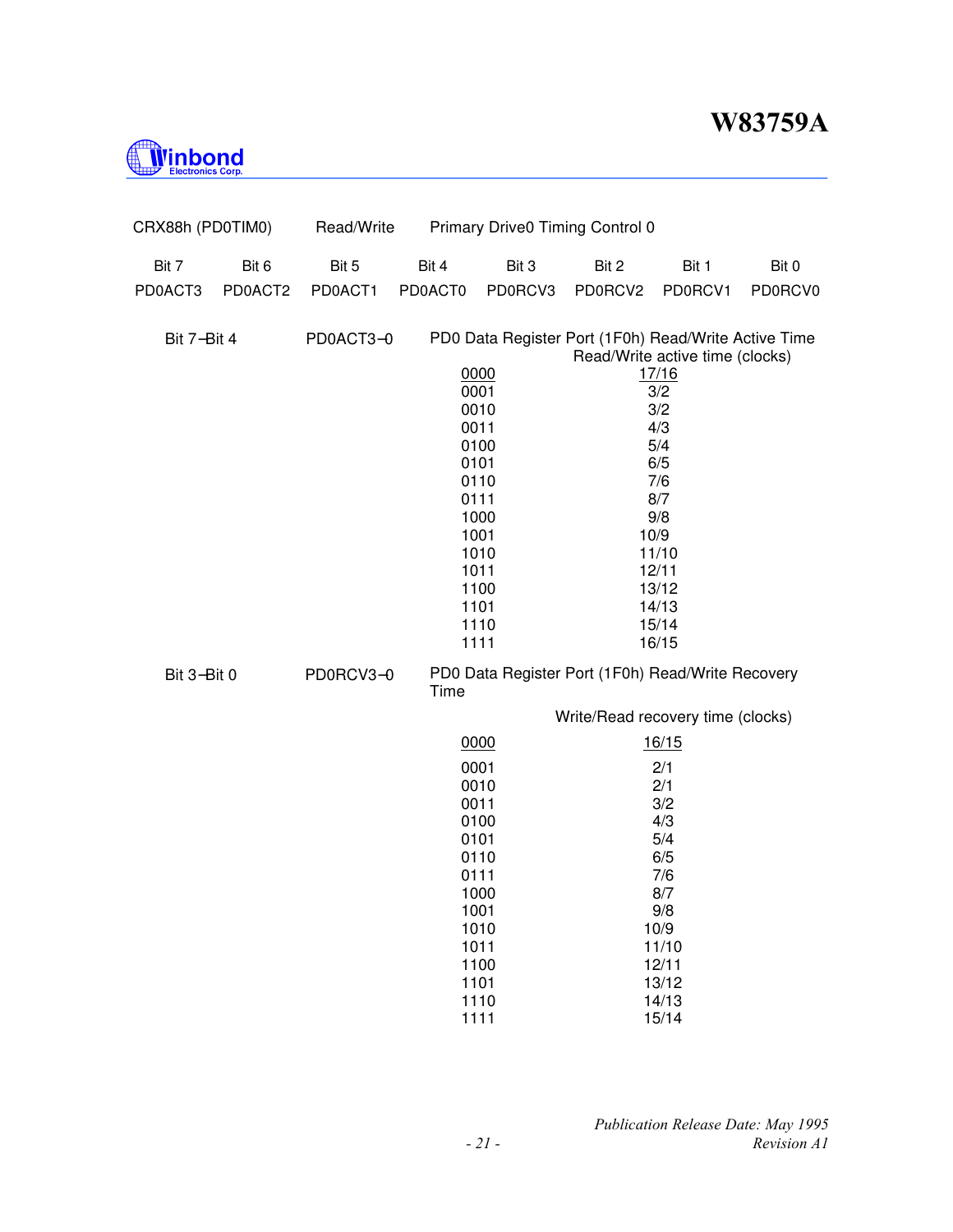

 $\overline{\phantom{a}}$ 

| CRX89h (PD0TIM1) |         | Read/Write    |                                   |                                                               | <b>Primary Drive0 Timing Control 1</b>                                                                                            |               |               |
|------------------|---------|---------------|-----------------------------------|---------------------------------------------------------------|-----------------------------------------------------------------------------------------------------------------------------------|---------------|---------------|
| Bit 7            | Bit 6   | Bit 5         | Bit 4                             | Bit 3                                                         | Bit 2                                                                                                                             | Bit 1         | Bit 0         |
| PD0AST1          | PD0AST0 | PD0DHT1       | PD0DHT0                           | <b>PD0PRE</b>                                                 | <b>PD0DMA</b>                                                                                                                     | <b>PD0RDY</b> | <b>PD0ADV</b> |
| Bit 7-Bit 6      |         | PD0AST1-0     |                                   |                                                               | PD0 Data Register Port (1F0h) Address Setup Time                                                                                  |               |               |
|                  |         |               | 00<br>$\overline{01}$<br>10<br>11 |                                                               | Read/Write extra address setup time (clocks)<br>$\frac{0}{2}$<br>$\overline{\mathbf{c}}$<br>3                                     |               |               |
| Bit 5-Bit 4      |         | PD0DHT1-0     | 00<br>01<br>10<br>11              |                                                               | PD0 Data Register Port (1F0h) Data Hold Time<br>Read/Write extra data hold time (clocks)<br>$\frac{0}{2}$<br>$\overline{c}$<br>3  |               |               |
| Bit 3            |         | <b>PD0PRE</b> | <u>0</u><br>$\mathbf{1}$          | Prefetch/Post write control                                   | Prefetch/Post write enabled<br>Prefetch/Post write disabled                                                                       |               |               |
| Bit 2            |         | <b>PD0DMA</b> | $\underline{0}$<br>1              | PD0 DMA mode control<br>DMA mode enabled<br>DMA mode disabled |                                                                                                                                   |               |               |
| Bit 1            |         | <b>PD0RDY</b> | $\underline{0}$<br>1              | <b>IOCHRDY</b> enabled<br><b>IOCHRDY</b> disabled             | PD0 Data Register Port (1F0h) IOCHRDY Control                                                                                     |               |               |
| Bit 0            |         | <b>PD0ADV</b> | Enable<br>0<br>1                  | setting)<br>setting)                                          | PD0 Data Register Port (1F0h) Advanced Timing<br>Normal timing (depends on SP1, MD1, MD0<br>Advanced timing (depends on PD0TIM1-0 |               |               |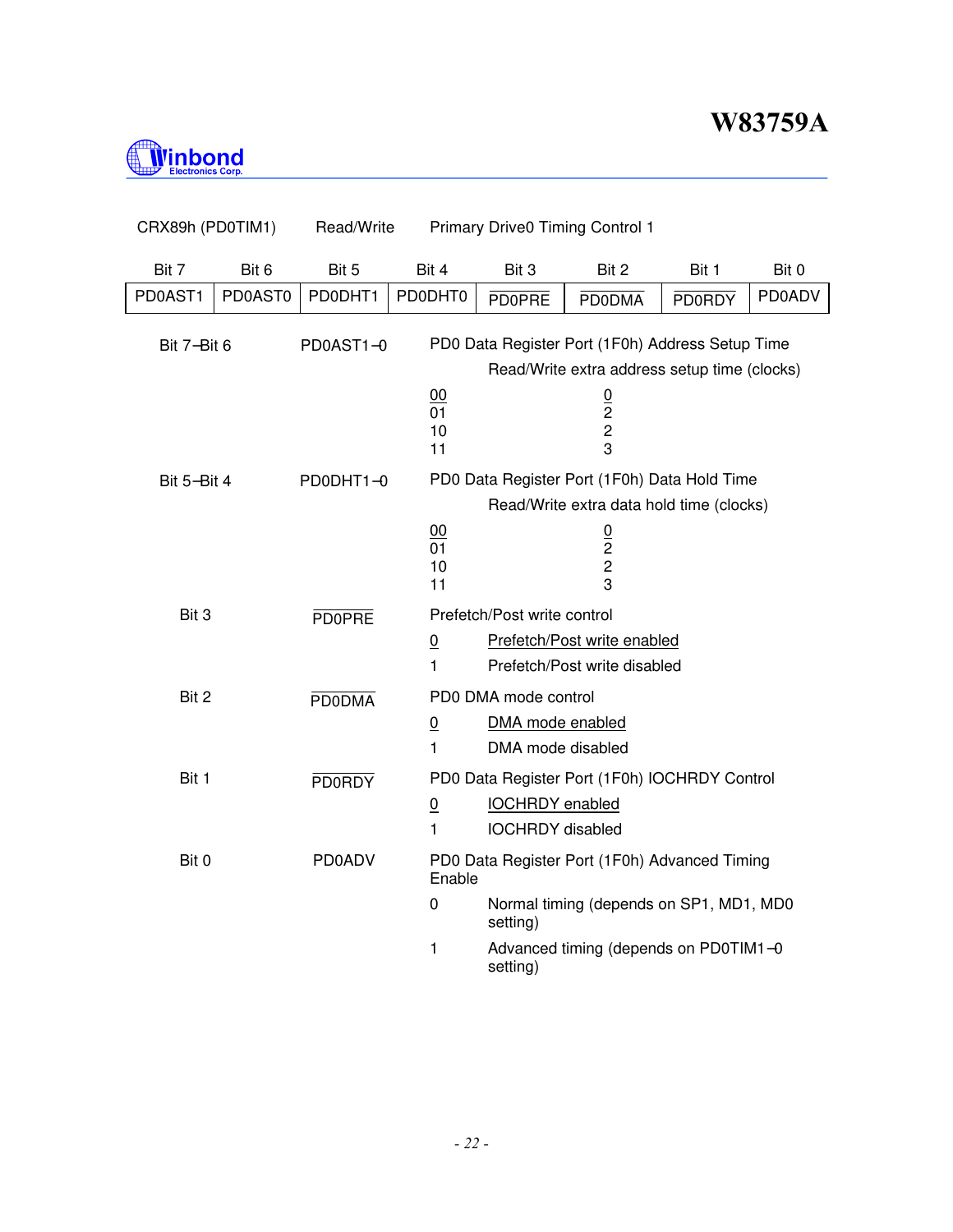

| CRX8Ah (PD1TIM0)                                                   |         | Read/Write |                                                                                                |                                                               | Primary Drive1 Timing Control 0                                                                                                                   |         |         |  |  |
|--------------------------------------------------------------------|---------|------------|------------------------------------------------------------------------------------------------|---------------------------------------------------------------|---------------------------------------------------------------------------------------------------------------------------------------------------|---------|---------|--|--|
| Bit 7                                                              | Bit 6   | Bit 5      | Bit 4                                                                                          | Bit 3                                                         | Bit 2                                                                                                                                             | Bit 1   | Bit 0   |  |  |
| PD1ACT3                                                            | PD1ACT2 | PD1ACT1    | PD1ACT0                                                                                        | PD1RCV3                                                       | PD1RCV2                                                                                                                                           | PD1RCV1 | PD1RCV0 |  |  |
| Bit 7-Bit 4                                                        |         | PD1ACT3-0  |                                                                                                |                                                               | PD1 Data Register Port (1F0h) Read/Write Active Time<br>Definition of these bits same as PD0ACT3-0                                                |         |         |  |  |
| Bit 3-Bit 0                                                        |         | PD1RCV3-0  |                                                                                                |                                                               | PD1 Data Register Port (1F0h) Read/Write Recovery Time<br>Definition of these bits same as PD0RCV3-0                                              |         |         |  |  |
| Read/Write<br>Primary Drive 1 Timing Control 1<br>CRX8Bh (PD1TIM1) |         |            |                                                                                                |                                                               |                                                                                                                                                   |         |         |  |  |
| Bit 7                                                              | Bit 6   | Bit 5      | Bit 4                                                                                          | Bit 3                                                         | Bit 2                                                                                                                                             | Bit 1   | Bit 0   |  |  |
| PD1AST1                                                            | PD1AST0 | PD1DHT1    | PD1DHT0                                                                                        | PD1PRE                                                        | PD1DMA                                                                                                                                            | PD1RDY  | PD1ADV  |  |  |
| Bit 7-Bit 6                                                        |         | PD1AST1-0  | PD1 Data Register Port (1F0h) Address Setup Time<br>Definition of these bits same as PD0AST1-0 |                                                               |                                                                                                                                                   |         |         |  |  |
| Bit 5-Bit 4                                                        |         | PD1DHT1-0  |                                                                                                |                                                               | PD1 Data Register Port (1F0h) Data Hold Time<br>Definition of these bits same as PD0DHT1-0                                                        |         |         |  |  |
| Bit 3                                                              |         | PD1PRE     | $\overline{0}$<br>1                                                                            | PD1 Prefetch/Post write control                               | Prefetch/Post write enabled<br>Prefetch/Post write disabled                                                                                       |         |         |  |  |
| Bit 2                                                              |         | PD1DMA     | $\underline{0}$<br>1                                                                           | PD1 DMA mode control<br>DMA mode enabled<br>DMA mode disabled |                                                                                                                                                   |         |         |  |  |
| Bit 1                                                              |         | PD1RDY     | $\overline{0}$<br>1                                                                            | <b>OCHRDY</b> enabled<br><b>IOCHRDY</b> disabled              | PD1 Data Register Port (1F0h) IOCHRDY Control                                                                                                     |         |         |  |  |
| Bit 0                                                              |         | PD1ADV     | $\pmb{0}$<br>1                                                                                 | setting)                                                      | PD1 Data Register Port (1F0h) Advanced Timing Enable<br>Normal timing (depends on SP1, MD1, MD0<br>Advanced timing (depends on PD1TIM1-0 setting) |         |         |  |  |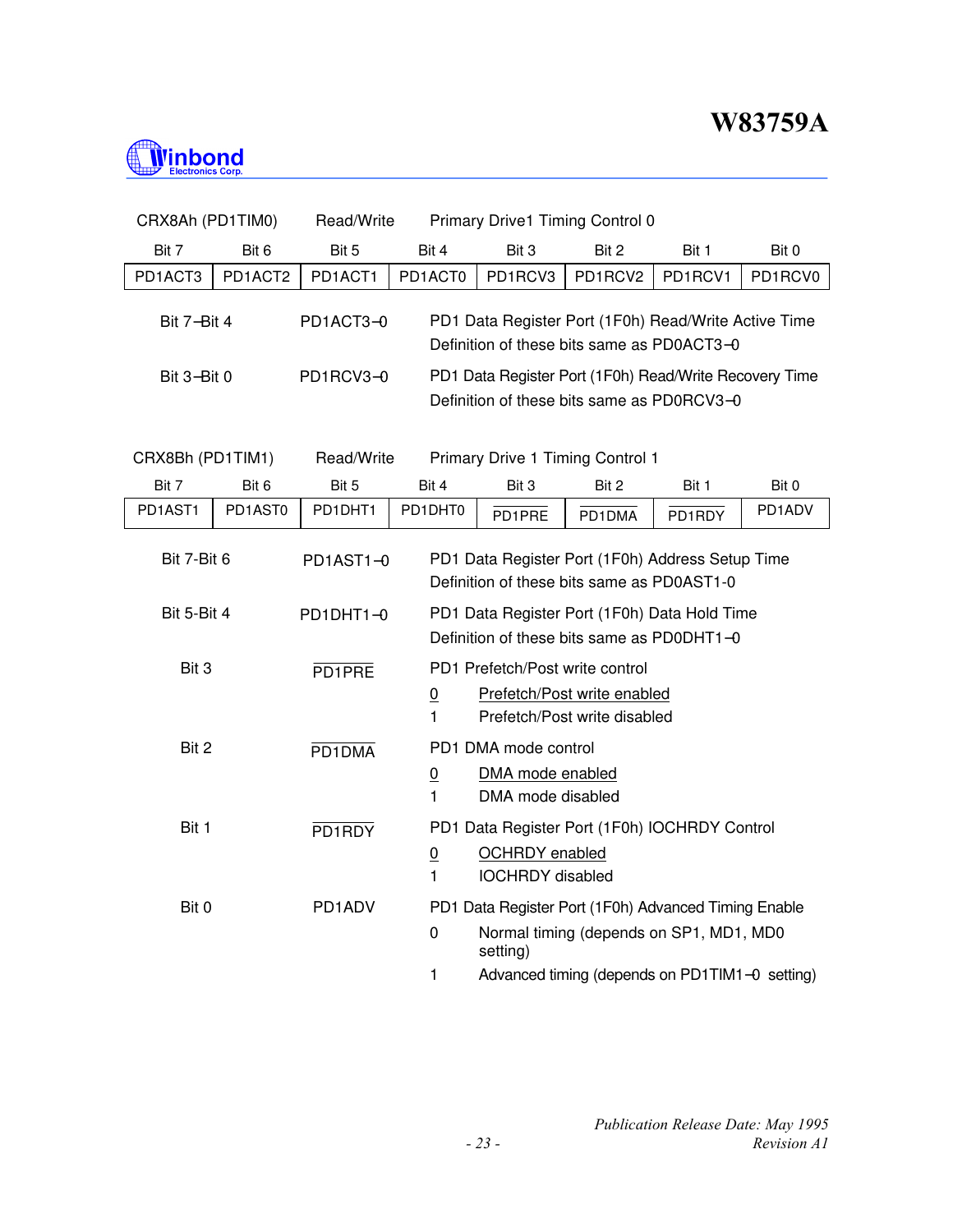

| CRX8Ch (SD0TIM0) |         | Read/Write    |                                                                                                | Secondary Drive 0 Timing Control 0 |                                                                                                 |               |               |  |  |
|------------------|---------|---------------|------------------------------------------------------------------------------------------------|------------------------------------|-------------------------------------------------------------------------------------------------|---------------|---------------|--|--|
| Bit 7            | Bit 6   | Bit 5         | Bit 4                                                                                          | Bit 3                              | Bit 2                                                                                           | Bit 1         | Bit 0         |  |  |
| SD0ACT3          | SD0ACT2 | SD0ACT1       | SD0ACT0                                                                                        | SD0RCV3                            | SD0RCV2                                                                                         | SD0RCV1       | SD0RCV0       |  |  |
| Bit 7-Bit 4      |         | SD0ACT3-0     |                                                                                                |                                    | SD0 Data Register Port (170h) Read/Write Active Time                                            |               |               |  |  |
|                  |         |               |                                                                                                |                                    | Definition of these bits same as PD0ACT3-0                                                      |               |               |  |  |
| Bit 3-Bit 0      |         | SD0RCV3-0     |                                                                                                |                                    | SD0 Data Register Port (170h) Read/Write Recovery Time                                          |               |               |  |  |
|                  |         |               |                                                                                                |                                    | Definition of these bits same as PD0RCV3-0                                                      |               |               |  |  |
| CRX8Dh (SD0TIM1) |         | Read/Write    | Secondary Drive 0 Timing Control 1                                                             |                                    |                                                                                                 |               |               |  |  |
| Bit 7            | Bit 6   | Bit 5         | Bit 4                                                                                          | Bit 3<br>Bit 2<br>Bit 1<br>Bit 0   |                                                                                                 |               |               |  |  |
| SD0AST1          | SD0AST0 | SD0DHT1       | SD0DHT0                                                                                        | <b>SD0PRE</b>                      | <b>SD0DMA</b>                                                                                   | <b>SD0RDY</b> | <b>SD0ADV</b> |  |  |
| Bit 7-Bit 6      |         | SD0AST1-0     | SD0 Data Register Port (170h) Address Setup Time<br>Definition of these bits same as PD0AST1-0 |                                    |                                                                                                 |               |               |  |  |
| Bit 5-Bit 4      |         | SD0DHT1-0     |                                                                                                |                                    | SD0 Data Register Port (170h) Data Hold Time                                                    |               |               |  |  |
|                  |         |               |                                                                                                |                                    | Definition of these bits same as PD0RDHT1-0                                                     |               |               |  |  |
| Bit 3            |         | <b>SD0PRE</b> |                                                                                                | SD0 Prefetch/Post write control    |                                                                                                 |               |               |  |  |
|                  |         |               | $\overline{0}$                                                                                 |                                    | Prefetch/Post write enabled                                                                     |               |               |  |  |
|                  |         |               | 1                                                                                              |                                    | Prefetch/Post write disabled                                                                    |               |               |  |  |
| Bit 2            |         | <b>SDODMA</b> |                                                                                                | SD0 DMA mode control               |                                                                                                 |               |               |  |  |
|                  |         |               | $\underline{0}$                                                                                | DMA mode enabled                   |                                                                                                 |               |               |  |  |
|                  |         |               | 1                                                                                              | DMA mode disabled                  |                                                                                                 |               |               |  |  |
| Bit 1            |         | <b>SD0RDY</b> |                                                                                                |                                    | SD0 Data Register Port (170h) IOCHRDY Control                                                   |               |               |  |  |
|                  |         |               | $\overline{0}$                                                                                 | <b>IOCHRDY</b> enabled             |                                                                                                 |               |               |  |  |
|                  |         | <b>SD0ADV</b> | 1                                                                                              | <b>IOCHRDY</b> disabled            |                                                                                                 |               |               |  |  |
| Bit 0            |         |               | $\mathbf 0$                                                                                    | setting)                           | SD0 Data Register Port (170h) Advanced Timing Enable<br>Normal timing (depends on SP1, MD1, MD0 |               |               |  |  |
|                  |         |               | $\mathbf{1}$                                                                                   |                                    | Advanced timing (depends on SD0TIM1-0 setting)                                                  |               |               |  |  |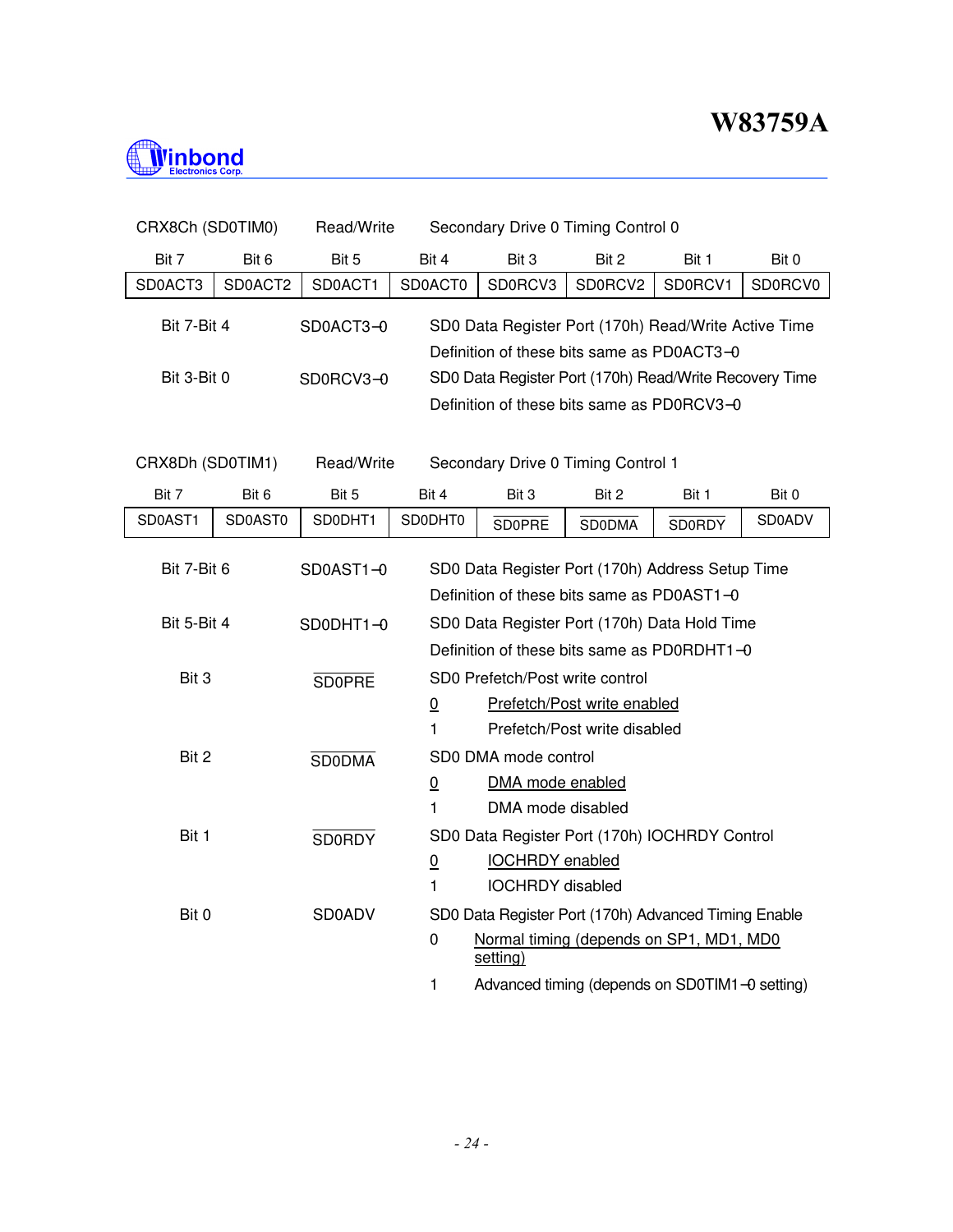

| CRX8Eh (SD1TIM0) |                          | Read/Write          |                                    |                                                        | Secondary Drive 1 Timing Control 0             |         |         |  |  |  |  |
|------------------|--------------------------|---------------------|------------------------------------|--------------------------------------------------------|------------------------------------------------|---------|---------|--|--|--|--|
| Bit 7            | Bit 6                    | Bit 5               | Bit 4                              | Bit 3                                                  | Bit 2                                          | Bit 1   | Bit 0   |  |  |  |  |
| SD1ACT3          | SD1ACT2                  | SD1ACT1             | SD1ACT0                            | SD1RCV3                                                | SD1RCV2                                        | SD1RCV1 | SD1RCV0 |  |  |  |  |
| Bit 7-Bit 4      |                          | SD1ACT3-0           |                                    | SD1 Data Register Port (170h) Read/Write Active Time   |                                                |         |         |  |  |  |  |
|                  |                          |                     |                                    | Definition of these bits same as PD0RCV3-0             |                                                |         |         |  |  |  |  |
|                  | SD1RCV3-0<br>Bit 3-Bit 0 |                     |                                    | SD1 Data Register Port (170h) Read/Write Recovery Time |                                                |         |         |  |  |  |  |
|                  |                          |                     |                                    | Definition of these bits same as PD0RCV3-0             |                                                |         |         |  |  |  |  |
|                  |                          |                     |                                    |                                                        |                                                |         |         |  |  |  |  |
| CRX8Fh (SD1TIM1) |                          | Read/Write          | Secondary Drive 1 Timing Control 1 |                                                        |                                                |         |         |  |  |  |  |
| Bit 7            | Bit 6                    | Bit 5               | Bit 4                              | Bit 3                                                  | Bit 2                                          | Bit 1   | Bit 0   |  |  |  |  |
| SD1AST1          | SD1AST0                  | SD1DHT1             | SD1DHT0                            | SD1PRE                                                 | SD1DMA                                         | SD1RDY  | SD1ADV  |  |  |  |  |
|                  |                          | SD1AST1-0           |                                    | SD1 Data Register Port (170h) Address Setup Time       |                                                |         |         |  |  |  |  |
| Bit 7-Bit 6      |                          |                     |                                    | Definition of these bits same as PD0RCV3-0             |                                                |         |         |  |  |  |  |
| Bit 5-Bit 4      |                          | SD1DHT1-0           |                                    | SD1 Data Register Port (170h) Data Hold Time           |                                                |         |         |  |  |  |  |
|                  |                          |                     |                                    | Definition of these bits same as PD0RCV3-0             |                                                |         |         |  |  |  |  |
| Bit 3            |                          | SD <sub>1PRE</sub>  |                                    | SD1 Prefetch/Post write control                        |                                                |         |         |  |  |  |  |
|                  |                          |                     | $\underline{0}$                    |                                                        | Prefetch/Post write enabled                    |         |         |  |  |  |  |
|                  |                          |                     | 1                                  |                                                        | Prefetch/Post write disabled                   |         |         |  |  |  |  |
| Bit 2            |                          | SD <sub>1</sub> DMA |                                    | SD1 DMA mode control                                   |                                                |         |         |  |  |  |  |
|                  |                          |                     | $\overline{0}$                     | DMA mode enabled                                       |                                                |         |         |  |  |  |  |
|                  |                          |                     | 1                                  | DMA mode disabled                                      |                                                |         |         |  |  |  |  |
| Bit 1            |                          | SD <sub>1</sub> RDY |                                    | SD1 Data Register Port (170h) IOCHRDY Control          |                                                |         |         |  |  |  |  |
|                  |                          |                     | $\underline{0}$                    | <b>IOCHRDY</b> enabled                                 |                                                |         |         |  |  |  |  |
|                  |                          |                     | 1                                  | OCHRDY disabled                                        |                                                |         |         |  |  |  |  |
| Bit 0            |                          | SD1ADV              |                                    | SD1 Data Register Port (170h) Advanced Timing Enable   |                                                |         |         |  |  |  |  |
|                  |                          |                     | 0                                  | setting)                                               | Normal timing (depends on SP1, MD1, MD0        |         |         |  |  |  |  |
|                  |                          |                     | 1                                  |                                                        | Advanced timing (depends on SD1TIM1-0 setting) |         |         |  |  |  |  |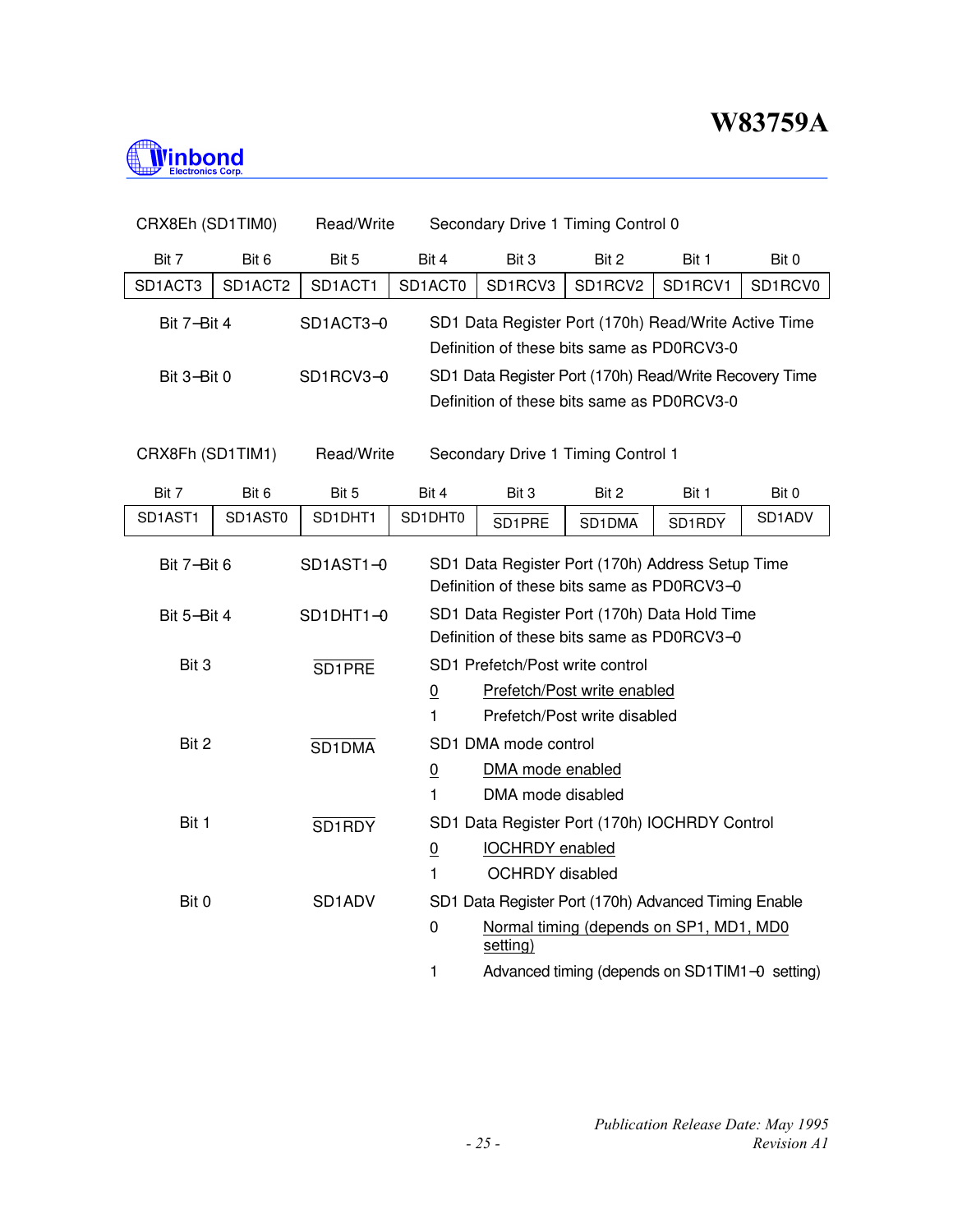

### **SYSTEM BLOCK DIAGRAM**

#### **Data Flow**



#### **Address Decode**

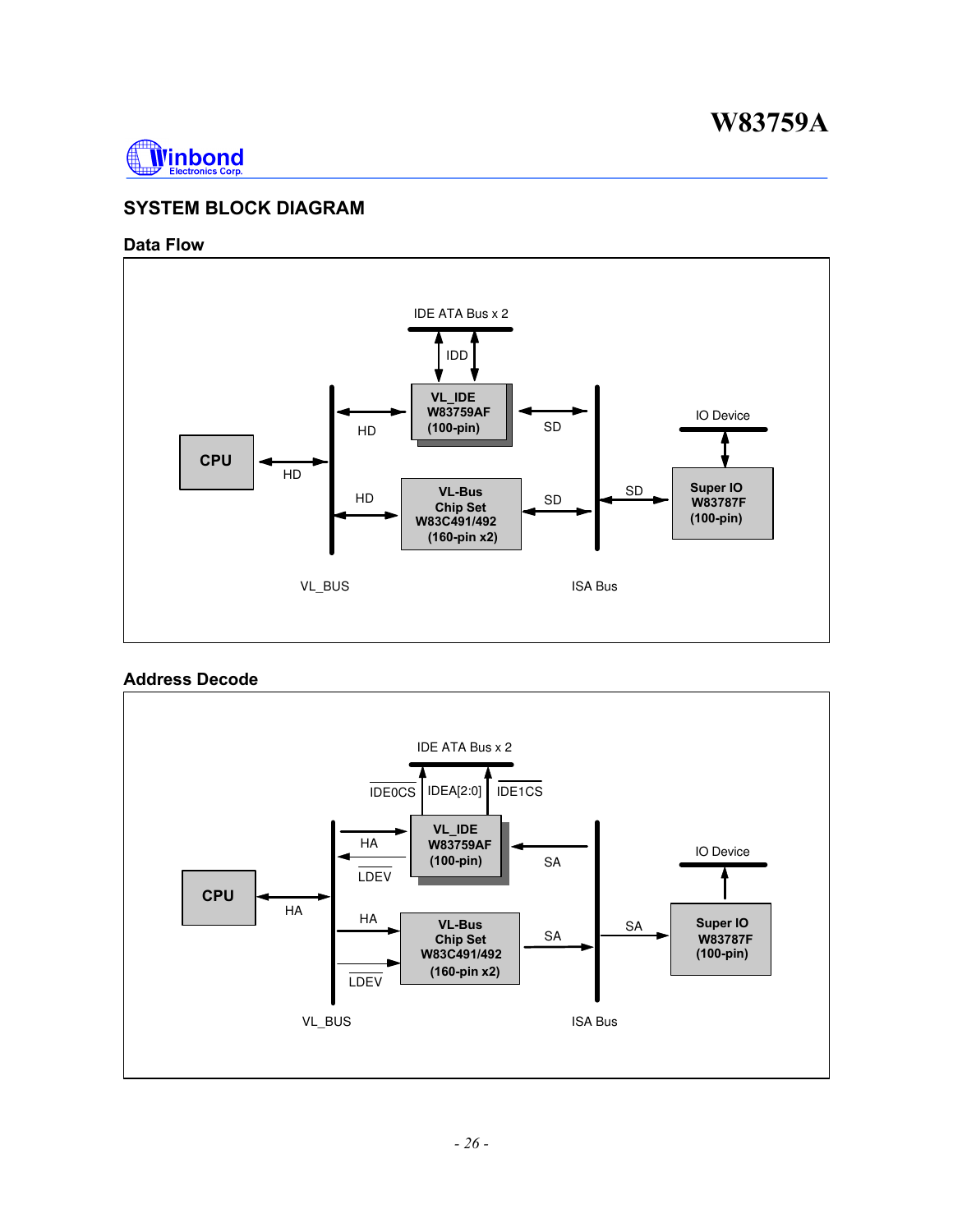

### **Control Signal**



### **FUNCTION BLOCK DIAGRAM**

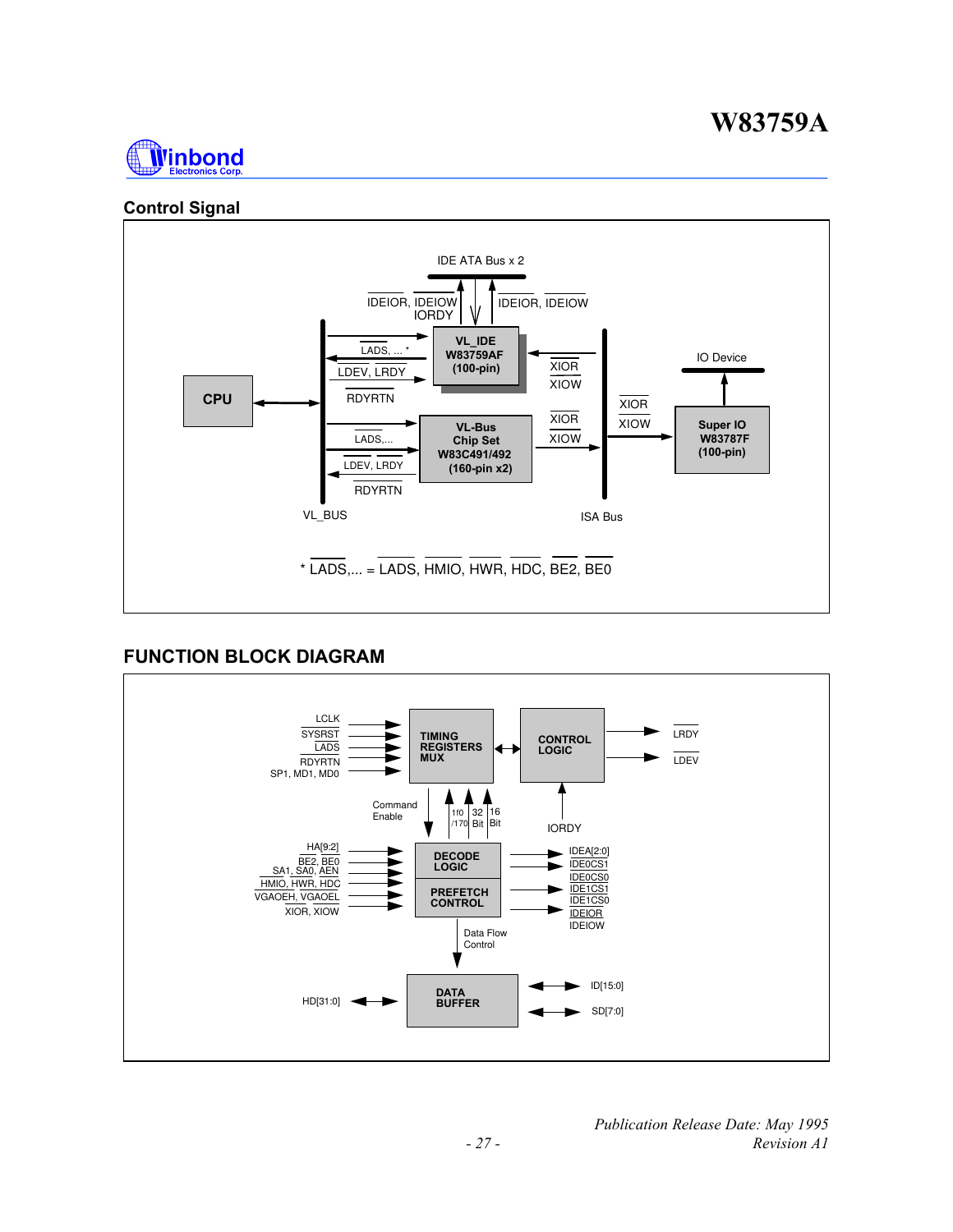

### **FUNCTIONAL DESCRIPTION**

#### **Reset Initialization**

The CPU clock rate, hard disk access time, hard disk controller enable, and hard disk I/O select are latched at the rising edge of SYSRST . These values are used to control the host and drive access signal timing. Additionally, the W83759A is initialized to a known state by an active low on SYSRST. Any operation in progress is immediately terminated by SYSRST .

#### **Host in Terface**

The W83759A operates as a slave device, responding only to cycles within the host I/O address space. The IDE drive data port at address 1F0h (170h) is a 16-bit port that requests a double-word data transfer at address 1F0h (170h). All byte swapping, conversion, word, and double-word assembly are done at the host interface. Table 1 summarizes the W83759A host interface cycle decoding.

| <b>HMIO</b> | <b>HDC</b> | <b>HWR</b> | <b>ADDRESS SPACE</b> | <b>HOST BUS</b><br><b>CYCLE</b> | W83759A CYCLE           |
|-------------|------------|------------|----------------------|---------------------------------|-------------------------|
| $\Omega$    |            |            | 1F0h-1F7h and 3F6h   | I/O Read                        | <b>IDE0 Read Cycle</b>  |
|             |            |            | 1F0h-1F7h and 3F6h   | I/O Write                       | <b>IDE0 Write Cycle</b> |
| $\Omega$    |            |            | 170h-177h and 376h   | I/O Read                        | <b>IDE1 Read Cycle</b>  |
|             |            |            | 170h-177h and 376h   | I/O Write                       | <b>IDE1 Write Cycle</b> |

#### Table 1. W83759A Cycle Definition

#### **a. CPU WRITE CYCLES**

Table 2. W83759A Write Data Operation

|                 |                 | <b>BYTE ENABLE</b> |            |           | <b>W83759A INPUT DATA</b> |          | <b>I/O ADDRESS</b> |
|-----------------|-----------------|--------------------|------------|-----------|---------------------------|----------|--------------------|
| BE <sub>3</sub> | BE <sub>2</sub> | BE <sub>1</sub>    | <b>BE0</b> | HD[31:16] | HD[15:0]                  | SD[7:0]  |                    |
|                 |                 |                    | 0          | $\times$  | $\times$                  | Valid    | 1F1-1F7 (171-177)  |
|                 |                 | 0                  |            | $\times$  | $\times$                  | Valid    |                    |
|                 | 0               |                    |            | $\times$  | $\times$                  | Valid    |                    |
| 0               |                 |                    |            | $\times$  | $\times$                  | Valid    |                    |
|                 |                 | 0                  | 0          | $\times$  | Valid                     | $\times$ | 1F0 (170)          |
| 0               | 0               | 0                  | 0          | Valid     | Valid                     | $\times$ |                    |

8-bit IDE Write Data Path:

 $CPU \rightarrow Valid HD Byte \rightarrow SD[7:0] \rightarrow W83759A \rightarrow ID[7:0]$ 

16/32-bit IDE Write Data Path:

 $CPU \rightarrow Valid HD Word \rightarrow W83759A \rightarrow ID[15:0]$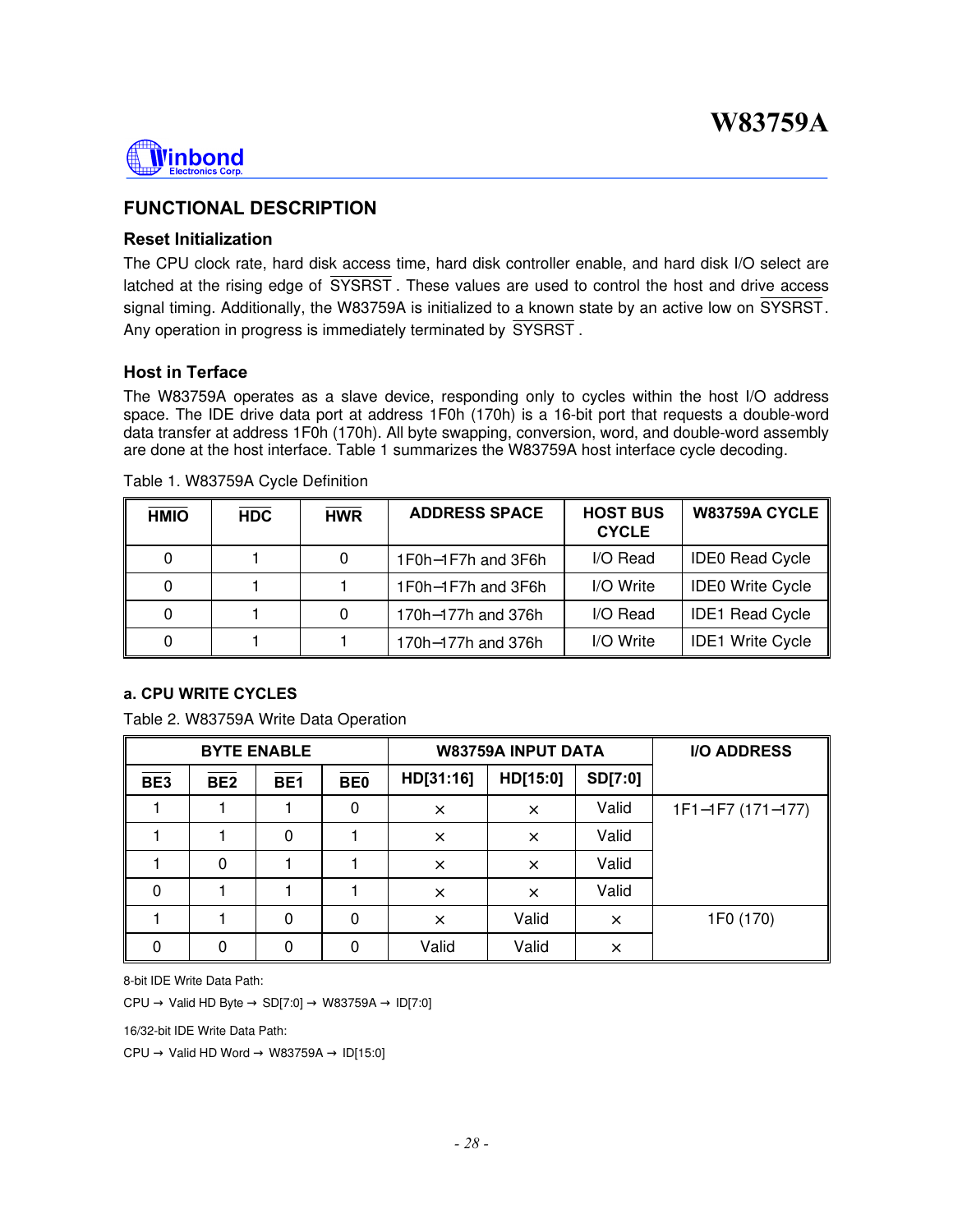

### **b. CPU READ CYCLES**

#### Table 3. W83759A Read Data Operation

|     | <b>BYTE ENABLE</b> |                 |                  |           | <b>W83759A OUTPUT DATA</b> |          | <b>I/O ADDRESS</b> |
|-----|--------------------|-----------------|------------------|-----------|----------------------------|----------|--------------------|
| BE3 | BE <sub>2</sub>    | BE <sub>1</sub> | $\overline{BE0}$ | HD[31:16] | HD[15:0]                   | SD[7:0]  |                    |
|     |                    |                 |                  | X         |                            | Valid    | 1F1-1F7 (171-177)  |
|     |                    |                 |                  | $\times$  | $\times$                   | Valid    |                    |
|     | 0                  |                 |                  | $\times$  | X                          | Valid    |                    |
|     |                    |                 |                  | $\times$  | ×                          | Valid    |                    |
|     |                    | 0               | 0                | ×         | Valid                      | $\times$ | 1F0 (170)          |
|     | 0                  | 0               | 0                | Valid     | Valid                      | $\times$ |                    |

8-bit IDE Read Data Path:  $CPU \rightarrow Valid HD Byte \rightarrow Chip Set \rightarrow SD[7:0] \rightarrow W83759A \rightarrow ID[7:0]$ 

16/32-bit IDE Read Data Path:  $CPU \rightarrow Valid HD Word \rightarrow W83759A \rightarrow ID[15:0]$ 

#### **Drive Interface**

The W83759A is designed to work with standard IDE disk drives. For the IDE interface, the W83759A provides a 16-bit data path ID[15;0], address lines IDEA[2:0], decoded device select signals IDE0CS0 (IDE1CS0) and IDE0CS1 (IDE1CS1), and decoded command sigals IDEIOR and IDEIOW .

During normal operation, the drive address outputs IDEA[2:0] are used to select a register in an IDE drive. These addresses are generated from  $\overline{BE2}$ ,  $\overline{BE0}$ , HA2 and SA1, SA0. Table 4 summarizes the type enable decoding for normal operation.

| HA <sub>2</sub> | BE <sub>2</sub> | <b>BE0</b> | SA <sub>1</sub> | SA <sub>0</sub> | <b>IDEA[2:0]</b> | <b>I/O ADDRESS</b> |
|-----------------|-----------------|------------|-----------------|-----------------|------------------|--------------------|
| 0               |                 | O          | $\times$        | $\times$        | 000              | 1F0 (170) 16-bit   |
| 0               | 0               | 0          | $\times$        | $\times$        | 000              | 1F0 (170) 32-bit   |
| $\mathbf{0}$    | X               | $\times$   | 0               |                 | 001              | 1F1 (171)          |
| 0               | $\times$        | $\times$   |                 | 0               | 010              | 1F2 (172)          |
| $\Omega$        | $\times$        | $\times$   |                 |                 | 011              | 1F3 (173)          |
|                 | X               | $\times$   | $\Omega$        | 0               | 100              | 1F4 (174)          |
|                 | $\times$        | $\times$   | $\Omega$        |                 | 101              | 1F5 (175)          |
|                 | $\times$        | $\times$   |                 | 0               | 110              | 1F6 (176)          |
|                 | $\times$        | $\times$   |                 |                 | 111              | 1F7 (177)          |

Table 4. IDEA[2:0] Generation

Two drive chip select signals, IDE0CS0 (IDE1CS0 ) and IDE0CS1 (IDE1CS1), are generated from the local bus addresses and ISA bus address. The 16-bit data register may be read or written at I/O address 1F0h(170h). The 8-bit IDE command and status registers are at I/O addresses 1F1h through 1F7h (and 171h through 177h). The IDEIOR or IDEIOW commands are generated for all address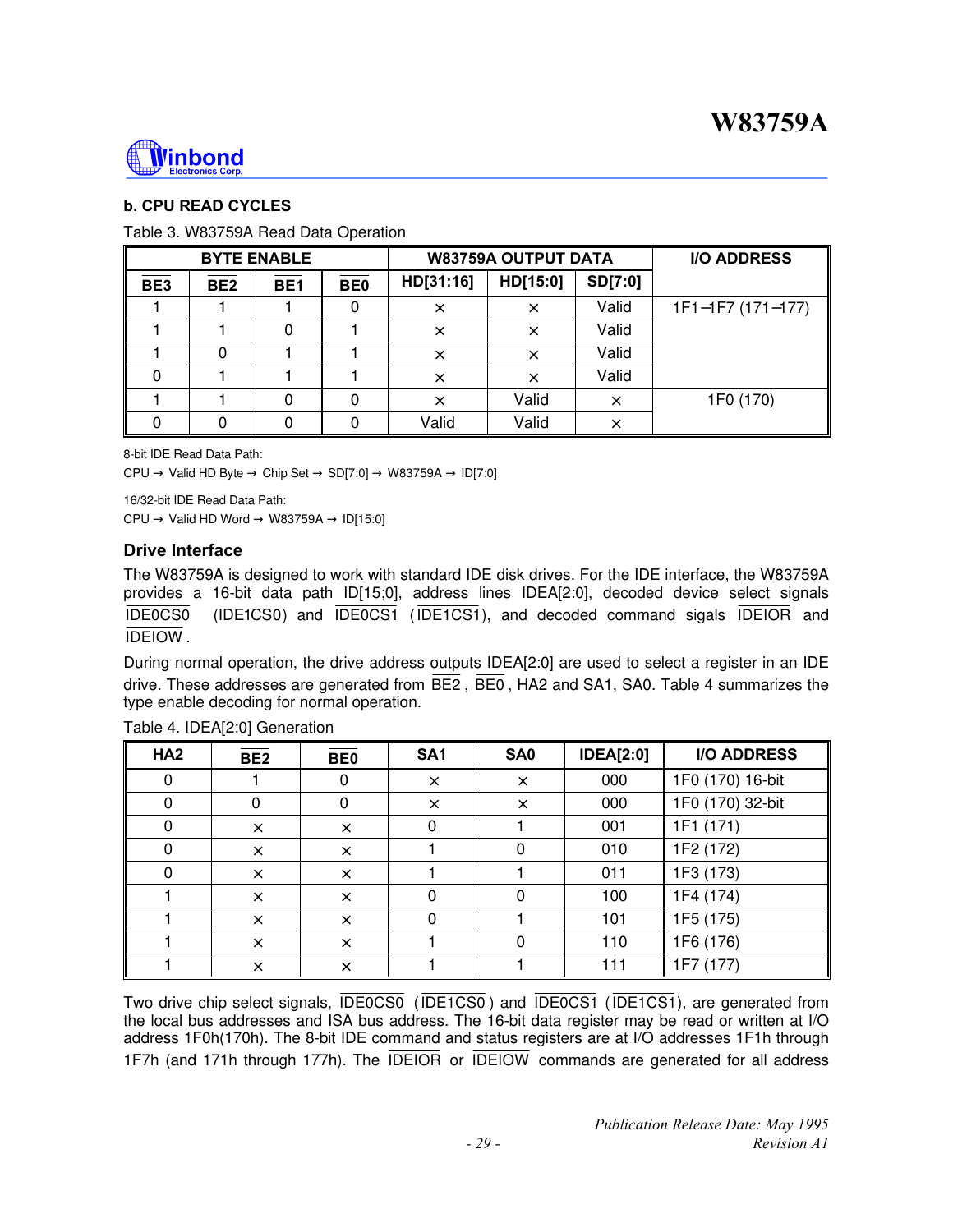

regions in which IDE0CS0 (IDE1CS0 ) and IDE0CS1 (IDE1CS1) are active. Table 5 summarizes the decoding of these sgnals.

Table 5. Drive Select Signal Operation

| <b>SELECT SIGNAL</b> | <b>ADDRESS RANGE</b>          |
|----------------------|-------------------------------|
| IDE0CS0              | I/O Address 1F0h through 1F7h |
| IDE0CS1              | I/O Address 3F6h              |
| IDE1CS0              | I/O Address 170h through 177h |
| IDE1CS1              | I/O Address 376h              |

#### **IDE Timing Control**

Pin SP1 is used to set the VL-Bus speed. The IDE drive interface will maintain the same ATA PIO timing parameters for IDE drive 16-bit IO access cycles (1F0/170) regardless of whether the VL-Bus operates at 33 or 50 MHz.

In W83759 mode, IDE drive timing is controlled by pins MD1 and MD0, which are used to select the IDE drive PIO mode 0-2. The drive timing depends on the ATA specification for the IDE drive PIO mode selected.

In W83759A mode, IDE drive timing is controlled by pins EMD1 and EMD0, which are used to select the IDE drive PIO mode 2-4. The drive timing depends on the ATA specification for the IDE drive PIO mode selected.

Table 6 summarizes the ATA Rev. 4.0 and ATA-2 PIO timing parameters.

Table 7 and Table 8 summarize the W83759A PIO read/write command pulse and cycle timing when a 16-bit IDE IO access is performed. Because 8-bit IDE IO accesses are always passed to the ISA bus, the W83759A transceives data through the ISA data bus and induces IDE read/write commands from ISA  $\overline{X}$ IOR /  $\overline{X}$ IOW. Thus the 8-bit command timing will always meet ATA timing specifications.

| ATA PIO                                                                                                 | <b>MODE 4</b> |      | <b>MODE 3</b> |  | <b>MODE 2</b>                       |  | <b>MODE 1</b> |  | <b>MODE 0</b> |     |  |
|---------------------------------------------------------------------------------------------------------|---------------|------|---------------|--|-------------------------------------|--|---------------|--|---------------|-----|--|
| 8/16-bit IO   Active   Cycle   Active   Cycle   Active   Cycle   Active   Cycle   Active   Cy<br>access | Pulse         | Time |               |  | Pulse   Time   Pulse   Time   Pulse |  |               |  | Time Pulse    | Til |  |

Table 6. ATA Rev. 4.0 and ATA-2 PIO Minimum Timing Parameters The Munities Unit: nS

Cycle Time

| Table 7. PIO Command Pulse and Cycle Timing (W83759 mode) | Unit: LCLK |
|-----------------------------------------------------------|------------|
|-----------------------------------------------------------|------------|

| SP <sub>1</sub> | MD1 | <b>MD0</b> | <b>IDE WRITE</b><br><b>ACTIVE PULSE</b> | <b>IDE READ</b><br><b>ACTIVE PULSE</b> | <b>READ/WRITE</b><br><b>CYCLE TIME</b> | <b>IDE MODE</b><br><b>SELECT</b> |
|-----------------|-----|------------|-----------------------------------------|----------------------------------------|----------------------------------------|----------------------------------|
|                 |     |            | 6(180)                                  | 7(210)                                 | 22(660)                                | Mode 0                           |
|                 |     |            | 6(180)                                  | 7(210)                                 | 19 (570)                               | Mode $0+$                        |

16-bit | 60 | 120 | 80 | 180 | 100 | 240 | 125 | 383 | 165 | 600 8-bit | 60 | 120 | 80 | 180 | 290 | 290 | 290 | 383 | 290 | 600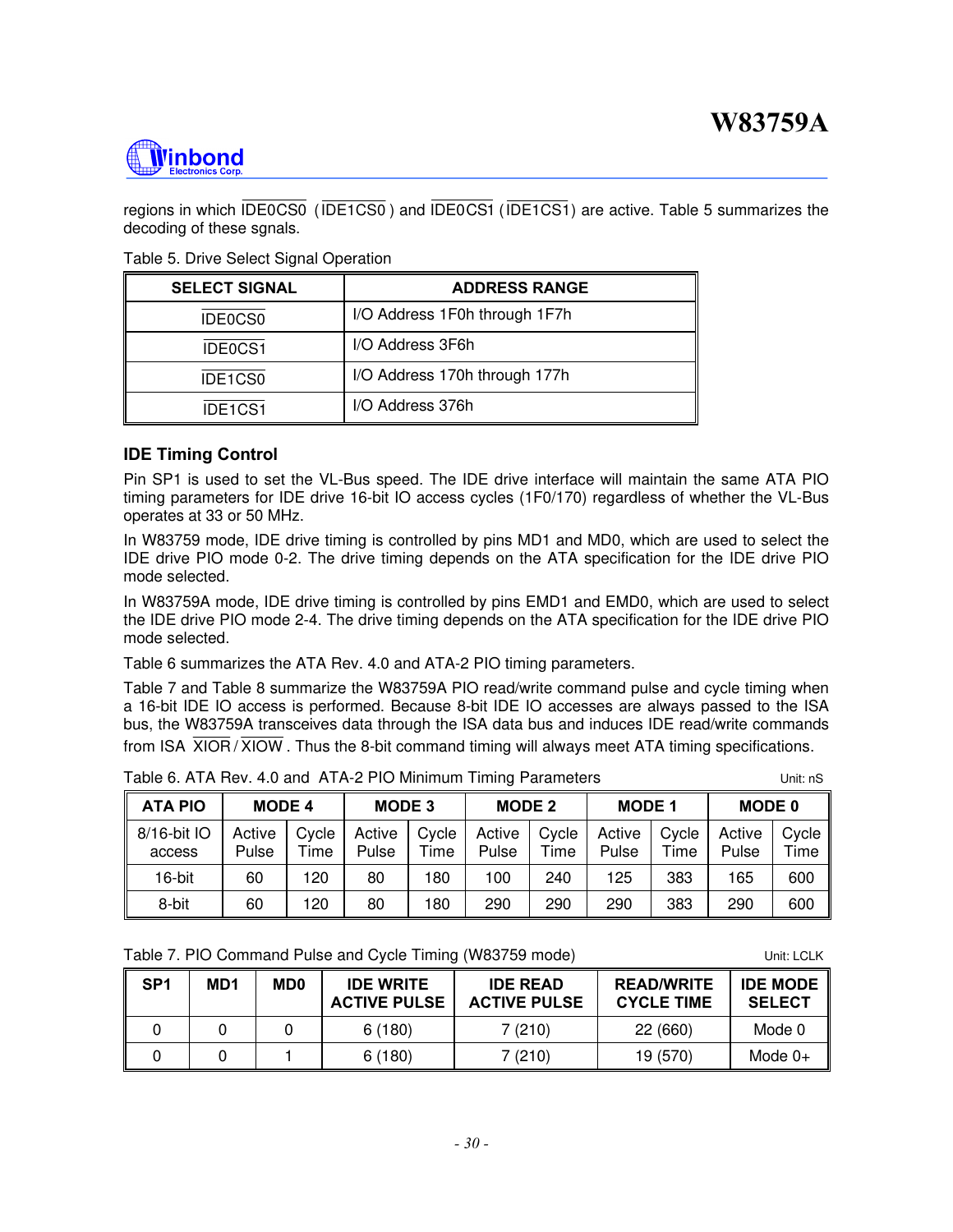

| SP <sub>1</sub> | MD <sub>1</sub> | <b>MD0</b> | <b>IDE WRITE</b><br><b>ACTIVE PULSE</b> | <b>IDE READ</b><br><b>ACTIVE PULSE</b> | <b>READ/WRITE</b><br><b>CYCLE TIME</b> | <b>IDE MODE</b><br><b>SELECT</b> |
|-----------------|-----------------|------------|-----------------------------------------|----------------------------------------|----------------------------------------|----------------------------------|
| 0               |                 | 0          | 8(240)                                  | 9(270)                                 | 13 (390)                               | Mode 1                           |
| 0               |                 |            | 4(120)                                  | 5(150)                                 | 9(270)                                 | Mode 2                           |
|                 | 0               | 0          | 9(180)                                  | 10 (200)                               | 31 (620)                               | Mode 0                           |
|                 | 0               |            | 9(180)                                  | 10 (200)                               | 27 (540)                               | Mode $0+$                        |
|                 |                 | 0          | 7(140)                                  | 8(160)                                 | 19 (380)                               | Mode 1                           |
|                 |                 |            | 6(120)                                  | 7 (140)                                | 13 (260)                               | Mode 2                           |

#### Table 7. PIO Command Pulse and Cycle Timing, continued

Note: It is recommended that SP be set to 0 when LCLK is 33 MHz. The initial default value is SP1 = 0. The timing value (nS) is based on LCLK = 20 nS when  $SP1 = 1$  and LCLK = 30 nS when  $SP1 = 0$ .

| Table 8. PIO Command Pulse and Cycle Timing (W83759A mode) | Unit: LCLK |
|------------------------------------------------------------|------------|
|------------------------------------------------------------|------------|

| SP <sub>1</sub> | EMD <sub>1</sub> | EMD <sub>0</sub> | <b>IDE WRITE</b><br><b>ACTIVE PULSE</b> | <b>IDE READ</b><br><b>ACTIVE PULSE</b> | <b>READ/WRITE</b><br><b>CYCLE TIME</b> | <b>IDE MODE</b><br><b>SELECT</b> |
|-----------------|------------------|------------------|-----------------------------------------|----------------------------------------|----------------------------------------|----------------------------------|
| 0               | $\Omega$         | 0                | 4(120)                                  | 5(150)                                 | 8(240)                                 | Mode 2                           |
| $\Omega$        | $\Omega$         |                  | 3(90)                                   | 4 (120)                                | 6(180)                                 | Mode 3                           |
| $\Omega$        |                  | 0                | 3(90)                                   | 4(120)                                 | 6(180)                                 | Mode 3                           |
| $\Omega$        |                  |                  | 2(60)                                   | 3(90)                                  | 4 (120)                                | Mode 4                           |
|                 | $\Omega$         | 0                | 4(80)                                   | 5(100)                                 | 11 (220)                               | Mode 2                           |
|                 | 0                |                  | 4(80)                                   | 5(100)                                 | 9(180)                                 | Mode 3                           |
|                 |                  | 0                | 3(60)                                   | 4(80)                                  | 7(140)                                 | Mode 4-                          |
|                 |                  |                  | 2(40)                                   | 3(60)                                  | 5(100)                                 | Mode $4+$                        |

Note: It is recommended that SP be set to 0 when LCLK is 33 MHz. The initial default value is SP1 = 0. The timing value (nS) is based on LCLK = 20 nS when  $SP1 = 1$  and LCLK = 30 nS when  $SP1 = 0$ .

#### **Prefetch Control**

The W83759A IDE command prefetch feature provides concurrent operations by pipelined readahead of the next data word(s) from the drive while the host is transferring previously requested disk data into system memory. This reduces the amount of time that the host must pause and wait for data to be accessed. While the host is writing data to memory, the W83759A reads data from the disk drive. As soon as the host reads the W83759A data, new data are requested by the W83759A from the disk drive. This prefetch feature is active only for disk data at the 1F0h and 170h IO addresses and does not oprate on other disk register data.

#### **Power-saving Control**

The W83759A provides three power-saving modes. In the initial-level power-saving mode, all of the drive's control, address, data, and other signals enter a logic 1 standby state when no IDE disk cycle is active. This reduces unnecessary power use and decreases the amount of EMI radiation generated by driving the long IDE cable continuously.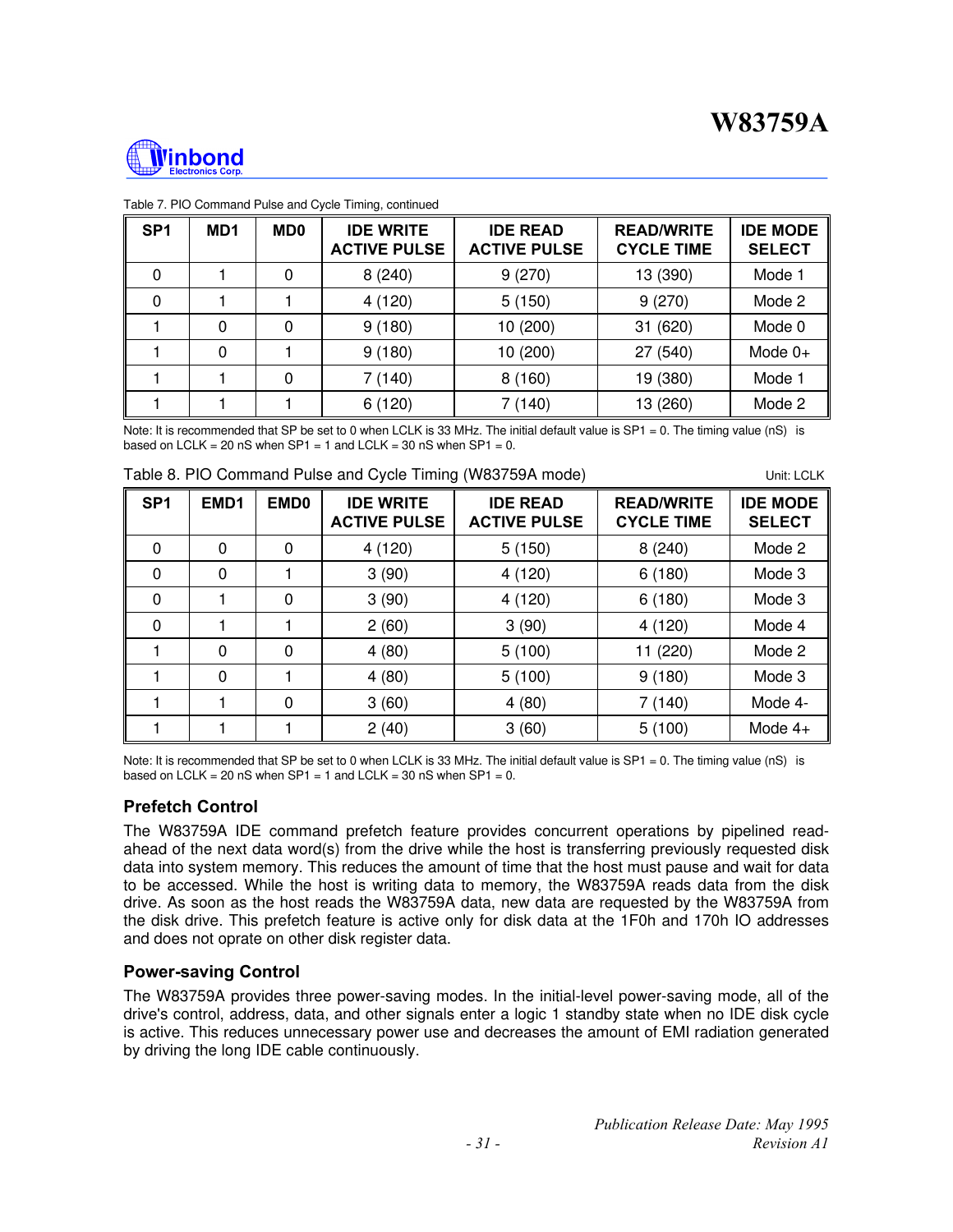# **Winbond**

After power on, the W83759A automatically enters the "Auto-Power-Down" (APD) mode. In this mode the only active logic inside the W83759A is the host address decoder and bus tracking state machine. Power is saved by not switching logic inside the W83759A that is not being utilized. Whenever an IDE transfer cycle is detected, the W83759A leaves APD mode and the entire chip becomes active. The W83759A enters APD mode again after the completion of an IDE transfer cycle.

To support deep-green systems, the W83759A also provides advanced power saving modes, standby mode, and suspend mode. When standby mode is enabled ( STBY bit goes low), all of the logic inside the W83759A is stopped until standby mode is disabled ( STBY bit goes high). When suspend mode is enabled (SUSPEN bit goes high and DMASL is low on SYSRST rising), the W83759A will enter suspend state when SUSP goes low and return to normal state when SUSP goes high.

### **ABSOLUTE MAXIMUM RATINGS**

 $(VDD = 5 V ± 5%, VSS = 0V)$ 

| <b>PARAMETER</b>           | <b>RATING</b>         | UNIT |
|----------------------------|-----------------------|------|
| Power Supply Voltage       | $-0.3$ to $7.0$       |      |
| Input Voltage              | Vss-0.3 to $VDD +0.3$ |      |
| Operating Temperature (Ta) | 0 to $+70$            | °C   |
| Storage Temperature        | $-55$ to $+150$       | °C   |

Note: Exposure to conditions beyond those listed under Absolute Maximum Ratings may adversely affect the life and reliability of the device.

### **DC CHARACTERISTICS**

| <b>PARAMETER</b>                     | SYM.         | <b>CONDITIONS</b>                                                | MIN.   | MAX.                  | <b>UNIT</b> |
|--------------------------------------|--------------|------------------------------------------------------------------|--------|-----------------------|-------------|
| Input Low Voltage                    | Vil          |                                                                  | $-0.3$ | 0.8                   | V           |
| Input High Voltage                   | <b>V</b> IH  |                                                                  | 2.0    | $VDD + 0.3$           | V           |
| Input High Leakage<br>with Pull-Down | <b>ILIHD</b> | $V$ ות = V                                                       |        | $+500$                | μA          |
| Input Low Leakage<br>with Pull-Up    | <b>ILILU</b> | $V_{IN} = 0V$                                                    |        | -500                  | μA          |
| Input High Leakage                   | <b>ILIH</b>  | $V_{IN} = V_{DD}$                                                |        | $+10$                 | μA          |
| Input Low Leakage                    | ILIL         | $V_{IN} = 0V$                                                    |        | -10                   | μA          |
| <b>Output Low Voltage</b>            | <b>VOL</b>   | $IOL = 8 mA (LDEV, SD, IDE pins)$<br>$IOL = 6 mA$ (other pins)   |        | 0.4                   | V           |
| Output High Voltage                  | VOH.         | $IOL = -8 mA (LDEV, SD, IDE pins)$<br>$IOL = -6 mA$ (other pins) | 2.4    | <b>V</b> <sub>D</sub> | V           |
| Input Capacitance                    | CIN          |                                                                  |        | 5                     | pF          |
| <b>Output Capacitance</b>            | COUT         |                                                                  |        | 10                    | pF          |

 $(TA = 0^{\circ} C$  to  $+70^{\circ} C$ ,  $VDD = 5V \pm 5\%$ ,  $VSS = 0V$ )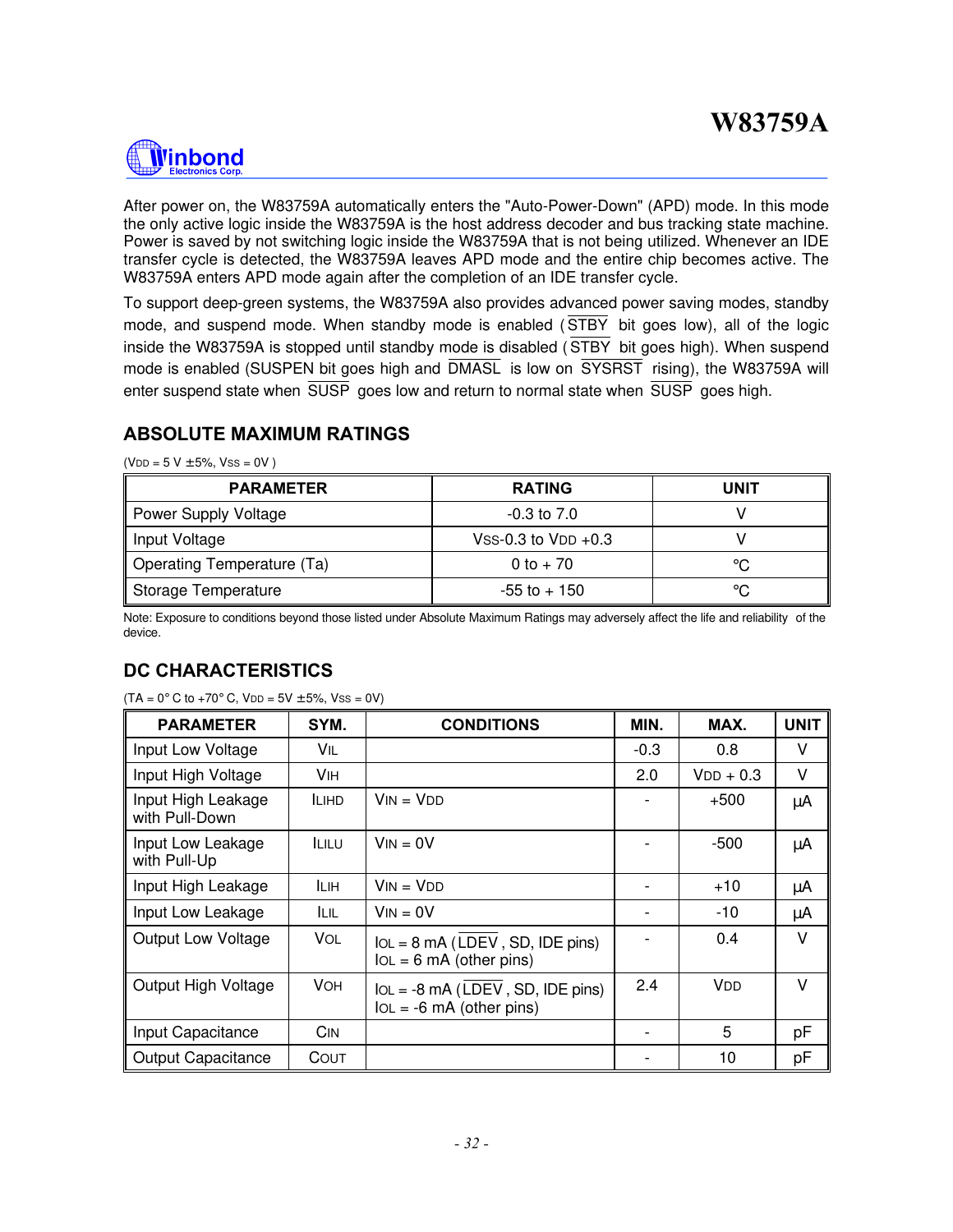

DC Characteristics, continued

| <b>PARAMETER</b>         | SYM.         | <b>CONDITIONS</b>                                   | MIN. | MAX. | UNIT |
|--------------------------|--------------|-----------------------------------------------------|------|------|------|
| <b>Operating Current</b> | <b>IDD</b>   | $FLCLK = 50 MHz$                                    | -    | 25   | mA   |
| <b>Standby Current</b>   | <b>ISTBY</b> | All input and I/O pins pulled high,<br>$LCLK = VDD$ |      | 800  | μA   |

### **AC CHARACTERISTICS**

All AC timing is measured from the 0.8V and 2.0V on the source signal to the 0.8V and 2.0V level on the signal under test.

AC specifications are given for the following testing conditions:

VDD =  $5V \pm 5%$ , Temp. =  $0^{\circ}$  C to  $70^{\circ}$  C

VL-Bus shared signal loading  $= 100$  pF

VL-Bus non-shared signal loading = 33 pF

ISA Bus signal loading = 240 pF

IDE device interface loading  $= 30$  pF

| <b>SYMBOL</b> | <b>PARAMETER</b>                                              | MIN.           | MAX.                     | <b>UNIT</b> | FIG.      |
|---------------|---------------------------------------------------------------|----------------|--------------------------|-------------|-----------|
| t1            | <b>LCLK Period</b>                                            | 20             |                          | nS          | Fig. $1$  |
| t2            | <b>LCLK High Time</b>                                         | 5              | $\overline{\phantom{0}}$ | nS          | Fig. $1$  |
| t3            | <b>LCLK Low Time</b>                                          | 5              |                          | nS          | Fig. $1$  |
| t4            | <b>SYSRST Pulse Width</b>                                     | 16             | $\overline{\phantom{a}}$ | <b>LCLK</b> | Fig. 1    |
| t5            | POS Pin to SYSRST Setup Time                                  | 200            | $\overline{\phantom{a}}$ | nS          | Fig. $1$  |
| t6            | POS Pin Hold Time from SYSRST                                 | 10             | $\overline{\phantom{a}}$ | nS          | Fig. $1$  |
| t7            | LADS to LCLK Setup Time                                       | 6              | $\overline{\phantom{a}}$ | nS          | Fig. $2$  |
| t8            | <b>LADS Hold Time from LCLK</b>                               | 3              |                          | nS          | Fig. $2$  |
| t9            | LDEV Active Delay from Address                                | 39             |                          | nS          | Fig. $2$  |
| t10           | VESA IO Read Host Data Drive Delay                            | 5              | 16                       | nS          | Fig. 2, 4 |
| t11           | HMIO, HDC, HWR to LCLK Setup Time when<br>LDEV asserted at T2 | 5              |                          | nS          | Fig. 2, 3 |
| t12           | HMIO, HDC, HWR to LCLK Setup Time when<br>LDEV asserted at T2 | 10             |                          | nS          | Fig. 2, 3 |
| t13           | LRDY Active Delay from LCLK                                   | 5              | 16                       | nS          | Fig. 2, 3 |
| t14           | LRDY Inactive Delay from LCLK                                 | 6              | 18                       | nS          | Fig. 2, 3 |
| t15           | RDYRTN to LCLK Setup Time                                     | 6              | $\overline{\phantom{a}}$ | nS          | Fig. 2, 3 |
| t16           | <b>RDYRTN Hold Time from LCLK</b>                             | 3              |                          | nS          | Fig. 2, 3 |
| t17           | VESA IO Write Host Data Valid Delay                           | $\overline{a}$ | 20                       | nS          | Fig. 3    |
| t18           | <b>VESA IO Write Host Data Hold Time</b>                      | $\mathbf 0$    |                          | nS          | Fig. 3, 5 |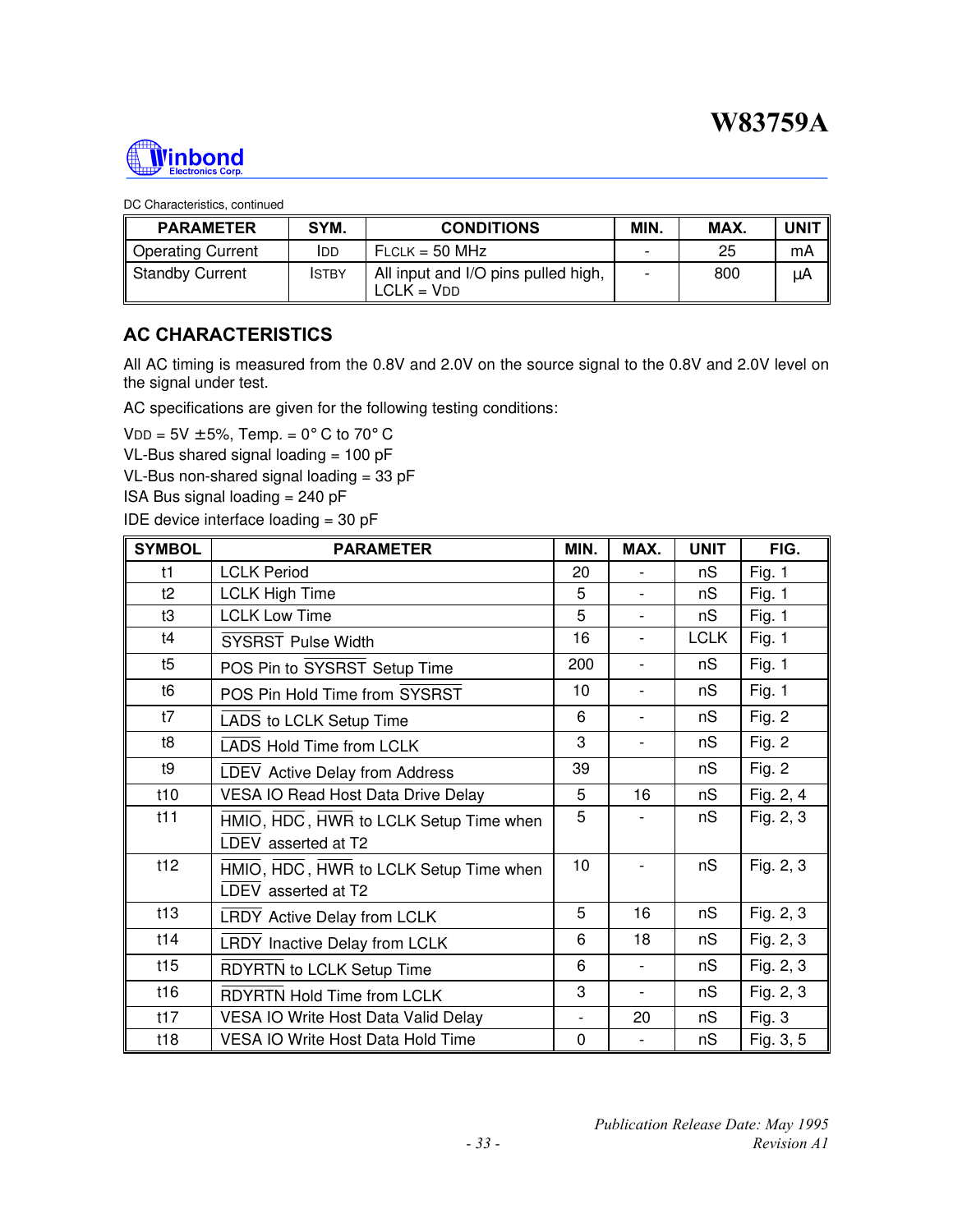

#### AC Characteristics, continued

| <b>SYMBOL</b> | <b>PARAMETER</b>                                                     | MIN.                         | MAX. | <b>UNIT</b> | FIG.          |
|---------------|----------------------------------------------------------------------|------------------------------|------|-------------|---------------|
| t19           | IDEA[2:0] Valid Delay from Address Valid                             |                              | 18   | nS          | Fig. 4, 5     |
| t20           | IDEA[2:0] Invalid Delay from Address Change                          | 5                            | 18   | nS          | Fig. 4, 5     |
| t21           | IDE0CS0, IDE1CS0 Valid Delay from<br>Address valid                   |                              | 18   | nS          | Fig. 4, 5     |
| t22           | IDE0CS0, IDE1CS0 Invalid Delay from<br>Address Change                | 5                            | 18   | nS          | Fig. 4, 5     |
| t23           | IDEIOR, IDEIOW Active Delay from LCLK                                | $\overline{\phantom{a}}$     | 22   | nS          | Fig. 4, 5     |
| t24           | IDEIOR, IDEIOW Inactive Delay from LCLK                              |                              | 24   | nS          | Fig. 4, 5     |
| t25           | <b>IDE Read IDD Data Hold Time from LCLK</b>                         | 0                            |      | nS          | Fig. $4$      |
| t26           | IDE Read IDD to HD Delay                                             |                              | 16   | nS          | Fig. 4        |
| t27           | <b>IDE Read HD Float Delay from LCLK</b>                             | 10                           | 30   | nS          | Fig. $4$      |
| t28           | <b>IDE Write IDD Drive Delay</b>                                     | $\overline{\phantom{a}}$     | 20   | nS          | Fig. 5        |
| t29           | <b>IDE Write IDD Float Delay</b>                                     | 10                           | 30   | nS          | Fig. $5$      |
| t30           | IDEA[2:0] Valid Delay from A2 SA[1:0] Valid                          |                              | 20   | nS          | Fig. 6, 7     |
| t31           | IDEA[2:0] Invalid Delay from A2 SA[1:0]<br>Change                    | 5                            | 20   | nS          | Fig. 6, 7     |
| t32           | IDE0CS1, IDE1CS1 Valid Delay from Address<br>Valid                   | $\qquad \qquad \blacksquare$ | 17   | nS          | Fig. 6, 7     |
| t33           | <b>IDEOCS1</b> , <b>IDE1CS1</b> Invalid Delay from<br>Address Change | $\overline{4}$               | 17   | nS          | Fig. 6, 7     |
| t34           | ISA IDE Read IDD to SD Delay                                         | 8                            | 18   | nS          | Fig. 6        |
| t35           | ISA IDE Read IDD Data Hold Time from<br><b>IDEIOR</b>                | 5                            |      | nS          | Fig. 6        |
| t36           | ISA IDE Write SD to IDD Delay                                        | 8                            | 18   | nS          | <b>Fig. 7</b> |
| t37           | ISA IDE Wrtie SD Data Hold Time from<br><b>XIOW</b>                  | 30                           |      | nS          | <b>Fig. 7</b> |
| t38           | VGA Read IDD to HD Delay                                             | $\blacksquare$               | 16   | nS          | Fig. $8$      |
| t39           | VGA Read HD Float Delay from VGAOEL                                  | $\overline{\phantom{a}}$     | 20   | nS          | Fig. $8$      |
| t40           | VGA Write HD to IDD Delay                                            | $\overline{\phantom{a}}$     | 16   | nS          | Fig. 9        |
| t41           | VGA Write HD Float Delay from VGAOEH                                 | $\overline{\phantom{a}}$     | 20   | nS          | Fig. 9        |
| t42           | ISA IDD Read IDEIOR Active Delay from<br><b>XIOR</b>                 |                              | 20   | nS          | Fig. 6        |
| t43           | ISA IDD Read IDEIOR Inactive Delay from<br><b>XIOR</b>               |                              | 20   | nS          | Fig. 6        |
| t44           | ISA IDE Write IDEIOW Active Delay from<br><b>XIOW</b>                | $\overline{\phantom{a}}$     | 20   | nS          | <b>Fig. 7</b> |
| t45           | ISA IDE Write IDEIOW Inactive Delay from<br><b>XIOW</b>              |                              | 20   | nS          | <b>Fig. 7</b> |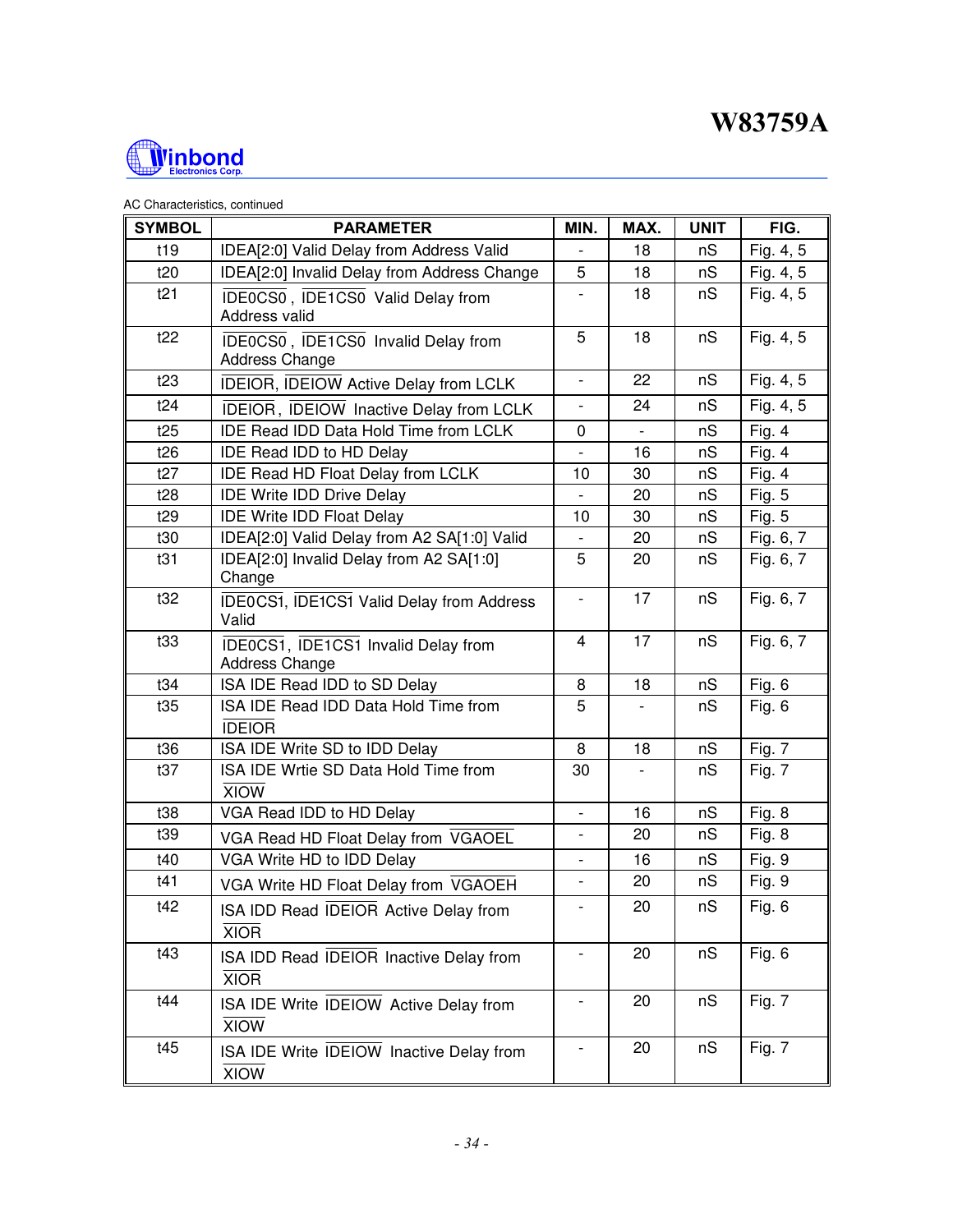

### **TIMING WAVEFORMS**

All AC timing is measured from the 0.8V and 2.0V on the source signal to the 0.8V and 2.0V level on the signal under test.

### **LCLK, SYSRST , Timing**



Figure 1

Note: ENIDE, TEST, SP1, MD1, MD0, PRDYEN, SRDYEN, IDD[15:0], EMD1, EMD0, DMASL are POS (Power-On Setting) pins. When SYSRST is low they are tri-stated as inputs.

### **VESA IO Read Timing**



Note: Local IDE cycle time is determined by SP1, MD1, and MD0 or by SP1, EMD1 and EMD0 at power-on. After power-on the driver can program the timing register to tune the timing.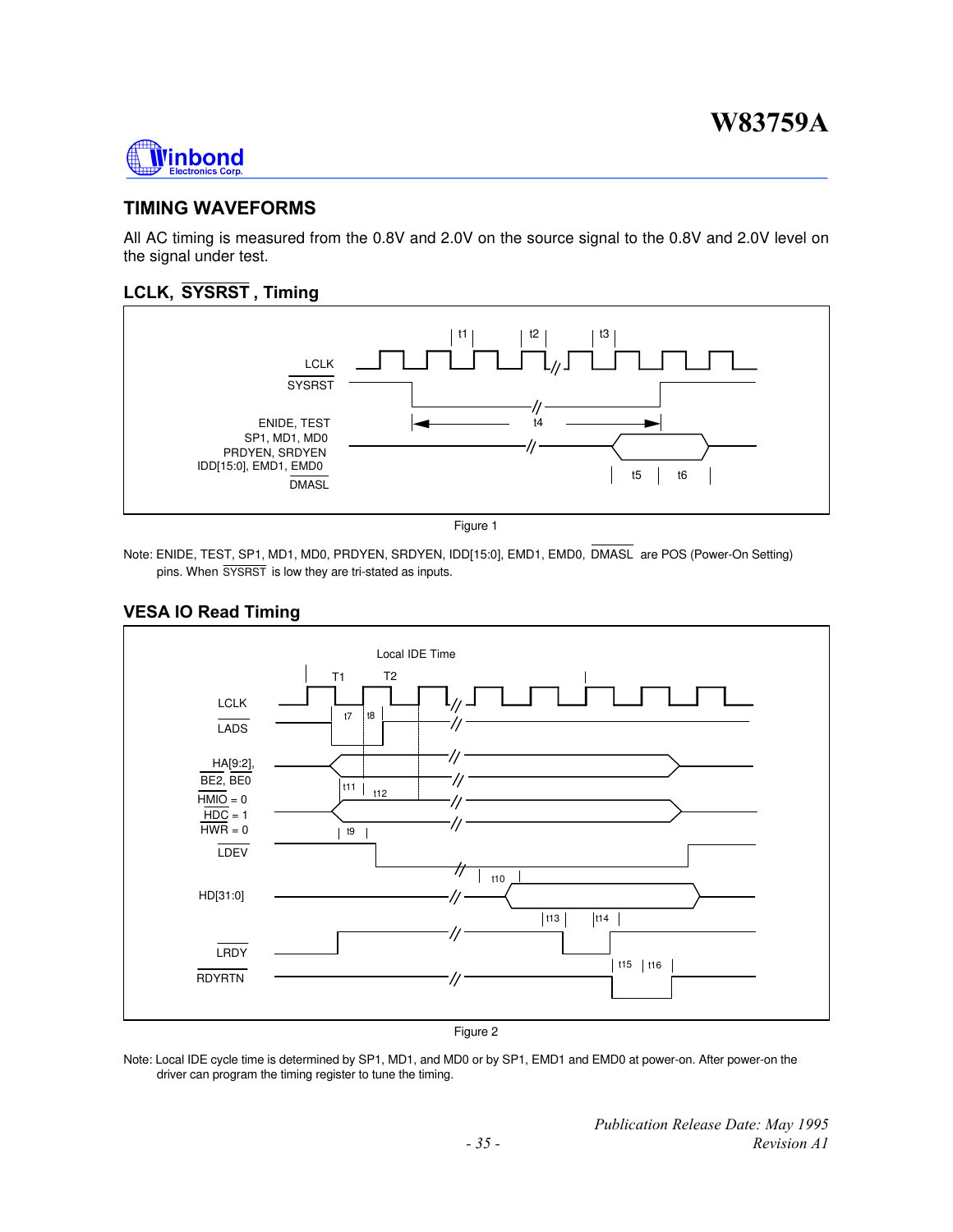

### **VESA IO Write Timing**



Figure 3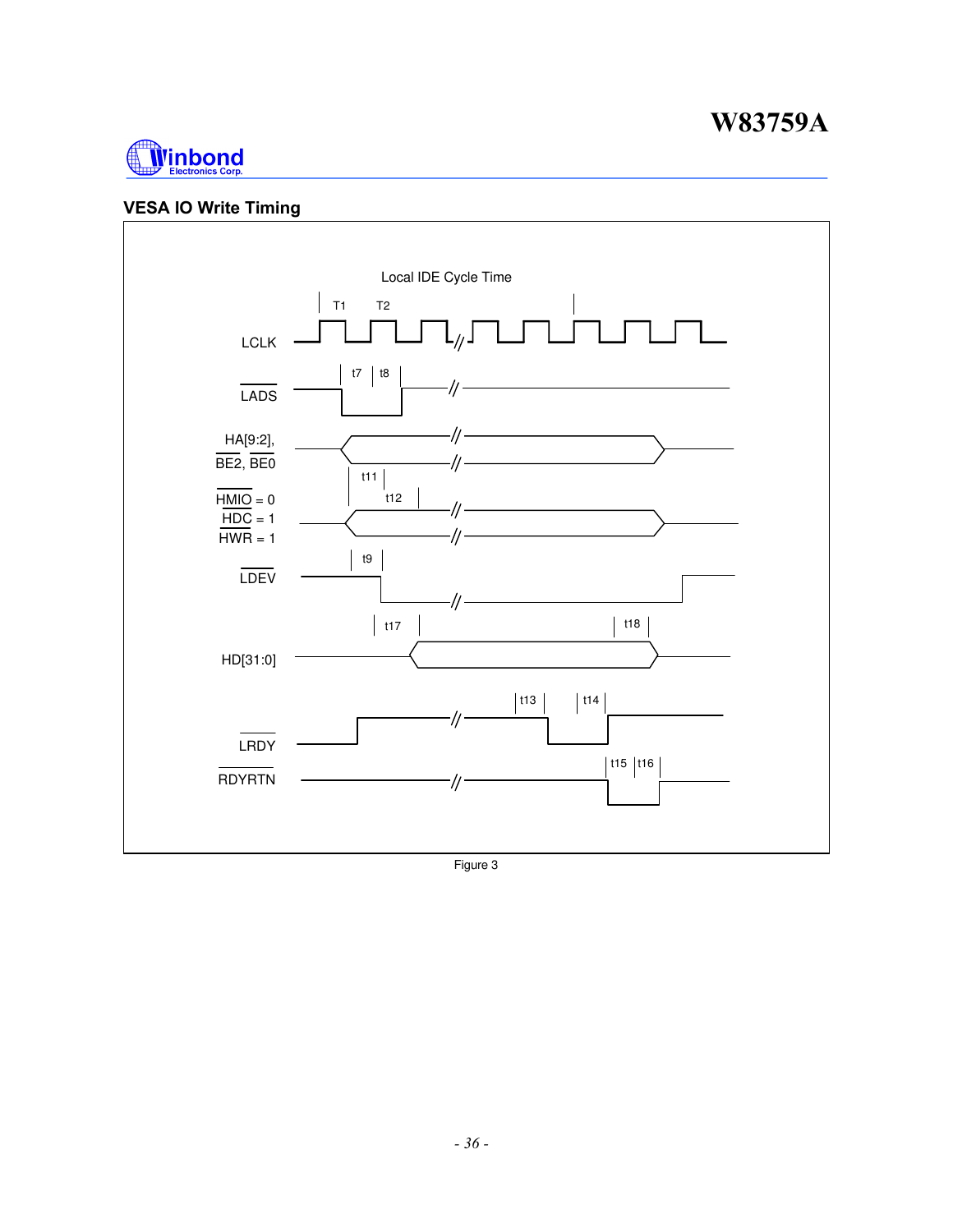

### **IDE IO Read Timing**



Figure 4

- Note: At power-on the recovery time and pulse width are determined by SP1, MD1, and MD0, or by SP1, EMD1 and EMD0 as indicated in Table 7. and Table 8. After power-on the driver can program the timing register to tune the timing.
- Example: When SP = 1 and MD1 = MD0 = 0, the IDEIOR pulse width is 10 LCLK and recovery time is 21 LCLK (cycle time  $\overline{\phantom{a}}$  is 31 LCLK).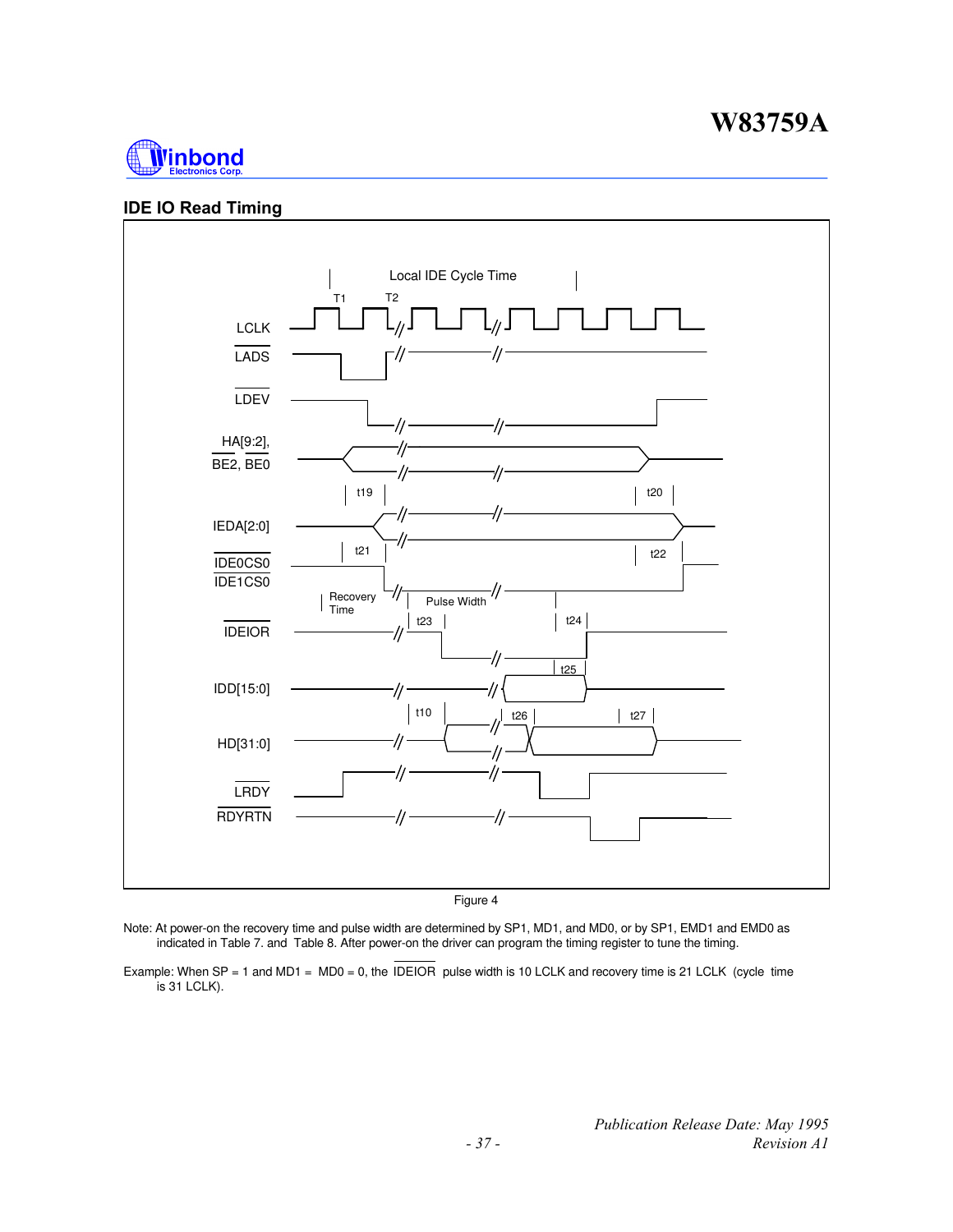

#### **IDE IO Write Timing**



Figure 5

Note: At power-on the recovery time and pulse width are determined by SP1, MD1, and MD0 or by SP1, EMD1, and EMD0 as indicated in Table 7 and Table 8. After power-on the driver can program the timing register to tune the timing.

Example: When SP = 1 and MD1 = MD0 = 0, the  $\overline{DEIOW}$  pulse width is 9 LCLK and recovery time is 22 LCLK (cycle time is 31 LCLK).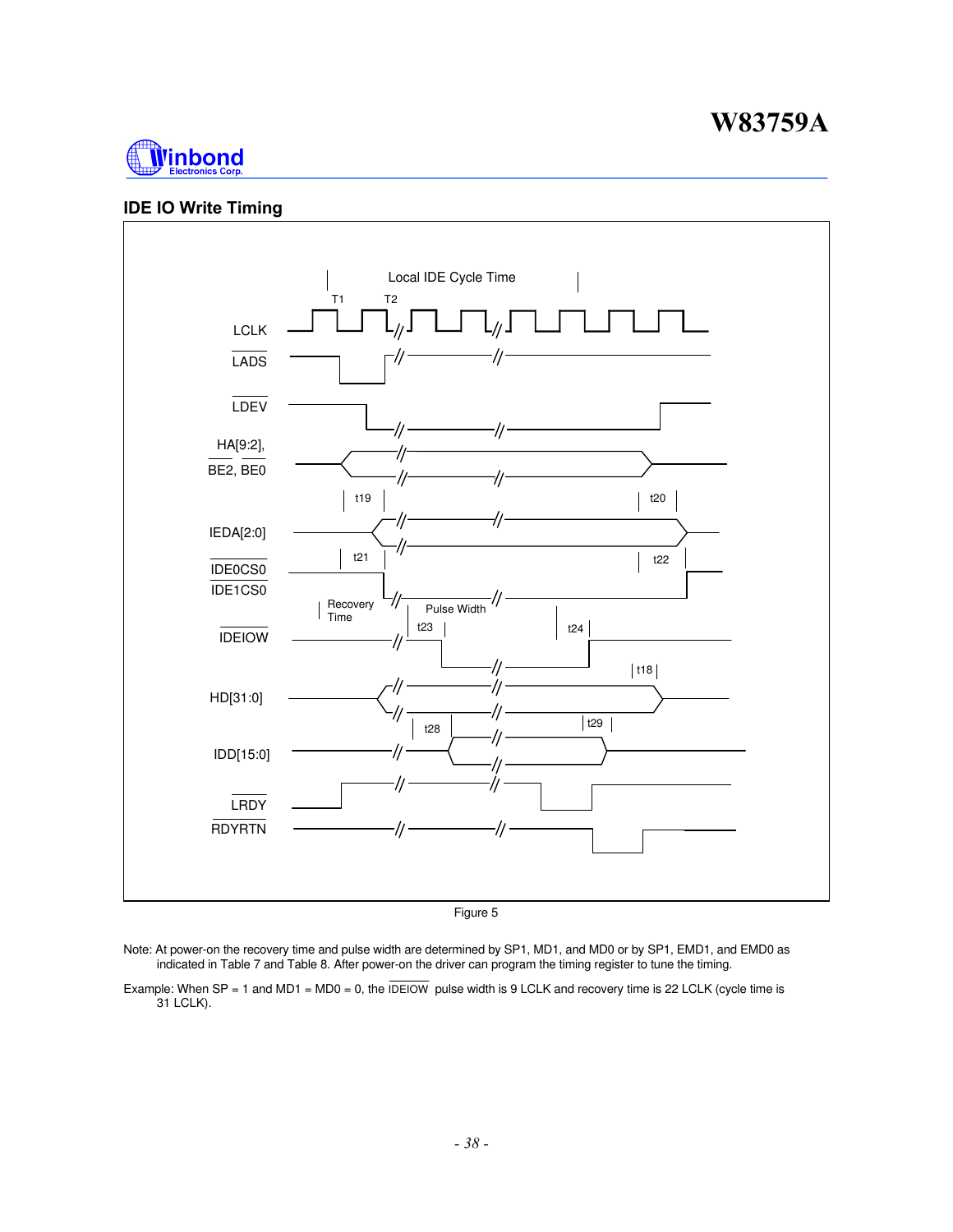

### **ISA IO Read Timing**



Figure 6

### **ISA IO Write Timing**



Figure 7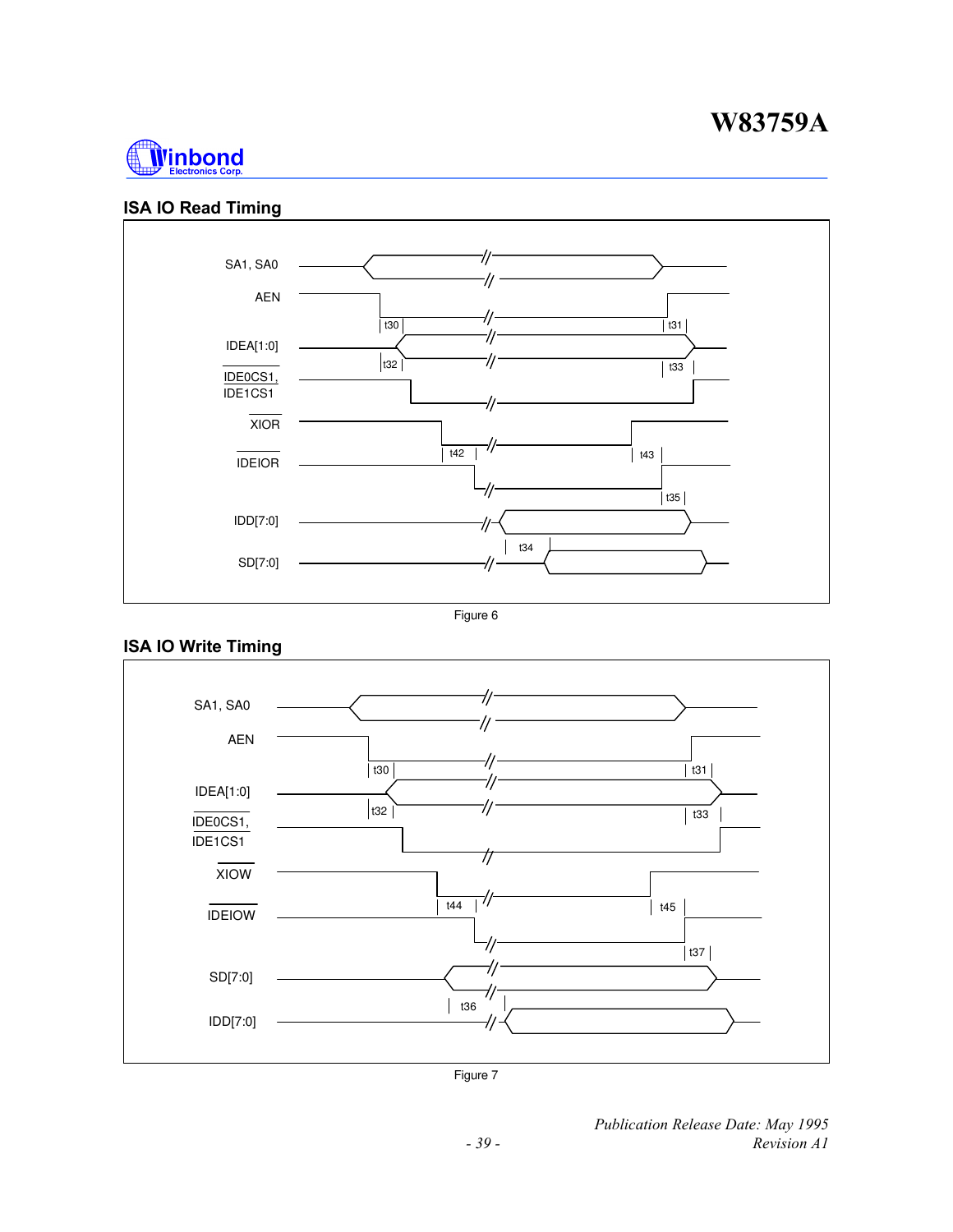![](_page_39_Picture_1.jpeg)

## **VGAOEL Read Timing**

![](_page_39_Figure_3.jpeg)

Figure 8

## **VGAOEH Write Timing**

![](_page_39_Figure_6.jpeg)

Figure 9